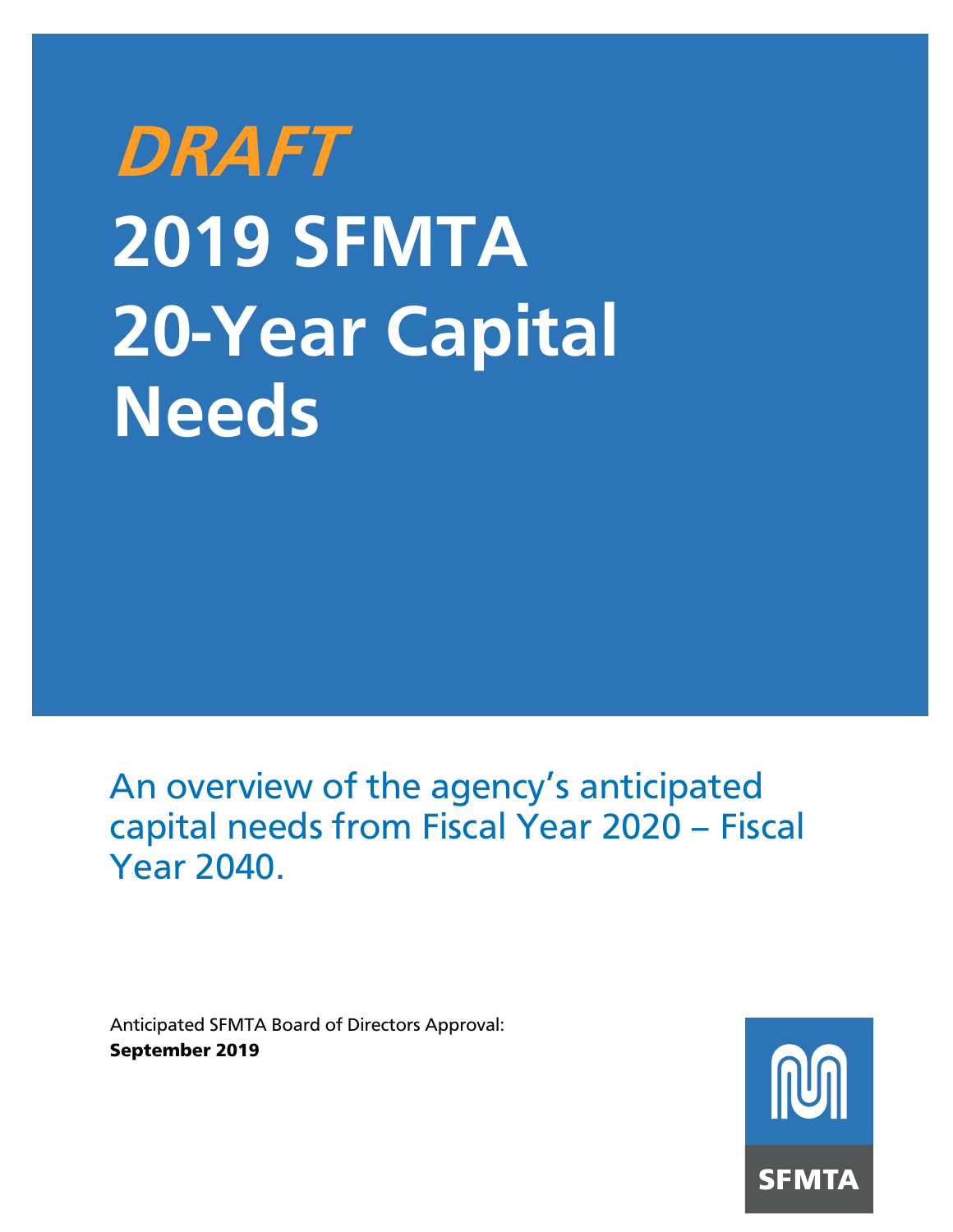### **Contents**

### <span id="page-1-0"></span>SFMTA Capital Planning Process

The San Francisco Municipal Transportation Agency (SFMTA) capital planning process is a multi-step process that identifies long-term needs for capital investment, matches funding to projects, and establishes specific near-term budgets for the agency.

#### **Long-Term Capital Planning: The 20-Year Capital Plan**

The SFMTA 20-Year Capital Plan is the first step in the agency's capital planning process. It is a financiallyunconstrained assessment of the SFMTA's anticipated capital needs for the next twenty years. In this document, funding is not committed to any specific project. Instead, the agency uses this planning effort as an opportunity to identify all capital investments necessary to reach its strategic goals and objectives and to provide an optimal level of service for the City of San Francisco. These investments include the replacement, renewal, improvement, expansion, or acquisition of capital assets. It does not include costs for ongoing operations related to those assets and infrastructure.

The capital needs outlined in this document are identified through the development of several agency strategies, plans, and programs, as well as staff-identified needs to address potential safety issues and comply with city mandates. Inclusion of a project or program in the 20-Year Capital Plan does not guarantee funding or approval of that capital investment. Gathering these capital needs into one document provides a clear and consistent starting point for projects to secure federal, state, regional, and local funding.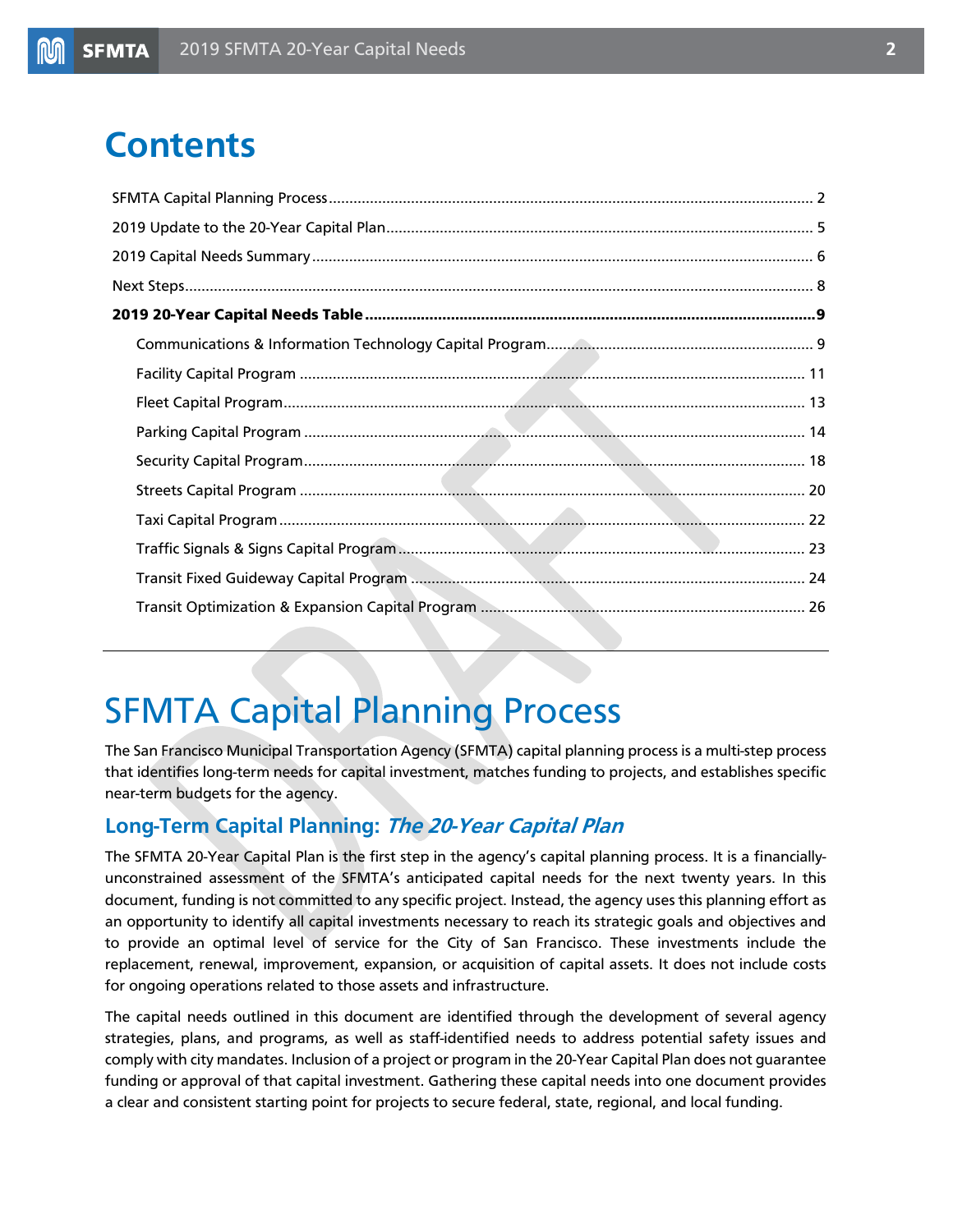### **Near-Term Capital Planning: 5-Year Capital Improvement Program (CIP) & 2-Year Capital Budget**

All projects seeking capital funding must be included in the 20-Year Capital Plan to be eligible for inclusion in the fiscally-constrained 5-year Capital Improvement Program (CIP). Whereas the 20-Year Capital Plan includes all potential capital investments, the 5-year CIP identifies which projects are planned in the next five years, along with projected funding sources, budgets, and timelines for those projects. Once included in the CIP, those investments will not be included in the next cycle of the 20-Year Capital Plan. Both the Capital Plan and 5-year CIP are dynamic documents that may be changed or adjusted as needs arise or conditions change.

The 2-year Capital Budget represents a list of capital projects that have been approved by the SFMTA Board for implementation. The 2-year Capital Budget is largely based on the first two years of the 5-year CIP and must have full funding plans. The 2-year Capital Budget must be approved by the SFMTA Board by April of each even year.

#### **Cross-Functional Coordination**

Given the breath and diverse functions of the SFMTA, the agency established ten capital programs to categorize the capital investments and ensure all needs are addressed. Representatives from each of the ten programs convene regularly at the Transportation Capital Committee to discuss ongoing capital projects and process improvements.

#### **Transportation Capital Committee**

The Transportation Capital Committee (TCC) is an internal, cross-divisional, staff-led body responsible for approving, amending, and implementing the 20-Year Capital Plan, the 5-Year CIP, and the 2-year Capital Budget. Representatives of each of the SFMTA's ten capital program areas meet once a month to review and formally confirm the addition of new capital projects to the 20-Year Capital Plan or CIP, as well as discuss any changes to the scope, schedule, and budget of existing projects. Additionally, the TCC administers the agency-wide Project Integration Process to promote inner-agency collaboration between capital programs as projects are first defining their scope of work. Through the documentation of these discussions and updates, the TCC ensures transparency into the SFMTA's funding decisions.

#### **SFMTA Capital Programs**

l

The ten capital programs allow for each area of the SFMTA to identify its capital needs, and better coordinate across the agency.

Communications and Information Technology (IT) - This program supports the planning, design and implementation of IT infrastructure projects across the city, from Wi-Fi and telephony systems at SFMTA worksites, to the fiber network that provides the internal communication backbone of the Muni Metro system.

Facility - This program supports the modernization and expansion of agency facilities to make them safer, efficient, and able to accommodate fleet expansion and the planned transition to an all battery-electric fleet. [1](#page-2-0) The capital needs identified in this program will also ensure that all SFMTA employees experience a safe, comfortable and optimal working environment.

<span id="page-2-0"></span><sup>1</sup> On May 15, 2018, the SFMTA Board of Directors approved a resolution supporting the commitment towards an all-electric bus fleet by 2035. This means that the SFMTA will only purchase all-electric buses starting in 2025 to meet the goal for 2035. <https://www.sfmta.com/press-releases/san-francisco-commits-all-electric-bus-fleet-2035>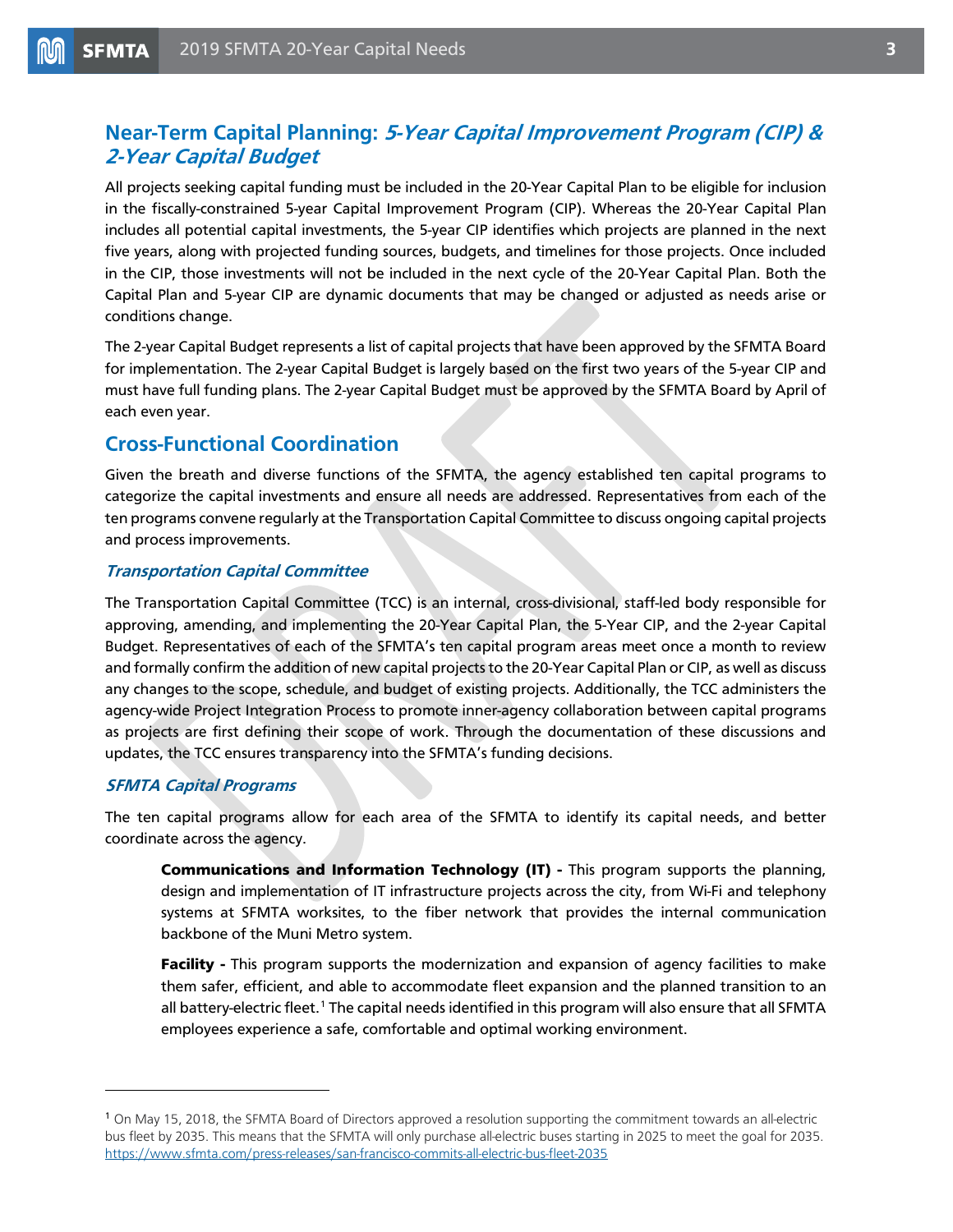**Fleet –** This program funds the rehabilitation or replacement of vehicles as they near the end of their useful life, avoiding costly repairs and service interruptions caused by vehicle failures. This program also includes the expansion of the fleet that helps alleviate overcrowding and expand service, as well as procure new vehicles to transition to an all battery-electric fleet.

Parking – This program supports the planning, design, rehabilitation, construction, and operation of public parking garages, as well as the street infrastructure and facilities related to public parking.

Security – This program identifies funds to plan, design, and implement security initiatives in case of a natural disaster, terrorist attack, or other emergency situations.

**Streets –** This program brings together pedestrian, bicycle, traffic calming, and school-related projects into an integrated list of investments to make city streets safe and enjoyable places to travel for all modes. It also includes investments in infrastructure for regulating the emerging mobility options in the city. The investments identified in this program are consistent with the Vision Zero SF Action Strategy to reach the city's goal of eliminating traffic deaths.

**Taxi** – This program provides funding to plan, design, and implement improvements to the taxi system and to provide a better customer experience for all taxi users.

**Traffic Signals and Signs –** This program provides funding for upgrading, replacing, and constructing new traffic signals and signal infrastructure to improve safety and manage traffic congestion. The investments identified in this program are consistent with the Vision Zero SF Action Strategy to reach the city's goal of eliminating traffic deaths.

**Transit Fixed Guideway –** This program helps maintain, replace, and enhance Muni's fixed guideway systems, including light rail, trolley coach, streetcar, and historic cable car lines. This includes investments in track replacement, maintenance of Muni's overhead wires and substations, and the train control system.

**Transit Optimization and Expansion –** This program of projects improves the reliability and increase the safety and comfort of Muni transit service.

Embedded within these ten specific capital programs, are capital needs related to the SFMTA Accessible Services. Including these needs across existing capital programs allows for the agency to incorporate related investments in all projects as needed.

<span id="page-3-0"></span>While the Central Subway is included in the current CIP as an eleventh capital program, it is not included in this update to the 20-Year Capital Plan, as it is fully funded.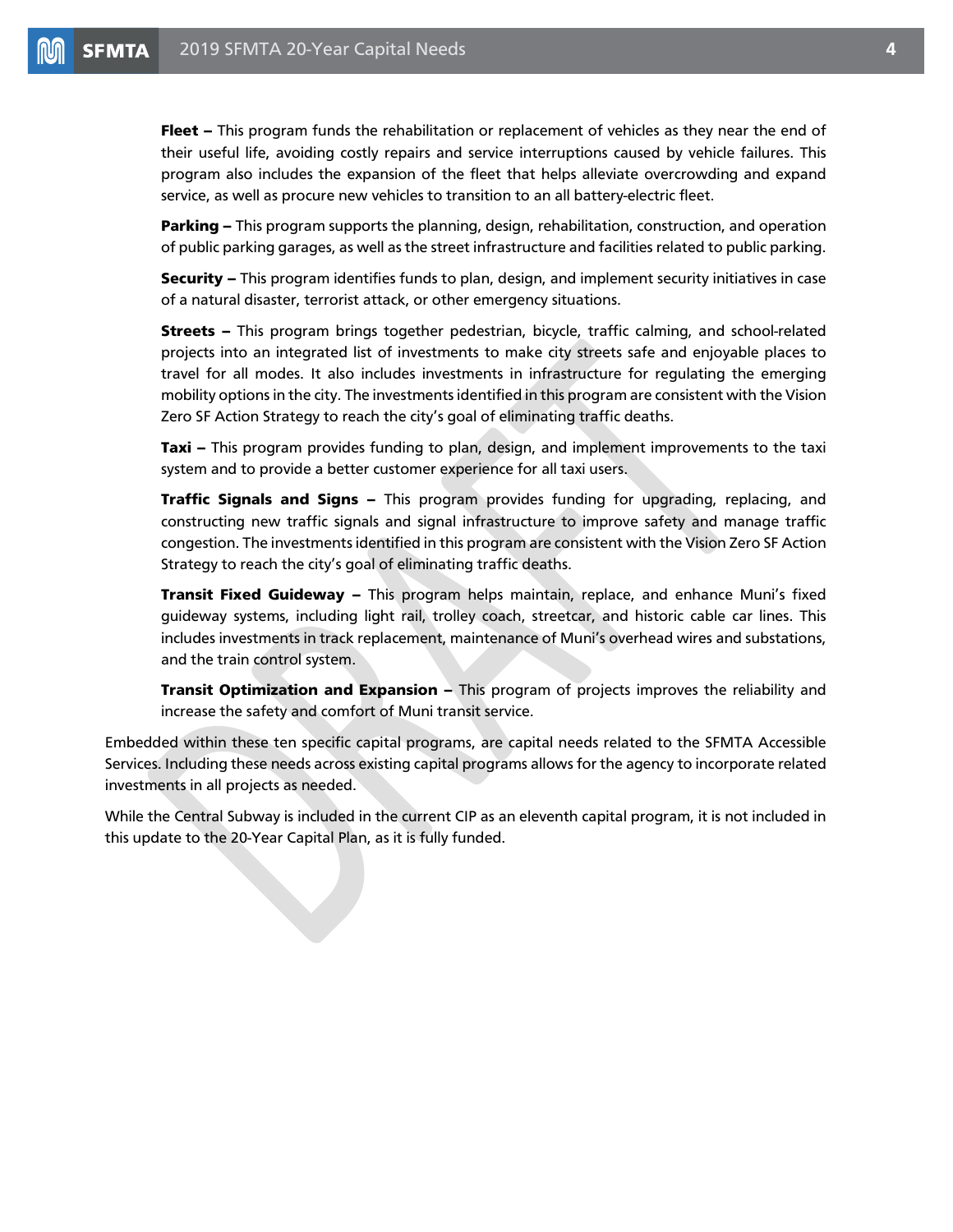## 2019 Update to the 20-Year Capital Plan

After an initial assessment of the 2017 20-Year Capital Plan, the SFMTA Planning Division and Budget & Analysis staff determined that the purpose, goals, and needs of the capital planning process remains unchanged from the 2017 effort. Therefore, the agency focused staff resources on the assessment and improvement of the capital programs and the investments listed therein for this cycle, rather than a complete overhaul and development of a new capital plan.

This memo and capital needs table append the 2017 20-Year Capital Plan document and will inform the development of the 2019 5-Year Capital Improvement Program (CIP).

#### **Assessment and Revisions to the 2017 Capital Needs**

For this update to the 20-Year Capital Plan, the Capital Program Managers, project managers, and subject matter experts throughout the agency worked with the Planning Division staff to review the investments listed in the 2017 Capital Plan and identify updates as needed. The focus of this work was to improve the transparency and accuracy of the identified capital investments and ensure that they are in line with the agency's goals. Specifically, the capital program managers and their teams: removed capital needs that have been funded, completed or are no longer planned; updated the scope and cost estimates of the investments that have been identified; integrated contingency costs in the revised cost estimates; and added new investments based on agency plans and city mandates.

The list of capital needs by program is included in *2019 Capital Needs Table* at the end of this document. Organized alphabetically by capital program, the list includes a name for each capital investment as well as a description, justification, general implementation timeline, and cost estimate.

#### **Community Outreach and Engagement**

The capital planning team met with several stakeholders during this process to inform them that the agency was initiating the long-range capital planning effort and give them a broad overview of what to expect from the process. Through these meetings, staff also gained a better understanding of what the agency's stakeholders believed should be included in the 2019 update.

The key takeaways from this series of stakeholder meetings include the following suggestions:

- Proactive bike and pedestrian planning that really gets us to Vision Zero.
- The capital costs associated with agency mode shift goals and associated future necessary Muni service increases.
- Projects and programs that improve the holistic experience of how people walk, wait for, and ride transit in San Francisco.
- <span id="page-4-0"></span>• Infrastructure investments that allow people with disabilities full access to the city, including redundant elevator access, accessible pedestrian signals (APS), continuous daily paths of travel, paratransit and ramp taxis, universal accessible design, wayfinding, and passenger amenities.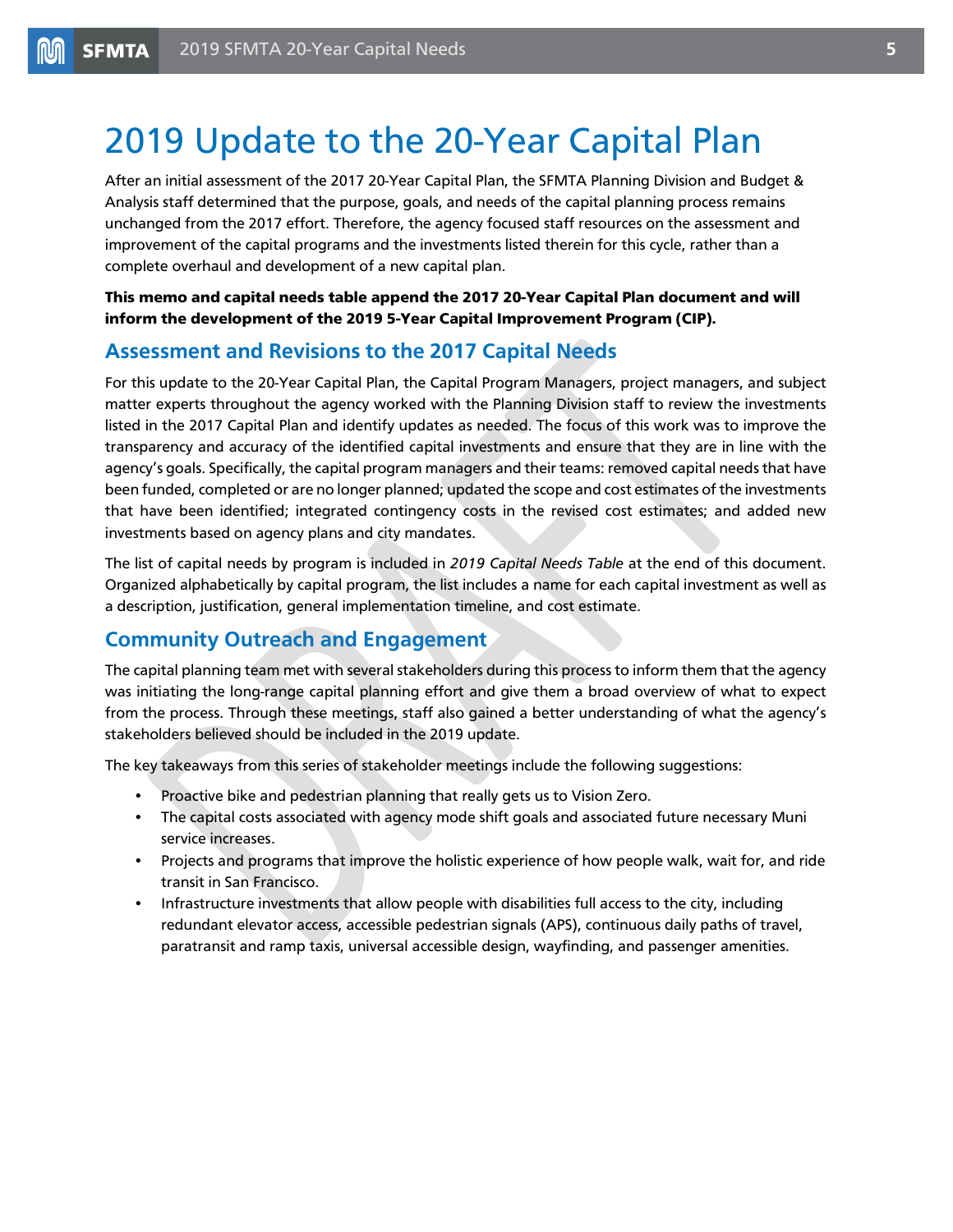### 2019 Capital Needs Summary

### **Updates from the 2017 Capital Plan**

The Capital Plan covers the agency's capital needs over the next 20 years based on what we currently know and can reasonably predict. After a comprehensive review of the 2017 capital needs, the capital program managers and subject matter experts across the agency have updated and expanded the list of capital needs.

Key updates include:

- Significantly expanded investments in the Streets Program to achieve our safety goals.
- Investments in the Fleet and Facility Programs to support the transition to an all-battery-electric fleet.
- Revisions to the cost estimates in the Transit Signals & Signs Program to better account for the total cost of the work in San Francisco's complex built environment.
- Investments in the Streets and Facility Program needed to better regulate emerging mobility.
- Expansion of the needs in the Transit Fixed Guideway Program to maintain the system in a state of good repair.
- Increased investments in the Transit Optimization & Expansion Program that take the next step in the Muni Forward program, building on current efforts to improve travel time and reliability.

| <b>PROGRAM</b>                                               | 2017 Total<br><b>Capital</b><br><b>Needs</b><br>\$M, constant<br>2017 dollars) | <b>Percent</b><br>of 2017<br><b>Capital</b><br><b>Needs</b> | 2019 Total<br><b>Capital</b><br><b>Needs</b><br>(\$ M, constant<br>2019 dollars) | <b>Percent</b><br>of 2019<br><b>Capital</b><br><b>Needs</b> | <b>Percent</b><br><b>Change</b><br><b>from 2017</b> |
|--------------------------------------------------------------|--------------------------------------------------------------------------------|-------------------------------------------------------------|----------------------------------------------------------------------------------|-------------------------------------------------------------|-----------------------------------------------------|
| <b>Communications &amp;</b><br><b>Information Technology</b> | \$237 M                                                                        | $1.1\%$                                                     | \$218 M                                                                          | $0.7\%$                                                     | $-8.1%$                                             |
| <b>Facility</b>                                              | \$3,490 M                                                                      | 15.9%                                                       | \$4,599 M                                                                        | 14.9%                                                       | 31.8%                                               |
| <b>Fleet</b>                                                 | \$4,540 M                                                                      | 20.7%                                                       | \$5,419 M                                                                        | 17.6%                                                       | 19.4%                                               |
| <b>Parking</b>                                               | \$671 M                                                                        | 3.1%                                                        | \$681 M                                                                          | 2.2%                                                        | $1.4\%$                                             |
| <b>Security</b>                                              | \$545 M                                                                        | 2.5%                                                        | \$557 M                                                                          | 1.8%                                                        | 2.2%                                                |
| <b>Streets</b>                                               | \$2,456 M                                                                      | 11.2%                                                       | \$4,936 M                                                                        | 16.0%                                                       | 101.0%                                              |
| Taxi                                                         | \$65 M                                                                         | 0.3%                                                        | \$65 M                                                                           | 0.2%                                                        | 0.1%                                                |
| <b>Traffic Signals &amp; Signs</b>                           | \$576 M                                                                        | 2.6%                                                        | \$1,488 M                                                                        | 4.8%                                                        | 158.3%                                              |
| <b>Transit Fixed Guideway</b>                                | \$1,310 M                                                                      | $6.0\%$                                                     | \$1,755 M                                                                        | 5.7%                                                        | 34.0%                                               |
| <b>Transit Optimization</b><br>& Expansion                   | \$8,046 M                                                                      | 36.7%                                                       | \$11,068 M                                                                       | 36.0%                                                       | 37.2%                                               |
| <b>Total (all programs)</b>                                  | \$21,937 M                                                                     |                                                             | \$30,784 M                                                                       |                                                             |                                                     |

#### **Summary of 2019 Capital Needs**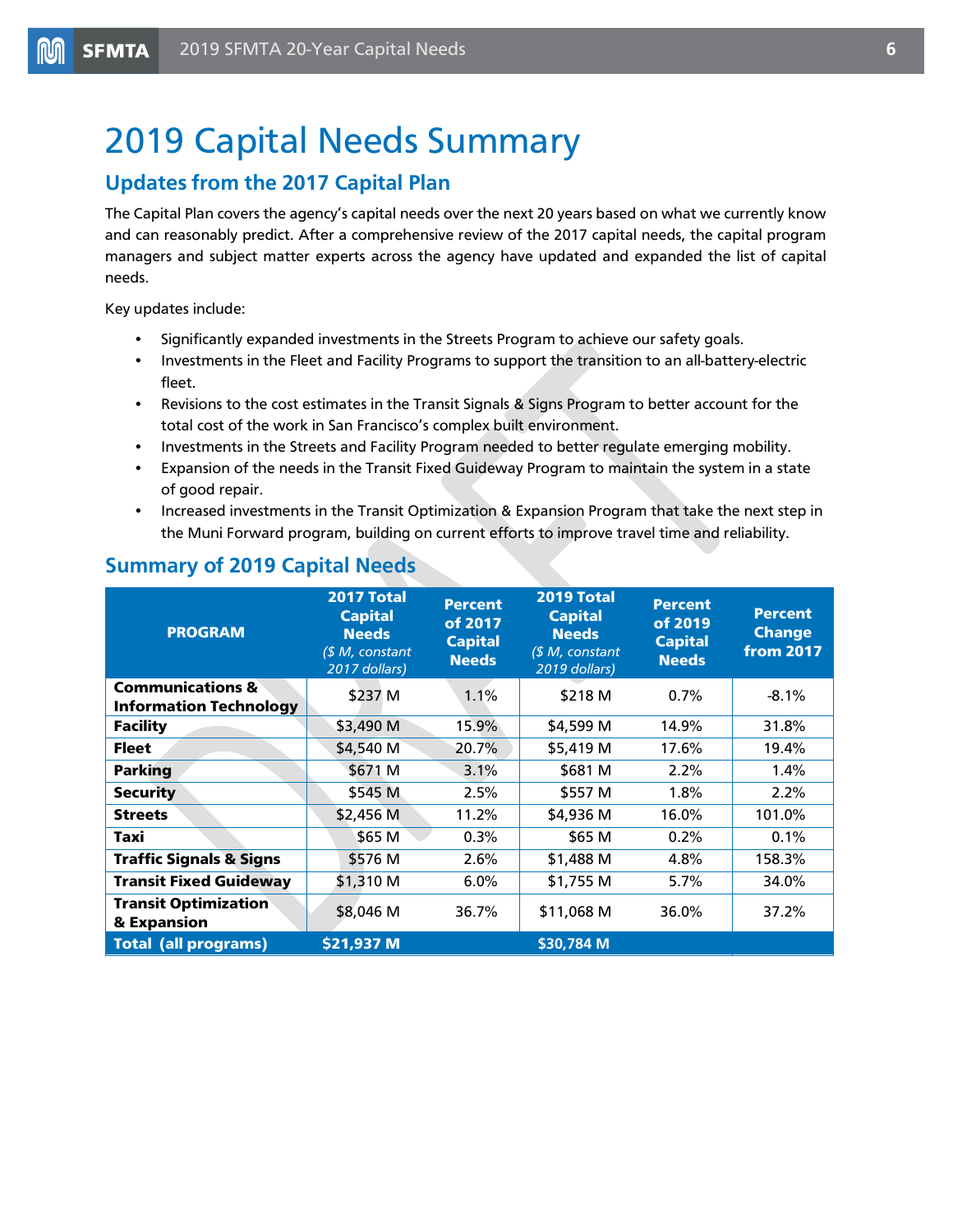#### **Major Changes in Capital Needs from 2017 to 2019**

Across all capital programs, inflationary growth has raised the cost estimates of most capital needs. In addition to this overall change, most programs saw updates to the scopes of work for specific capital needs and the inclusion of a contingency, which impacted the cost estimates. The major changes in the SFMTA's capital needs from 2017 to 2019 are identified below by Capital Program.

#### Details on the specific needs identified for each program can be found in the *2019 20-Year Capital Needs Table*, starting on page 9 of this document.

#### **Communications & Information Technology Capital Program**

The addition of several near-term projects to modernize agency networks, software, and systems will help agency operations be more effective, efficient, and secure.

#### **Facility Capital Program**

The scopes of the capital needs outlined in the Facility Program have been further refined since their inclusion in the 2017 Capital Plan. Furthermore, this update to the capital needs includes the investments needed to modernize the agency's facilities so the agency can effectively store, maintain, and charge the new battery-electric buses needed for transit service.

#### **Fleet Capital Program**

The investments listed in the Fleet Program will account for planned service expansions and the transition to the all battery-electric bus fleet by 2035.

#### **Parking Capital Program**

This update includes the reinstatement of the electric vehicle charging stations into the list of agency capital needs, and an identified investment in cameras to improve the security of off-street parking lots.

#### **Security Capital Program**

The key investments in the Security Program remain unchanged from the 2017 Capital Plan, though the cost estimates have been updated.

#### **Streets Capital Program**

The investments in the Streets Program have updated cost estimates that reflect the expanded scopes of work needed meet the city's Vision Zero goals. Also, there has been a slight change to the structure of the program. The traffic calming and school-related capital investments are now combined into one line to better facilitate funding and implementation of these closely-related street improvements. Additionally, the small infrastructure changes related to the effective regulation of the emerging mobility sector have been added to this capital program.

#### **Taxi Capital Program**

Several outdated investments were removed from the list of capital needs (e.g. bicycle racks for taxis), and the cost estimates have been updated.

#### **Traffic Signals & Signs Capital Program**

While the key investments listed in this program remain generally the same from the 2017 Capital Plan, the cost estimates for each have been updated to more accurately express the total cost of maintaining, upgrading, and installing the traffic signals and signs in San Francisco's complex built environment.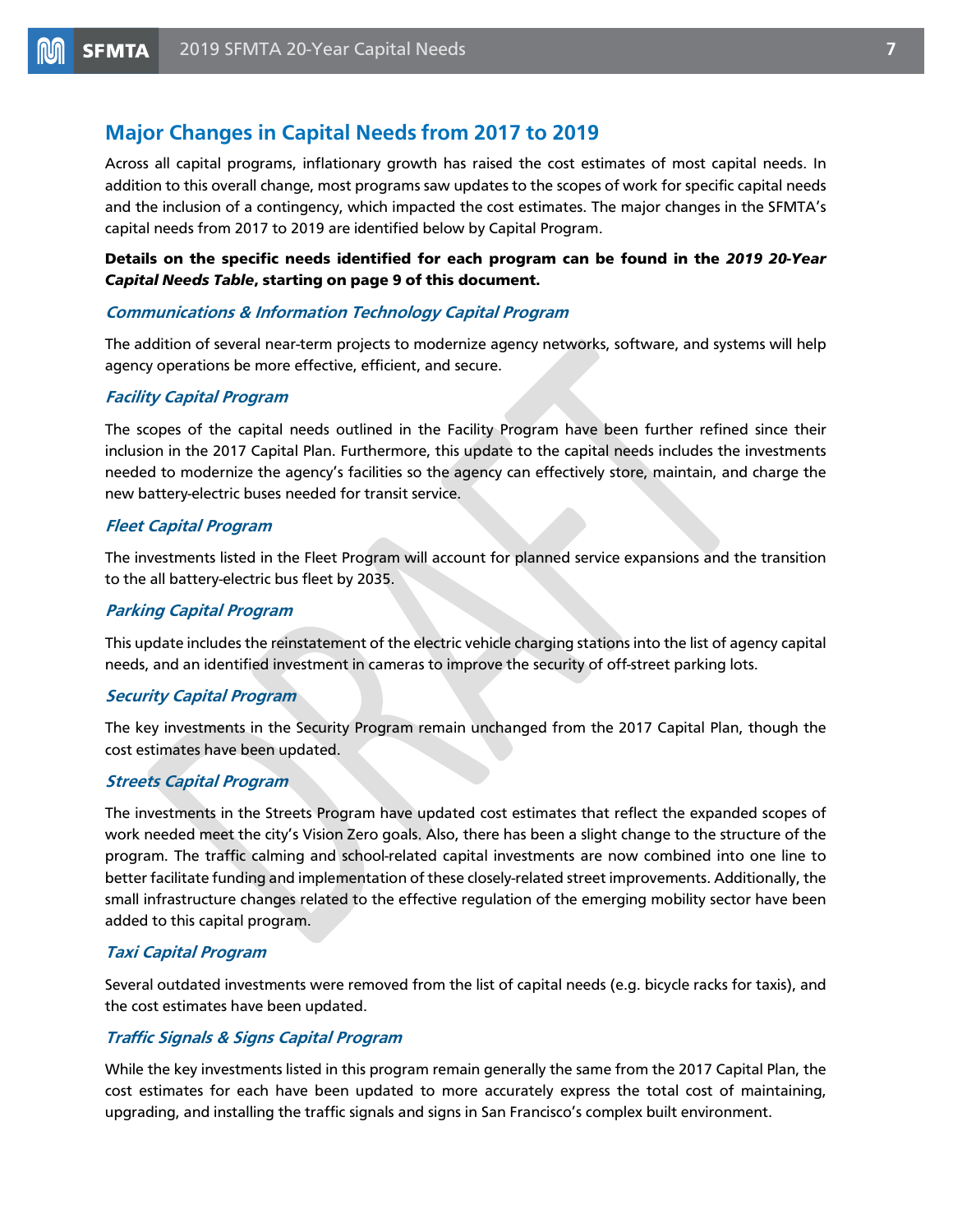#### **Transit Fixed Guideway Capital Program**

This program has been updated to include infrastructure to support the transition to the all battery-electric fleet. It also includes a refined scope of work for the maintenance of rail infrastructure, including the different types of surface trackwork, as well as the maintenance of the subway system, including subway trackwork, station infrastructure, investments in lighting, equipment, systems, and structural needs.

#### **Transit Optimization & Expansion Capital Program**

The major updates to this program include revisions to the costs of known projects, including the addition of contingency funds if not already incorporated. Also, the Transit Signal Priority capital investment has been put on hold pending further benefit-cost analysis to ensure resources are allocated to the most effective investments. Based on the outcome of the study and other ongoing planning efforts, this capital need and/or related initiatives may be added back into the Capital Plan in two years during the next capital planning process.

### <span id="page-7-0"></span>Next Steps

As discussed earlier in the document, this document serves as an update to the 2017 Capital Plan. Over the next two years, the agency's planning staff will coordinate with agency leadership, subject matter experts, agency stakeholders, and the Transportation Capital Committee to assess the current capital planning process and identify any changes necessary to ensure that the agency is identifying and assigning funds to the most critical and effective projects.

Also, in advance of the next long range capital planning effort, the SFMTA will be working with other city departments and community members to integrate recommendations from the major ongoing citywide planning efforts like Connect SF [\(www.connectsf.org\)](http://www.connectsf.org/), the ongoing climate adaptation studies, and other initiatives that will have significant, specific projects to the agency's capital needs in the next planning cycle.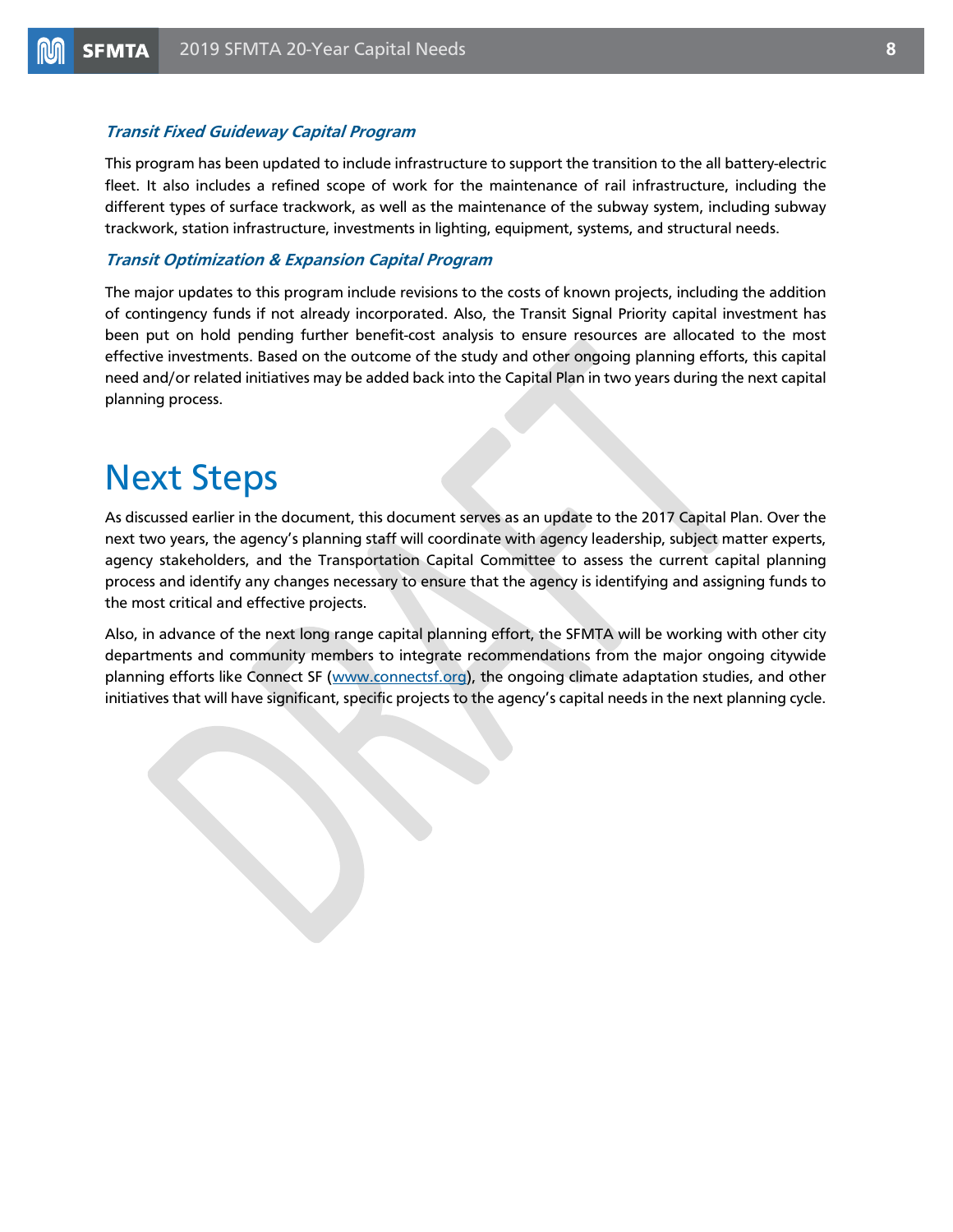# <span id="page-8-0"></span>2019 20-Year Capital Needs Table

These tables list the agency's capital needs as determined in summer 2019. Organized alphabetically by capital program, the list includes a name for each capital investment as well as a description, justification, implemen cost estimate included in the following tables are in constant 2019 dollars.

### <span id="page-8-1"></span>**Communications & Information Technology Capital Program**

| CN#           | <b>Name</b>                                                                                                                                                                                                                                                                                                                                                                                                                                                                                                                                                                                                                                                                                                                 | <b>Description</b>                                                                                                                                                                                                                                                                                                                                                                                                                                                                                                                                                                                                                                              | <b>Justification</b>                                                                                                                                                                                                                                                                                                                                                                                                                                                                     | <b>Timeline</b>   | <b>Total Capital</b><br><b>Need</b><br>(constant 2019)<br>dollars, rounded) | <b>Cost Information &amp;</b><br><b>Calculation Methodology</b>                                                                                     |
|---------------|-----------------------------------------------------------------------------------------------------------------------------------------------------------------------------------------------------------------------------------------------------------------------------------------------------------------------------------------------------------------------------------------------------------------------------------------------------------------------------------------------------------------------------------------------------------------------------------------------------------------------------------------------------------------------------------------------------------------------------|-----------------------------------------------------------------------------------------------------------------------------------------------------------------------------------------------------------------------------------------------------------------------------------------------------------------------------------------------------------------------------------------------------------------------------------------------------------------------------------------------------------------------------------------------------------------------------------------------------------------------------------------------------------------|------------------------------------------------------------------------------------------------------------------------------------------------------------------------------------------------------------------------------------------------------------------------------------------------------------------------------------------------------------------------------------------------------------------------------------------------------------------------------------------|-------------------|-----------------------------------------------------------------------------|-----------------------------------------------------------------------------------------------------------------------------------------------------|
| CN-<br>C101   | <b>State of Good Repair of</b><br><b>Management Info Systems (MIS),</b><br><b>Information Technology (IT), and</b><br><b>Network Systems</b>                                                                                                                                                                                                                                                                                                                                                                                                                                                                                                                                                                                | State of good repair of MIS/IT/Network Systems. Provides for the replacement<br>of various existing Communications/Information Technology assets, including<br>SCADA, Bus On-Board Video, and the Incident Management/Tracking system.                                                                                                                                                                                                                                                                                                                                                                                                                          | Providing for the timely replacement of these systems supports a safe<br>and reliable transit system.                                                                                                                                                                                                                                                                                                                                                                                    | $0 - 20$<br>years | \$171,400,000                                                               | Based on a prior assessment of<br>total agency assets and used a<br>Consumer Price Index (CPI)<br>calculator to estimate the total<br>need in 2019. |
| CN-<br>CIO2   | <b>On Board Clipper Reader</b><br><b>Replacement and Upgrades</b>                                                                                                                                                                                                                                                                                                                                                                                                                                                                                                                                                                                                                                                           | Replacement of the existing Clipper readers (approx. 3500 units). Currently the<br>readers are not able to integrate with Radio and only support Clipper. Replacing<br>the existing readers with units that integrate with Radio, support NFC (open<br>payment), QR/Barcodes and are field proven will address future compatibility<br>issues and current equipment<br>performance issues.                                                                                                                                                                                                                                                                      | The Clipper system is due to be replaced, however the existing<br>equipment was installed in 2007 and has an operating life of 5 years.<br>The current equipment needs to be replaced to address its ongoing<br>performance reliability issues. Replacing the equipment at this<br>juncture will allow for integration<br>with the new Radio system providing single sign on for operators and<br>enable the agency to leverage newer technology as an adjunct to the<br>Clipper system. | 0-5 years         | \$10,200,000                                                                | Based on 2015 assessment of<br>program cost and used a<br>Consumer Price Index (CPI)<br>calculator to estimate the total<br>need in 2019.           |
| $CN-$<br>C103 | <b>Disaster Recovery/Continuity</b><br>Plan                                                                                                                                                                                                                                                                                                                                                                                                                                                                                                                                                                                                                                                                                 | Planning and implementation of an IT server site to provide operations in the<br>event of a disaster. This would be approached in two phases, implement and<br>test key systems, then expand the site to support all systems. High Availability is<br>not covered by this site and is already addressed with the agency's existing<br>infrastructure.                                                                                                                                                                                                                                                                                                           | The SFMTA currently uses contracted cloud-based services for disaster<br>recovery purposes. SFMTA plans to use specialized consultant to<br>develop Disaster recovery plan in the event of a disaster that renders<br>both of its primary data centers inoperable it would not be able to<br>operate any of its IT systems in any capacity. A Disaster Recovery site<br>is required to enable the operation of key systems in the event of a<br>disaster.                                | 0-5 years         | \$2,900,000                                                                 | Based on approximate estimate<br>of current technology costs.                                                                                       |
| CN-<br>C104   | Without a platform, applications and services are developed in a silo<br>This Capital Need includes a Transportation On-Demand Platform to build<br>transportation applications and services on such as sensor technology, Internet<br><b>Transportation On-Demand</b><br>of Things (IoT), and integration with "Smart City" services, as well as a mesh<br>and intelligent transportation technologies will require a robust<br>Platform / Internet of Things (IoT)<br>network system to organize and prioritize networking technologies for IoT<br>network of networking technologies to manage their<br><b>Mesh Network Infrastructure</b><br>including Sigfox, WIFI, CAD/AVL, fiber and future standards and protocols. |                                                                                                                                                                                                                                                                                                                                                                                                                                                                                                                                                                                                                                                                 | which reduces compatibility and increases ongoing support costs. IoT<br>communications.                                                                                                                                                                                                                                                                                                                                                                                                  | $5 - 20$<br>years | \$4,200,000                                                                 | Based on approximate<br>estimates from vendors and<br>conversations with peer<br>organizations.                                                     |
| CN-<br>CI05   | <b>High Volume Cloud-Based Data</b><br><b>Integration, Analytics, Reporting</b><br>and Monitoring Platform                                                                                                                                                                                                                                                                                                                                                                                                                                                                                                                                                                                                                  | Create a high-volume cloud-based data platform for storing a wide range of<br>high-volume data, applying analytics to this data for use in recommendation<br>engines and reports, managing and monitoring this incoming data in real-time,<br>and migrating this to government cloud services when appropriate.                                                                                                                                                                                                                                                                                                                                                 | The SFMTA is managing and receiving large volumes of data. A<br>platform capable of storing, analyzing, reporting, monitoring and<br>delivering data in a speedy manner with minimal maintenance and<br>effort would assist the agency in detecting and fixing issues in<br>expediently to deliver quality service.                                                                                                                                                                      | 0-5 years         | \$2,500,000                                                                 | Estimates based on current<br>hardware costs and<br>approximate labor costs.                                                                        |
| CN-<br>C106   | Phase 2 Radio Project - platform<br>consolidation                                                                                                                                                                                                                                                                                                                                                                                                                                                                                                                                                                                                                                                                           | The first phase of the computer-aided dispatch/automatic vehicle location<br>(CAD/AVL) system, commonly known as the radio system, was completed in<br>Spring 2019. A second phase is needed to consolidate additional vehicle<br>networks. This would utilize the new CAD/AVL system as a unifying technology<br>platform to provide a single network and technology interface on all vehicles.<br>This is important to ensure future technologies onboard vehicles are compatible<br>with one-another, reduce overall network communications costs and deploy<br>future technologies that would utilize communications and networking through<br>the CAD/AVL. | There are currently 11 networks and antennas on vehicles, which<br>limits compatibility and expansion of systems. This will enable to<br>consolidation of systems resulting in cost savings and expansion of<br>future systems will be more cost effective with a single network on<br>vehicles.                                                                                                                                                                                         | 0-5 years         | \$1,500,000                                                                 | Estimate based on past similar<br>work.                                                                                                             |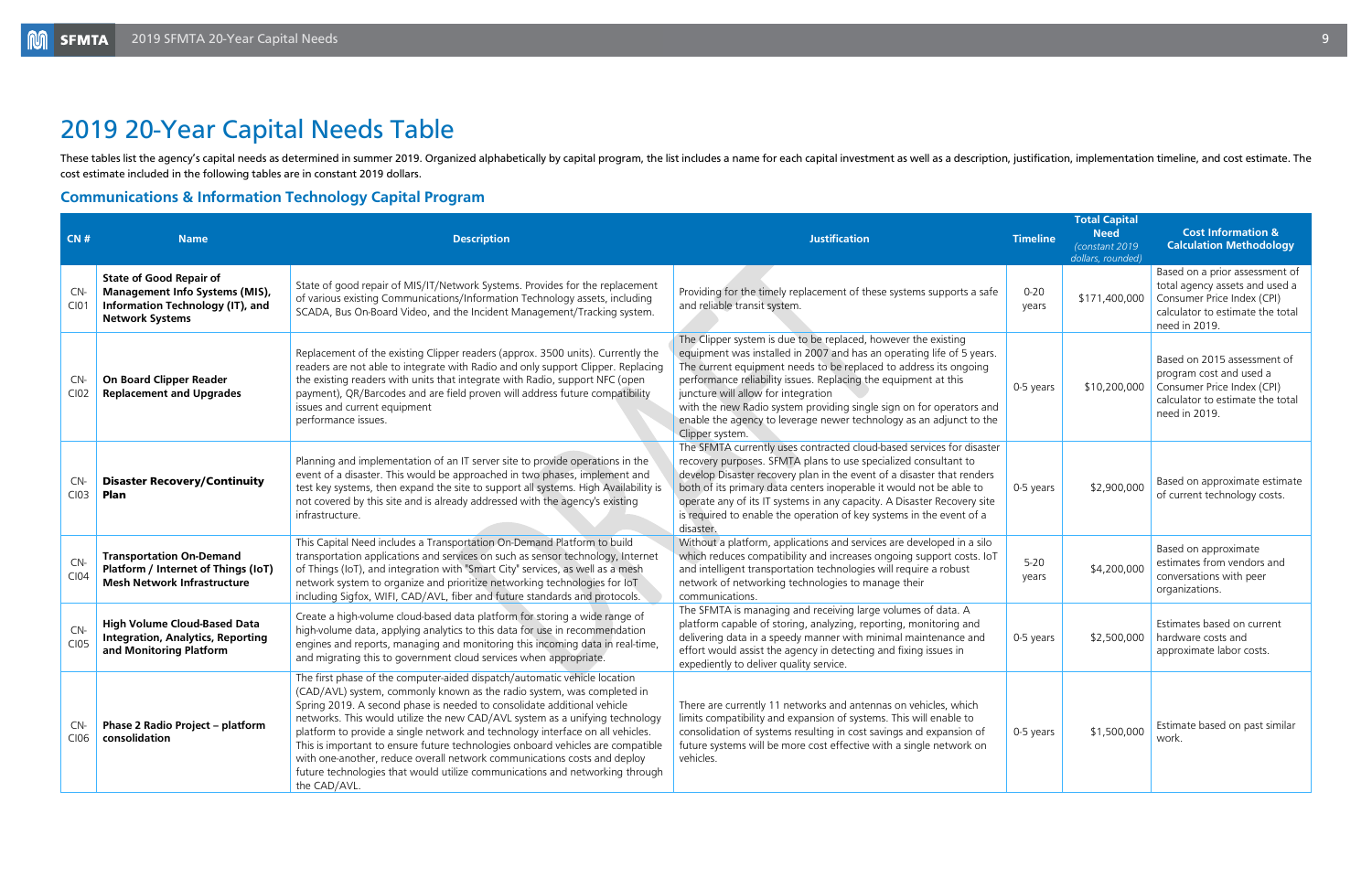| CN#                | <b>Name</b>                                                     | <b>Description</b>                                                                                                                                                                                                                                                                                                                                                                                                                                                                                                                                                                                                                                                                                 | <b>Justification</b>                                                                                                                                                                                                                                                                                                                                        | <b>Timeline</b> | <b>Total Capital</b><br><b>Need</b><br>(constant 2019)<br>dollars, rounded) | <b>Cost Information &amp;</b><br><b>Calculation Methodology</b>                                                                                                                   |
|--------------------|-----------------------------------------------------------------|----------------------------------------------------------------------------------------------------------------------------------------------------------------------------------------------------------------------------------------------------------------------------------------------------------------------------------------------------------------------------------------------------------------------------------------------------------------------------------------------------------------------------------------------------------------------------------------------------------------------------------------------------------------------------------------------------|-------------------------------------------------------------------------------------------------------------------------------------------------------------------------------------------------------------------------------------------------------------------------------------------------------------------------------------------------------------|-----------------|-----------------------------------------------------------------------------|-----------------------------------------------------------------------------------------------------------------------------------------------------------------------------------|
| CN-<br><b>CI07</b> | <b>Customer Service Platform Project</b>                        | Integrate all customer touchpoints and support all mobility permits, fare media,<br>etc. ii. Create supporting business flows and digital transactions to support<br>customer service in parking, taxi, commuter shuttle, traffic, transit, bike and<br>pedestrian requests.                                                                                                                                                                                                                                                                                                                                                                                                                       | This integration is needed to consolidate systems and applications<br>currently supported in multiple platforms and streamline system<br>management.                                                                                                                                                                                                        | 0-5 years       | \$3,000,000                                                                 | Estimate based on past similar<br>work.                                                                                                                                           |
| CN-<br>C108        | <b>Citation and Parking Permits</b><br>Program                  | Replace current permit system contracted out to Conduent. Three projects<br>include payment plans for citations, residential and other permit parking, and<br>administrative review.                                                                                                                                                                                                                                                                                                                                                                                                                                                                                                               | Customization and cost saving from contracting out the system<br>support                                                                                                                                                                                                                                                                                    | 0-5 years       | \$2,500,000                                                                 | Estimate based on past similar<br>work.                                                                                                                                           |
| CN-<br>C109        | <b>Trapeze Program</b>                                          | Implement new Trapeze modules.<br>- Trapeze Timekeeping rules: Construct Improvement to timekeeping rules to<br>comply with new MOU agreement and automate existing Manual activities.<br>-Absence management and workers comp reporting: Develop an interface<br>between worker's comp management and Transit operating management<br>systems to assist department to obtain latest information of actual worker's<br>comp claims.<br>-Sign-in terminal: Install and design Trapeze Ops Sign in terminal allowing Transit<br>to streamline communication to each operator at start of their shift.<br>- Yard management: Improve daily maintenance and operations of transit<br>revenue vehicles. | Application Enhancement based on Transit needs to improve daily<br>operations for transit operators and revenue vehicle management                                                                                                                                                                                                                          | 0-5 years       | \$8,000,000                                                                 | Estimate based on past similar<br>work.                                                                                                                                           |
| CN-<br>C110        | <b>On-Premise SharePoint Upgrade</b>                            | Migration from SharePoint 2010 and 2013 to SharePoint 2019                                                                                                                                                                                                                                                                                                                                                                                                                                                                                                                                                                                                                                         | Support for 2010 and 2013 will no longer be supported.                                                                                                                                                                                                                                                                                                      | 0-5 years       | \$1,200,000                                                                 | Estimate based on past similar<br>work.                                                                                                                                           |
| <b>CN</b><br>CI1   | <b>Digital Street Infrastructure Project</b>                    | Digitize street and right-of-way infrastructure, regulations and assets in a<br>geographic information / infrastructure design system that supports planning,<br>public outreach and implementation of right-of-way improvements. Re-engineer<br>existing planning and change process to allow greater community insight and<br>collaboration.<br>Create data models to facilitate capturing assets and events. Create analytic<br>data models supporting analysis and reporting.                                                                                                                                                                                                                  | To update existing outdated and insufficient system and support new<br>and ongoing projects in the City's right-of-way.                                                                                                                                                                                                                                     | 0-5 years       | \$6,000,000                                                                 | Estimate based on past similar<br>work.                                                                                                                                           |
| <b>CN</b><br>CI12  | <b>Project and Fund Management</b><br><b>System Replacement</b> | Replace existing CPCS applications with new system that meets the agency's<br>need to support project delivery                                                                                                                                                                                                                                                                                                                                                                                                                                                                                                                                                                                     | Replace current applications with ones that better meet the needs of<br>client and integrate with Peoplesoft                                                                                                                                                                                                                                                | 0-5 years       | \$500,000                                                                   | Estimate based on past similar<br>work.                                                                                                                                           |
| CI13               | <b>Network Infrastructure</b><br>Replacement                    | Update and replacement of core networking infrastructure to ensure we can<br>deliver the performance and redundancy this agency needs.                                                                                                                                                                                                                                                                                                                                                                                                                                                                                                                                                             | Network connectivity is a critical IT service that is essential to SFMTA<br>operations. Our Network core has not been refreshed in many years<br>and a lot of the equipment is approaching end of life. We also need<br>to redesign our network to handle the new demands and to deliver<br>the resiliency this agency must have to support our operations. | 0-5 years       | \$2,000,000                                                                 | • Phase 1 (Consulting and<br>Design review): \$500,000<br>• Phase 2 (Setup Core switches<br>and validate design):<br>\$1,000,000<br>• Phase 3 (Connect Remote<br>Sites) \$500,000 |
| CN-<br>C114        | <b>Video Camera Refresh</b>                                     | Replace outdated surveillance infrastructure at various MTA facilities. Over the<br>years varies purchases were made to buy security cameras and much of this<br>equipment is past its useful life. This project will be focused on upgrading the<br>oldest equipment in around 15 locations and about 500 cameras.                                                                                                                                                                                                                                                                                                                                                                                | During our video modernization project, we have identified a list of<br>sites that have very old surveillance equipment. These sites are using<br>predominantly analog cameras and we want to switch them over to<br>modern IP based cameras for better integration and in most cases<br>higher resolution.                                                 | 0-5 years       | \$1,500,000                                                                 | Estimate based on past similar<br>work.                                                                                                                                           |
| CN-<br>CI15        | <b>Cybersecurity Modernization</b>                              | Modernization of cybersecurity infrastructure. Cybersecurity threats keep<br>evolving and there is a need to update key infrastructure like our firewalls to<br>keep current.                                                                                                                                                                                                                                                                                                                                                                                                                                                                                                                      | Cybersecurity threats keep evolving and we need to update key<br>infrastructure like our firewalls to keep current. Part of this project<br>will also include a detailed risk assessment, so we make sure we are<br>investing in the right places to secure critical infrastructure.                                                                        | 0-5 years       | \$500,000                                                                   | Estimate based on past similar<br>work.                                                                                                                                           |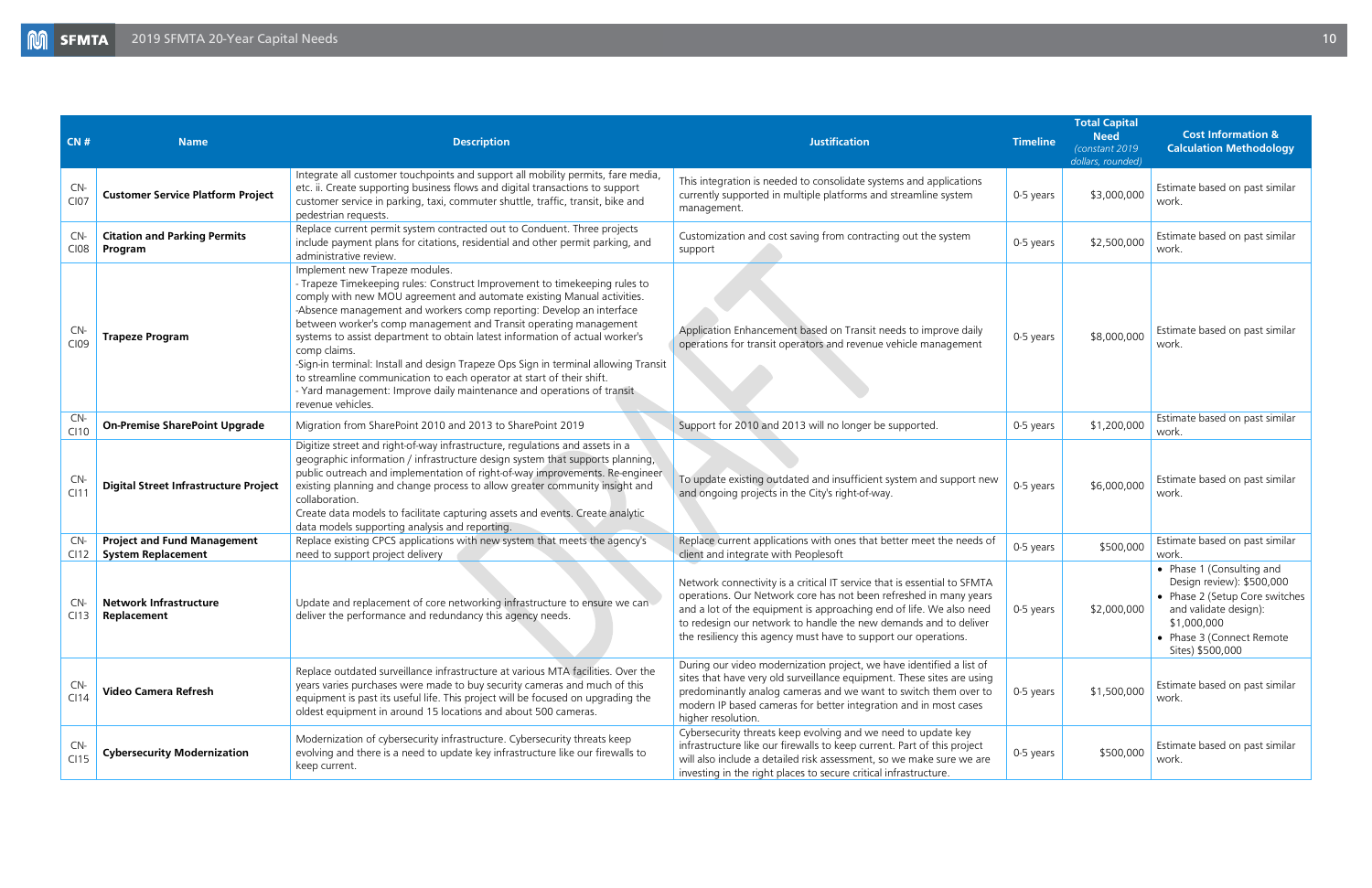### <span id="page-10-0"></span>**Facility Capital Program**

| CN#                     | <b>Name</b>                                                                                            | <b>Description</b>                                                                                                                                                                                                                                                                                                                                                                                                                                                        | <b>Justification</b>                                                                                                                                                                                                                                                                                                                                                                                                            | <b>Timeline</b>                                       | <b>Total Capital Need</b><br>(constant 2019 dollars,<br>rounded) | <b>Cost Information &amp;</b><br><b>Calculation Methodology</b>                                       |
|-------------------------|--------------------------------------------------------------------------------------------------------|---------------------------------------------------------------------------------------------------------------------------------------------------------------------------------------------------------------------------------------------------------------------------------------------------------------------------------------------------------------------------------------------------------------------------------------------------------------------------|---------------------------------------------------------------------------------------------------------------------------------------------------------------------------------------------------------------------------------------------------------------------------------------------------------------------------------------------------------------------------------------------------------------------------------|-------------------------------------------------------|------------------------------------------------------------------|-------------------------------------------------------------------------------------------------------|
| CN-<br>FC01             | <b>SFMTA Facility Safety</b><br><b>Improvement Campaign</b>                                            | A series of facility safety improvement projects at all SFMTA facilities, as<br>appropriate. Projects include work like recurring pigeon abatement, safety<br>enhancements. emergency lighting, etc.                                                                                                                                                                                                                                                                      | These projects improve the safety of the work environment. Investments<br>in safety infrastructure also assist in promoting a culture of safety.                                                                                                                                                                                                                                                                                | 0-20 years                                            | \$200,000,000                                                    | Costs of the projects based on the<br>information gathered in the Facilities<br>Condition Assessment. |
| $CN-$<br>FC02           | <b>SFMTA Facility Fire Life</b><br><b>Safety System</b><br><b>Improvement Campaign</b>                 | Implement Fire Safety Improvements at SFMTA Facilities, including new and<br>additional fire protection (sprinklers, alarms, strobes, etc.) to bring buildings<br>into compliance with fire safety regulations.                                                                                                                                                                                                                                                           | Remain in compliance with safety regulations.                                                                                                                                                                                                                                                                                                                                                                                   | 0-10 years                                            | \$20,000,000                                                     | Estimate based on past similar<br>work.                                                               |
| CN-<br>FC <sub>03</sub> | 1201 Mason (Cable Car<br><b>Barn) Rehabilitation</b>                                                   | Rehabilitate core and shell and major building systems and complete full<br>tenant improvement of the Cable Car Barn, including full overhaul of the<br>electrical system. This historic building houses the full cable car<br>maintenance and operations function, including running repair of vehicles,<br>cable and winding machines, and the Cable Car Museum, which is open to<br>the public.                                                                        | Maintaining existing cable car facility and fixed equipment in a state of<br>good repair will help ensure safe and reliable transit service.                                                                                                                                                                                                                                                                                    | $10 - 20$<br>years                                    | \$182,200,000                                                    | Based on needs identified by the<br>agency's State of Good Repair<br>database and staff assessment.   |
| CN-<br>FC04             | <b>Operator Convenience</b><br><b>Stations Renewal</b><br>Campaign                                     | Includes major rehabilitation, preservation, and improvement of 25 existing<br>restroom facilities at 6 locations, including Operations Central Control<br>(OCC), subway stations, etc. and construction of new operator restrooms.<br>Most were built between the 1980s and early 2000s. Some are nearing the<br>end of their estimated 33-year lifespan. A few are historic - with very old<br>outside facades and newer interiors (Taraval and Judah are two examples) | This project will improve and enhance employee facilities, leading to<br>healthier working environments.                                                                                                                                                                                                                                                                                                                        | 0-20 years                                            | \$12,500,000                                                     | Average cost of each Convenience<br>Station (\$500,000), multiplied by 25<br>units needed.            |
| CN-<br>FC05             | 601 25th Street (Muni<br><b>Metro East) Expansion</b><br><b>Project Phase I and</b><br><b>Phase II</b> | Expand the Muni Metro Rail Facility into the currently undeveloped 4 acres<br>to the east of the existing yard, for future light rail vehicle storage, and<br>interim bus maintenance and storage use prior to delivery of the expanded<br>light rail vehicle fleet. Project includes site prep, powered gates and<br>fencing, site lighting, public address system, and traction power/overhead<br>catenary systems.                                                     | Facilities for transit operations, paratransit, SSD shops, etc. are located on<br>short-term leased property and it is in the strategic interest of SFMTA to<br>secure long-term or permanent locations for these activities. The<br>continued growth of transit results in a similar challenge as SFMTA has a<br>need for long-term or permanent locations for transit operations facilities.                                  | Phase I: 0-<br>5 years<br>Phase II:<br>10-20<br>years | \$120,000,000                                                    | Based on estimate included in the<br>2017 Facilities Framework.                                       |
| CN-<br><b>FC06</b>      | <b>Real Property</b><br><b>Acquisition for SFMTA</b><br><b>Facilities</b>                              | Acquisition of real estate property (purchase or long-term lease) for needed<br>Facilities expansion / relocation. This would include using funds to acquire<br>real estate on existing leases where SFMTA holds a "right of first refusal" if<br>the property is to be sold, or a "purchase option" as part of a lease, or other<br>similar contract language.                                                                                                           | Facilities for transit operations, paratransit, SSD shops, etc. are located on<br>short-term leased property and it is in the strategic interest of SFMTA to<br>secure long-term or permanent locations for these activities. The<br>continued growth of transit results in a similar challenge as SFMTA has a<br>need for long-term or permanent locations for transit operations facilities.                                  | 5-20 years                                            | \$95,000,000                                                     | Based on estimate included in the<br>2017 Facilities Framework.                                       |
| CN-<br>FC07             | <b>SFMTA Real Estate</b><br><b>Capital (Joint-Use</b><br>Development)                                  | The SFMTA has numerous sites in San Francisco that would be appropriate<br>for joint-use development for housing or commercial purposes; however<br>up-front capital is sometimes needed for predevelopment and site<br>preparation, or for a capital contribution for concurrent SFMTA operations<br>on-site.                                                                                                                                                            | Fully utilizing existing SFMTA properties provides resources to operate and<br>maintain the Muni fleet.                                                                                                                                                                                                                                                                                                                         | 5-20 years                                            | \$20,000,000                                                     | Estimate based on past similar<br>work.                                                               |
| CN-<br>FC08             | 2301 Stockton<br>(Kirkland) Facility<br><b>Modernization</b>                                           | Complete rebuild of the Kirkland Division, including addition of full<br>maintenance capacity at the division and improvements to accommodate<br>the change of the bus fleet to battery-electric vehicles.                                                                                                                                                                                                                                                                | The division facility is over 60 years old and is obsolete and needs to be<br>replaced. It is too small and is located among non-conforming interests.<br>The resulting improvements will provide safer and healthier working<br>conditions and will ensure that the transportation system is more<br>efficient. Efficient and properly designed facilities are key to maintaining<br>the Muni Fleet in a state of good repair. | $10 - 20$<br>years                                    | \$98,000,000                                                     | Based on estimate included in the<br>addendum to the 2017 Facilities<br>Framework.                    |
| CN-<br>FC09             | 2500 Mariposa (Potrero)<br><b>Facility Modernization</b>                                               | Complete rebuild Potrero Division - fleet moves to pivot facility to remain in<br>service while rebuild is underway. Cost estimate reflects Option 2 of the<br>Facilities Framework, which consists of construction of a more intense<br>development with a multi-level facility. Also includes renovations to<br>accommodate the change of the bus fleet to all battery-electric vehicles.                                                                               | The division facility is over 100 years old and is obsolete and needs to be<br>replaced. The resulting improvements will provide safer and healthier<br>working conditions and will ensure that the transportation system is more<br>efficient. Efficient and properly designed facilities are key to maintaining<br>the Muni Fleet in a state of good repair.                                                                  | 0-10 years                                            | \$400,000,000                                                    | Based on estimate included in the<br>addendum to the 2017 Facilities<br>Framework.                    |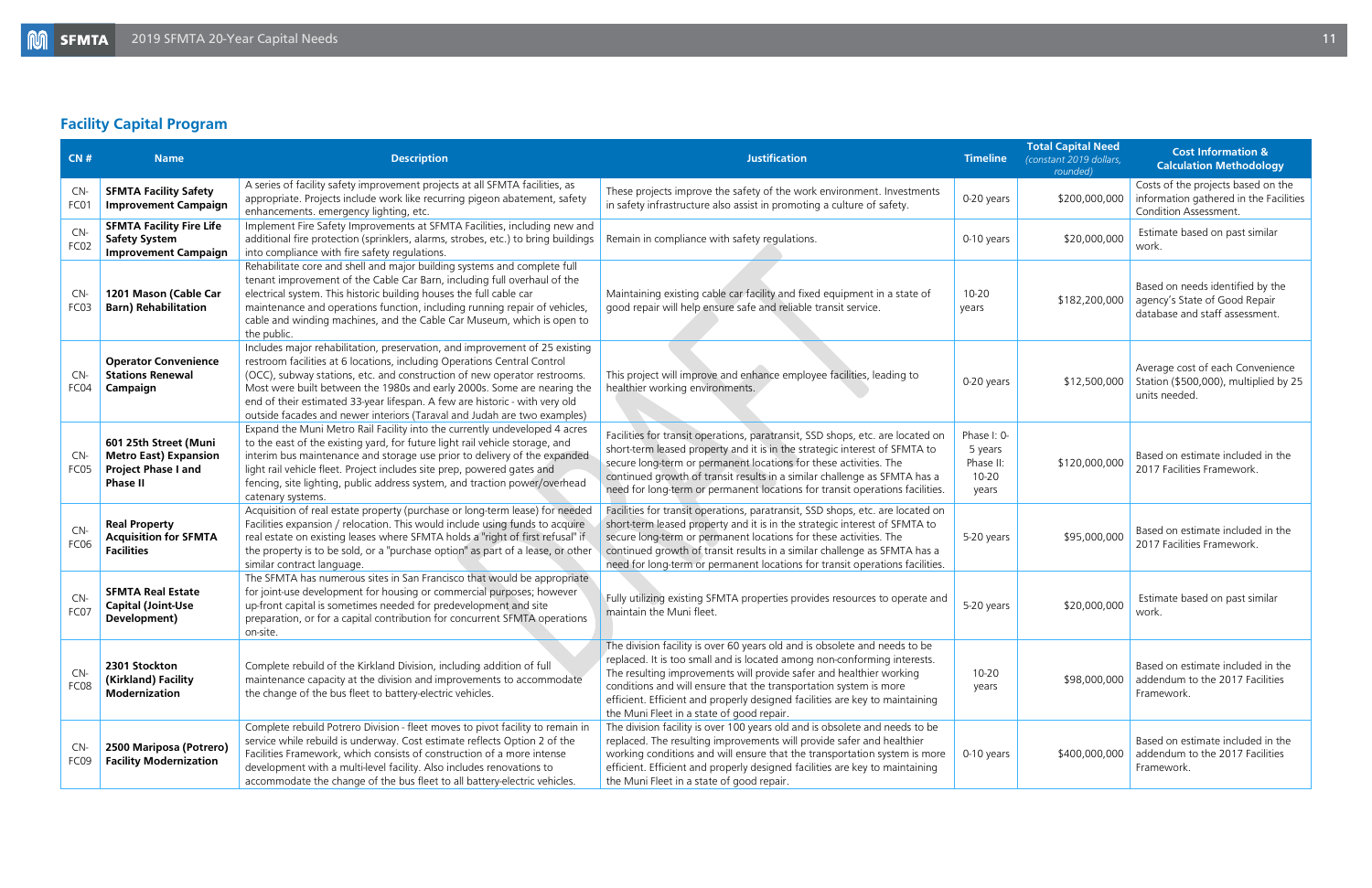| CN#                     | <b>Name</b>                                                                                           | <b>Description</b>                                                                                                                                                                                                                                                                                                                                                                                                                                                                | <b>Justification</b>                                                                                                                                                                                                                                                                                                                                           | <b>Timeline</b>    | <b>Total Capital Need</b><br>(constant 2019 dollars,<br>rounded) | <b>Cost Information &amp;</b><br><b>Calculation Methodology</b>                                                                                                                                         |
|-------------------------|-------------------------------------------------------------------------------------------------------|-----------------------------------------------------------------------------------------------------------------------------------------------------------------------------------------------------------------------------------------------------------------------------------------------------------------------------------------------------------------------------------------------------------------------------------------------------------------------------------|----------------------------------------------------------------------------------------------------------------------------------------------------------------------------------------------------------------------------------------------------------------------------------------------------------------------------------------------------------------|--------------------|------------------------------------------------------------------|---------------------------------------------------------------------------------------------------------------------------------------------------------------------------------------------------------|
| CN-<br><b>FC10</b>      | 949 Presidio (Presidio)<br><b>Facility Modernization</b>                                              | Complete rebuild Presidio Division - fleet moves to interim facility while<br>rebuild is underway. Cost estimate reflects Option 2 of the Facilities<br>Framework, which consists of construction of a more intense development<br>with a multi-level facility. Also includes improvements to accommodate the<br>change of the bus fleet to all battery-electric vehicles.                                                                                                        | The division facility is over 100 years old and is obsolete and needs to be<br>replaced. The resulting improvements will provide safer and healthier<br>working conditions and will ensure that the transportation system is more<br>efficient. Efficient and properly designed facilities are key to maintaining<br>the Muni Fleet in a state of good repair. | 5-10 years         | \$366,000,000                                                    | Based on estimate included in the<br>addendum to the 2017 Facilities<br>Framework.                                                                                                                      |
| CN-<br><b>FC11</b>      | <b>1940 Harrison Street</b><br>(Flynn) Modernization                                                  | The scope of the proposed Flynn Bus Maintenance Facility Renovation<br>project includes: lift upgrades for all in-ground lifts and hoists, roof<br>improvements, exhaust fan upgrades, mechanical and HVAC replacement,<br>air and diesel equipment replacement including air compressors, generators<br>and fire pumps. Also includes improvements to accommodate the change<br>of the bus fleet to all battery-electric vehicles.                                               | Other than the new Islais Creek Bus Maintenance Facility, the Flynn<br>Facility is the only location that the SFMTA can store and maintain 60 ft.<br>motor coaches. The fleet is currently growing, and this facility needs to be<br>modernized to maintain the new and growing fleet.                                                                         | 5-10 years         | \$24,000,000                                                     | Based on the information included<br>in the Facilities Condition<br>Assessment.                                                                                                                         |
| CN-<br>FC12             | <b>Rubber Tire Division</b><br><b>Wash Rack Replacement</b><br>(Sustainability - Water)               | Provides new updated wash racks for two Rubber Tire Transit Divisions.<br>Wash racks will be able to handle standard and/or articulated motor<br>coaches depending on the division in which they are installed. Project<br>includes water reclamation system and paving.                                                                                                                                                                                                          | This project will result in cleaner buses, with the potential of improving<br>customer satisfaction. It will also improve the working environment by<br>providing more effective and modernized equipment that reduces water<br>resource consumption and efficiently utilizes necessary cleaning<br>chemicals.                                                 | 5-10 years         | \$20,000,000                                                     | Based on estimate of similar work;<br>approximate costs are \$10M per<br>facility                                                                                                                       |
| CN-<br>FC13             | <b>Enforcement</b><br><b>Headquarters</b><br>Construction                                             | Makes necessary improvements to a new headquarters for the Sustainable<br>Streets Enforcement Sub-Division.                                                                                                                                                                                                                                                                                                                                                                       | Improves coordination for the Security, Investigations and Enforcement<br>(SIE) Group, and ends the short-term lease of their current facilities.<br>Provides adequate space for SIE group job functions.                                                                                                                                                      | 0-5 years          | \$32,000,000                                                     | Based on estimate included in the<br>addendum to the 2017 Facilities<br>Framework.                                                                                                                      |
| CN-<br>FC14             | <b>Subway Station</b><br>Rehabilitation<br>Campaign                                                   | Provides for ongoing rehabilitation and improvement projects in the Metro<br>Subway stations. It includes rehabilitation of substructure, superstructure,<br>Heating, Ventilating, and Air Conditioning (HVAC) systems, electrical<br>systems, plumbing systems, restrooms, as well as painting and platform<br>edge detection tile replacement.                                                                                                                                  | Well-maintained subway station facilities will reduce the risk of safety<br>hazards due to deteriorating systems. Timely replacement of assets allows<br>for consistent and efficient station operations, i.e., replaces old systems<br>with energy-efficient ones.                                                                                            | 10-20<br>years     | \$1,567,700,000                                                  | Based on needs identified by the<br>agency's State of Good Repair<br>database and staff assessment.                                                                                                     |
| CN-<br>FC <sub>15</sub> | <b>Solar Panel Installation</b><br>at Multiple SFMTA<br><b>Facilities (Sustainability</b><br>- Power) | Installation of solar panels at the MME and Green, Facilities. Each facility<br>has open, clear roof space where solar panels could be installed. The<br>resulting electrical generation could be used to power each facility and<br>excess energy could be returned to the power grid.                                                                                                                                                                                           | This project will improve energy efficiency and would result in cost<br>savings. It would also support the agency's sustainability goals by<br>reducing SFMTA's use of non-renewable resources.                                                                                                                                                                | 10-20<br>years     | \$15,300,000                                                     | Approximately \$20 per square foot<br>for the base installation<br>(No seismic upgrades required as<br>part of additional weight loads on<br>roof), plus and escalation of 5% per<br>year for 20 years. |
| CN-<br>FC16             | 1095 Indiana (Woods)<br><b>Facility Modernization</b>                                                 | Replace paint booth, improve maintenance areas, modify some<br>maintenance bays to accept 60' buses, upgrade existing equipment<br>throughout the facility. Also includes renovations to accommodate the<br>change of the bus fleet to all battery-electric vehicles.                                                                                                                                                                                                             | Upgrade Woods to achieve better performance in maintenance areas,<br>and to have facilities that can accommodate 60' buses.                                                                                                                                                                                                                                    | $10 - 20$<br>years | \$400,000,000                                                    | Based on estimate of similar work<br>and staff assessment of needs.                                                                                                                                     |
| CN-<br><b>FC17</b>      | <b>SFMTA Facility Elevator</b><br><b>Rehabilitation Program</b>                                       | This need focuses on elevators within SFMTA operations and maintenance<br>facilities and supporting shops and includes replacement of several<br>components that are most prone to failure, including door operators,<br>landing doors, cab doors, door tracks, sills and sill angles, thus extending<br>their useful life and improving reliability. These upgrades are especially<br>necessary for ensuring accessibility concerns for seniors and people with<br>disabilities. | The Capital Need will improve the reliability of station elevators and<br>ensure consistent and safe access to stations for persons with disabilities.                                                                                                                                                                                                         | 0-20 years         | \$21,800,000                                                     | Based on needs identified by the<br>agency's State of Good Repair<br>database and staff assessment.                                                                                                     |
| CN-<br>FC18             | <b>Muni Metro Station</b><br><b>Escalator Rehabilitation</b><br>Program                               | This need focuses on escalators within SFMTA Muni Metro transit stations,<br>which will be rehabilitated or replaced to conform with current building<br>codes and incorporate modern safety features. Capital Need includes the<br>escalators that have not been completed or funded.                                                                                                                                                                                            | The project will improve the reliability of station escalators and ensure<br>consistent and safe access to stations for persons with disabilities.                                                                                                                                                                                                             | 0-5 years          | \$77,400,000                                                     | Based on needs identified by the<br>agency's State of Good Repair<br>database and staff assessment.                                                                                                     |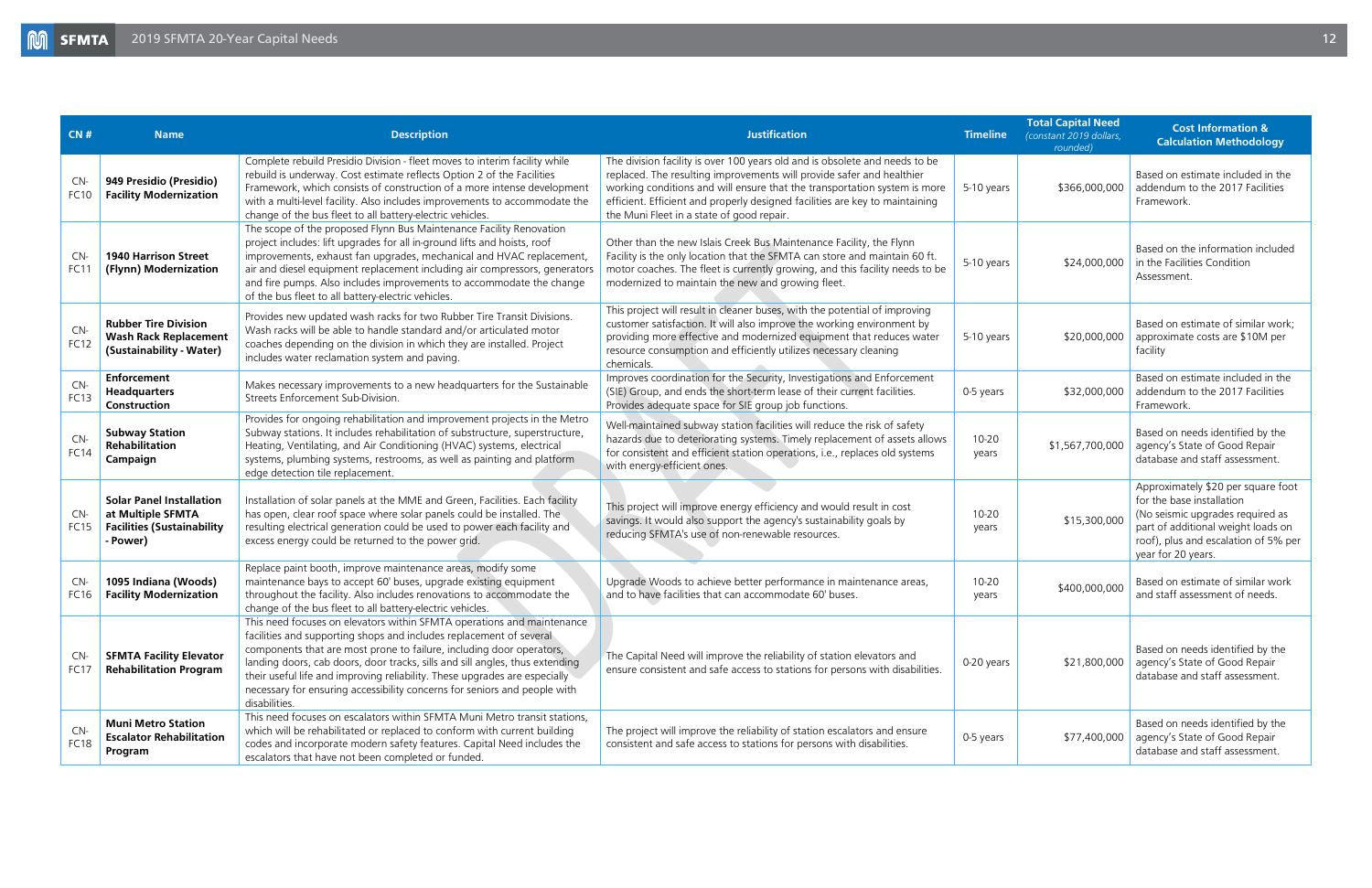<span id="page-12-0"></span>

| CN#                       | <b>Name</b>                                             | <b>Description</b>                                                                                                                                                                                                                                                                                                                                                                                                                                                                                                                                                            | <b>Justification</b>                                                                                                                                                                                                                                                                                                                                                    | <b>Timeline</b>    | <b>Total Capital Need</b><br>(constant 2019 dollars,<br>rounded) | <b>Cost Information &amp;</b><br><b>Calculation Methodology</b>                                                                                                                                                                                                                                                                                             |
|---------------------------|---------------------------------------------------------|-------------------------------------------------------------------------------------------------------------------------------------------------------------------------------------------------------------------------------------------------------------------------------------------------------------------------------------------------------------------------------------------------------------------------------------------------------------------------------------------------------------------------------------------------------------------------------|-------------------------------------------------------------------------------------------------------------------------------------------------------------------------------------------------------------------------------------------------------------------------------------------------------------------------------------------------------------------------|--------------------|------------------------------------------------------------------|-------------------------------------------------------------------------------------------------------------------------------------------------------------------------------------------------------------------------------------------------------------------------------------------------------------------------------------------------------------|
| $CN-$<br><b>FC19</b>      | <b>Muni Metro Elevator</b><br><b>Expansion</b>          | This need focuses on elevators within SFMTA Muni Metro stations. Install<br>new ADA compliant street and platform elevators at Muni Metro stations<br>with level changes, including shared BART/Metro stations. Initially,<br>elevators would be installed at stations that currently only provide one<br>elevator, or where a fully ADA compliant elevator is not available. The full<br>build-out would provide at least one ADA-compliant elevator at every Muni<br>Metro access point.                                                                                    | The new elevators will ensure consistent and fully ADA compliant access<br>to the underground Metro stations for people with mobility impairments<br>and others needing the elevator for access to the stations.                                                                                                                                                        | 0-20 years         | \$40,000,000                                                     | Estimate based on past similar work.                                                                                                                                                                                                                                                                                                                        |
| $CN-$<br><b>FC20</b>      | <b>Paratransit Facility</b>                             | Build a paratransit facility on property owned or long-term leased by City of<br>S.F. The current cost estimate assumes the facility would share a location<br>with a separately operated new or renovated SFMTA transit division.                                                                                                                                                                                                                                                                                                                                            | Build a paratransit facility that would be leased to a paratransit service<br>provider. The purpose behind building a facility of this type is to ensure<br>paratransit service is met in SF, which may be problem if available spaces<br>for leasing are not present at a future time.                                                                                 | 5-10 years         | \$135,000,000                                                    | Based on estimate from our partner<br>service provider.                                                                                                                                                                                                                                                                                                     |
| $CN-$<br>FC <sub>21</sub> | <b>1 South Van Ness</b><br>(SFMTA Headquarters)         | Perform tenant improvements at 1 SVN replacing carpets and workstations<br>to increase capacity and space use within existing square footage. Includes<br>modernization of conference and meeting room technology, minor<br>improvements to shared spaces, and possible updates to the data server<br>room.                                                                                                                                                                                                                                                                   | The SFMTA has increased staff at 1 SVN (SMFTA Headquarters), however<br>the agency is working to optimize existing square footage, rather than<br>purchase or lease additional space in the downtown area.                                                                                                                                                              | 0-5 years          | \$6,700,000                                                      | Based on a cost estimate from the<br>San Francisco Department of Public<br>Works to complete the scope of<br>work to a city-owned building.                                                                                                                                                                                                                 |
| $CN-$<br><b>FC22</b>      | eBus Facilities<br>Conversion                           | Convert all SFMTA rubber tire maintenance and operations facilities from<br>existing fleet propulsion technology to battery electric buses. This<br>conversion need includes Woods, Islais Creek, and Flynn, and short-term<br>improvements to Kirkland prior to its full rebuild. This conversion need also<br>includes off-site improvements to the SFMTA power supply to<br>accommodate this transition. Presidio and Potrero are excluded because.<br>conversion of these facilities is included in complete rebuild projects<br>(otherwise listed in this Capital Plan). | In May 2018, the SFMTA Board adopted a Zero Emission Vehicle Policy<br>Resolution. Per the ZEV Policy, the SFMTA will begin procuring zero<br>emission buses starting in 2025, with a goal of achieving a 100% battery<br>electric vehicle fleet by 2035. The SFMTA is also mandated to pursue<br>conversion to Zero Emissions buses by California Air Resources Board. | $0-15$ years       | \$700,000,000                                                    | The cost estimate based on the<br>current costs of the eBus Pilot<br>Program, plus a contingency:<br>• \$100 million for each of the<br>major facilities (Woods, Islais<br>Creek, and Flynn)<br>• \$50 million for Kirkland<br>• \$350 million for electrical<br>upgrades, trenching, off-site<br>improvements and cost of<br>internal operational changes. |
| CN-<br><b>FC24</b>        | <b>Interim Trolley Coach</b><br><b>Facility</b>         | Improve the existing bus acceptance facility and storage yard at 1399<br>Marin to serve as an interim trolley maintenance facility to accommodate<br>fleets from Potrero and Presidio during major facility rebuild.                                                                                                                                                                                                                                                                                                                                                          | To enable rebuild of obsolete and deficient facilities but maintain SFMTA's<br>Muni service, the SFMTA needs to complete interim improvements at<br>other sites to accommodate displaced fleets.                                                                                                                                                                        | 5-10 years         | \$35,000,000                                                     | Based on a cost estimate from the<br>San Francisco Department of Public<br>Works to complete the scope of<br>work.                                                                                                                                                                                                                                          |
| $CN-$<br>FC <sub>25</sub> | <b>Regulated Mobility</b><br><b>Inspection Facility</b> | Setup and establish an inspection facility for Taxi, Commuter Shuttle,<br>Private Transit Vehicle, Shared Mobility, Regulated Mobility Vehicles or<br>Devices.                                                                                                                                                                                                                                                                                                                                                                                                                | Improve public safety by inspecting each vehicle and shared mobility<br>device introduced, involved in an incident, in response to complaints, and<br>on a regular basis. This will require space, infrastructure, and equipment<br>to handle such inspections.                                                                                                         | $10 - 20$<br>years | \$10,000,000                                                     | Estimate based on past similar work.                                                                                                                                                                                                                                                                                                                        |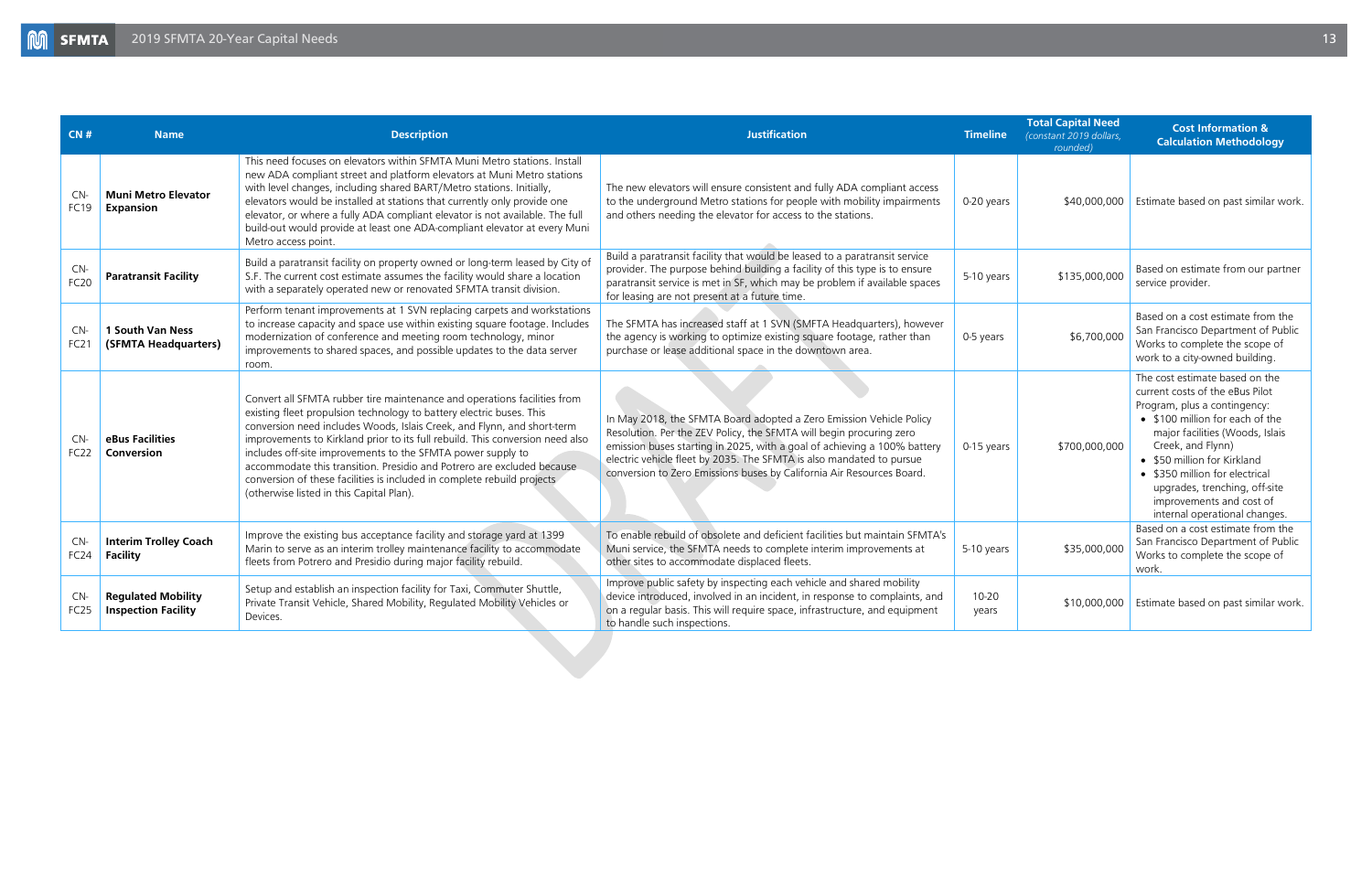### <span id="page-13-0"></span>**Fleet Capital Program**

| CN#                | <b>Name</b>                                                                   | <b>Description</b>                                                                                                                                                                                                                                                                                                                                                                                                                                                                                                                                                                                                                                                                                                                                                                            | <b>Justification</b>                                                                                                                                                                                                                                                                                                                                                                                                                                                                                                                                                                                                                                                   | <b>Timeline</b> | <b>Total Capital Need</b><br>(constant 2019 dollars,<br>rounded) | <b>Cost Information &amp;</b><br><b>Calculation Methodology</b>                                                            |
|--------------------|-------------------------------------------------------------------------------|-----------------------------------------------------------------------------------------------------------------------------------------------------------------------------------------------------------------------------------------------------------------------------------------------------------------------------------------------------------------------------------------------------------------------------------------------------------------------------------------------------------------------------------------------------------------------------------------------------------------------------------------------------------------------------------------------------------------------------------------------------------------------------------------------|------------------------------------------------------------------------------------------------------------------------------------------------------------------------------------------------------------------------------------------------------------------------------------------------------------------------------------------------------------------------------------------------------------------------------------------------------------------------------------------------------------------------------------------------------------------------------------------------------------------------------------------------------------------------|-----------------|------------------------------------------------------------------|----------------------------------------------------------------------------------------------------------------------------|
| CN-<br>FT01        | <b>Cable Car Vehicle</b><br>Rehabilitation<br>(Program)                       | This program consists of the accelerated, phased overhaul and reconstruction of<br>the 40 vehicle Cable Car fleet. Given the cultural significance and historical<br>importance of the Cable Car system and Fleet, it is a priority to ensure that the<br>Cable Cars' condition is consistent with the City's pride in our fleet. The expected<br>life of a rebuilt Cable Car is approximately 20 years, with a minor rehabilitation<br>every 5-7 years. This program includes major rehabilitation of 17 Powell Cars and<br>11 California Cars to like-new condition, and mid-life rehabilitation of 10 Powell<br>Cars and 2 California Cars. This program will ensure the availability of funding for<br>staff and materials to complete needed rehabilitation on a rolling 5-7-year basis. | This program will maintain a high level of system reliability, safety, and<br>productivity, providing quality service to this top tourist attraction.                                                                                                                                                                                                                                                                                                                                                                                                                                                                                                                  | 0-20 years      | \$41,600,000                                                     | Based on the staff assessments<br>and updated service<br>projections included in the<br>2018 Fleet Plan.                   |
| CN-<br>FT02        | <b>Historic Vehicle</b><br><b>Rehabilitation</b><br>(Program)                 | The program consists of the systematic rehabilitation of 45 historic streetcar<br>vehicles, featuring an end of life rehab (to like-new condition). A rehab is needed<br>every 15 to 20 years. It includes rehab or replacement of the brake interlock<br>system, backup master controller, electrical system, propulsion, and other<br>systems as well as complete body repair, fare box and radio replacement, and<br>ADA updates.                                                                                                                                                                                                                                                                                                                                                          | This program will maintain a high level of system reliability, safety, and<br>productivity, providing quality service to patrons. It is necessary to keep<br>the cars in operation since they are not replaced.                                                                                                                                                                                                                                                                                                                                                                                                                                                        | 0-20 years      | \$113,000,000                                                    | Based on the staff assessments<br>and updated service<br>projections included in the<br>2018 Fleet Plan.                   |
| $CN-$<br>FT03      | <b>Light Rail Vehicle</b><br><b>Midlife Overhauls</b>                         | Includes the systematic midlife rehabilitation and overhaul of all 264 Siemens<br>light-rail vehicles. This program includes heating ventilating and air conditioning<br>(HVAC), brakes, couplers, pantograph, propulsion, doors, car body, seats, and<br>cab. These figures include cars from the 45-car expansion.                                                                                                                                                                                                                                                                                                                                                                                                                                                                          | Mid-life overhauls are required to ensure that the vehicles can operate<br>for their full useful lives of 25 years.                                                                                                                                                                                                                                                                                                                                                                                                                                                                                                                                                    | 10-20 years     | \$528,000,000                                                    | Based on the projected mid-life<br>timeline for the Siemens cars,<br>using the per-vehicle overhaul<br>cost.               |
| CN-<br>FT04        | <b>Light Rail Vehicle</b><br>Replacement<br>(Program)                         | Includes replacement of the entire fleet of Breda light rail vehicles when they<br>reach the end of their useful life, with 151 new light rail vehicles (LRVs) that<br>meet the operational and capacity needs of the Metro light rail system.<br>Replacement every 25 years.                                                                                                                                                                                                                                                                                                                                                                                                                                                                                                                 | This project will provide for the modernization of the existing light rail<br>vehicle (LRV) fleet and will also allow for greater speed, reliability, and<br>comfort.                                                                                                                                                                                                                                                                                                                                                                                                                                                                                                  | 0-10 years      | \$741,000,000                                                    | Based on costs from the LRV4<br>procurement.                                                                               |
| CN-<br>FT05        | <b>Light Rail Vehicle</b><br><b>Fleet Expansion</b>                           | Includes the purchase of 45 expansion light rail vehicles to meet anticipated<br>population growth and increased service demand.                                                                                                                                                                                                                                                                                                                                                                                                                                                                                                                                                                                                                                                              | This project will provide for increased service along existing and under<br>construction light rail lines. Expansion of the light rail fleet with modern<br>vehicles should allow for greater speed, reliability and comfort.                                                                                                                                                                                                                                                                                                                                                                                                                                          | 0-10 years      | \$204,300,000                                                    | Based on costs from the LRV4<br>Phase II procurement.                                                                      |
| CN-<br><b>FT06</b> | <b>Motor and Trolley</b><br><b>Coach Midlife</b><br><b>Overhaul (Program)</b> | Provides for the systematic mid-life overhaul of all 894 vehicles in the motor and<br>trolley coach fleets and new vehicles from confirmed future expansion. The<br>program includes rehabilitation and replacement of engines; transmissions;<br>differentials; suspension systems; wheelchair lifts; passenger and driver seats;<br>glass; and body repair and paint.                                                                                                                                                                                                                                                                                                                                                                                                                       | The primary focus of this program is to maintain the motor and trolley<br>coach fleet in a state of good repair by replacing key components<br>midway through the vehicle's useful life. Mid-life rehabilitation of the<br>fleets ensure that the vehicles operate in a safe and secure manner,<br>reducing safety hazards and vandalism. In addition, this rehabilitation<br>program will allow each vehicle to reach its full useful life before needing<br>to be replaced. Timely rehabilitation of the motor coach and trolley fleet<br>reduces the number of breakdowns and improves service reliability.<br>Trolley- 368 overhauls; Motor Coach- 1,389 overhauls | 0-20 years      | \$906,700,000                                                    | Based on the projected mid-life<br>timeline for the trolley and<br>motor coaches, using the per-<br>vehicle overhaul cost. |
| CN-<br>FT07        | <b>Motor Coach</b><br>Replacement<br>(Program)                                | Entails the replacement of 564 (616) standard and articulated motor coaches<br>with hybrid motor coaches before 2025 and BEB in and after 2025. This program<br>seeks to replace the existing fleet and future confirmed expansion vehicles to a<br>state of good repair, replacing old equipment with the latest and most advanced<br>zero-emissions technology available. Replacement every 12 years. Potential<br>further expansion of 110 additional coaches would also require one replacement<br>cycle.                                                                                                                                                                                                                                                                                 | The new coaches will offer greater reliability and safety with enhanced<br>transmission-based brake retarders, composite materials, slip resistant<br>flooring, and better mirrors. As a result, this project will improve agency<br>safety and security, as well as improved transit reliability, on-time<br>efficiency, and customer satisfaction. Replacement vehicles purchased:<br>66 30-foot vehicles; 657 40-foot vehicles; and 436 60-foot vehicles.                                                                                                                                                                                                           | 0-20 years      | \$1,868,100,000                                                  | Based on the per vehicle cost<br>of the all battery-electric<br>coaches.                                                   |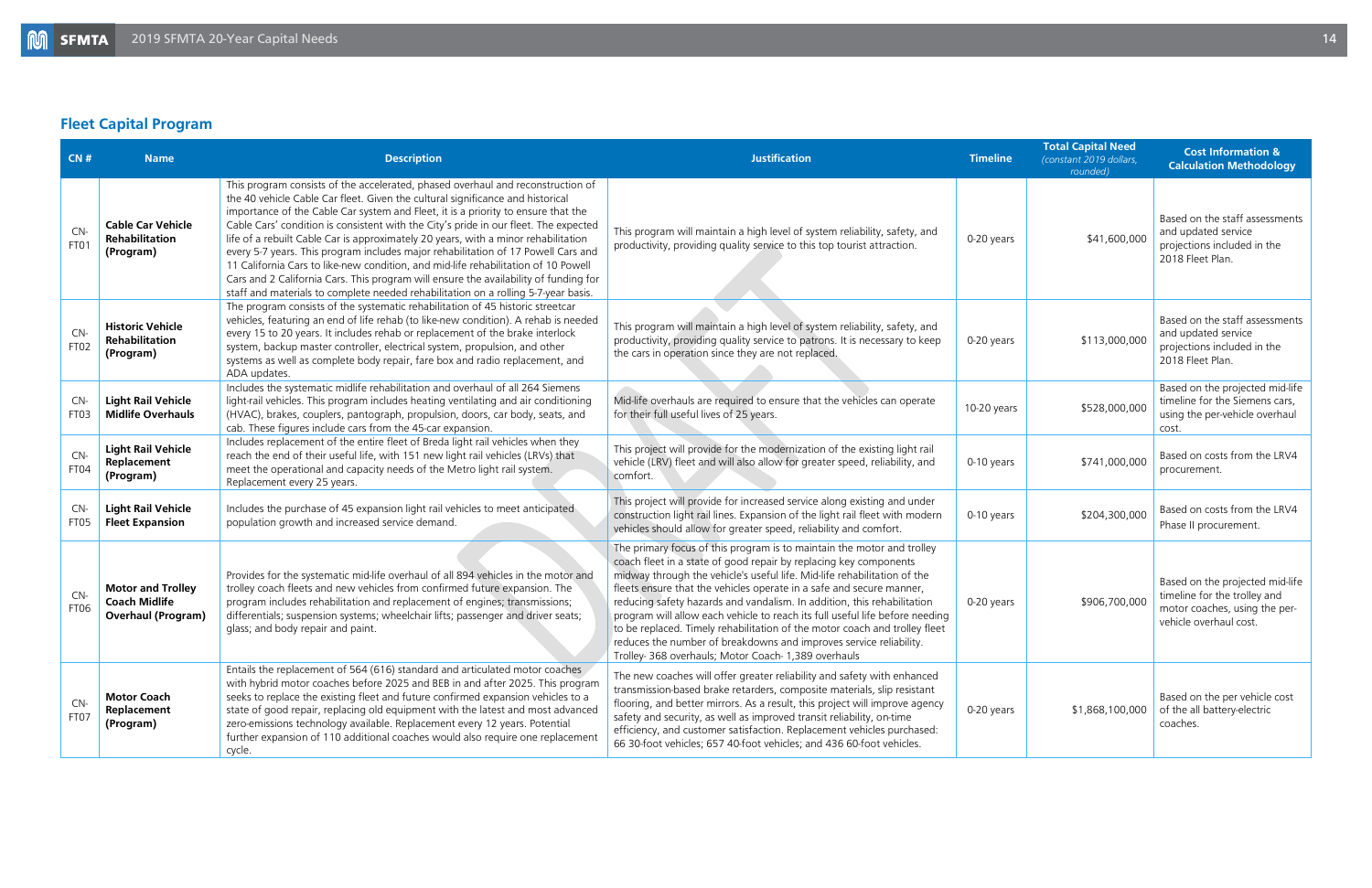| CN#                | <b>Name</b>                                                 | <b>Description</b>                                                                                                                                                                                                                                                                                                                                                                                                                                                          | <b>Justification</b>                                                                                                                                                                                                                                                                                                                                                                                                    | <b>Timeline</b> | <b>Total Capital Need</b><br>(constant 2019 dollars,<br>rounded) | <b>Cost Information &amp;</b><br><b>Calculation Methodology</b>                                     |
|--------------------|-------------------------------------------------------------|-----------------------------------------------------------------------------------------------------------------------------------------------------------------------------------------------------------------------------------------------------------------------------------------------------------------------------------------------------------------------------------------------------------------------------------------------------------------------------|-------------------------------------------------------------------------------------------------------------------------------------------------------------------------------------------------------------------------------------------------------------------------------------------------------------------------------------------------------------------------------------------------------------------------|-----------------|------------------------------------------------------------------|-----------------------------------------------------------------------------------------------------|
| CN-<br>FT08        | <b>Motor Coach</b><br><b>Expansion</b><br>(Program)         | Expansion of the motor coach fleet, both in number of vehicles and vehicle<br>capacity, to accommodate projected growth. Expansion after 2018 may include<br>up to 110 additional motor coaches to a total of 674. These expansion vehicles<br>would include those needed to provide expanded service to planned major<br>developments (Parkmerced, Treasure Island, Hunters Point/Candlestick Point<br>Shipyard).                                                          | The expansion of the motor coach fleet is needed to meet projected<br>ridership demand. In addition, new fleet procurements will help meet<br>operational needs for larger capacity vehicles and help meet zero<br>emissions targets. Expansion vehicles purchased: 53 40-foot vehicles and<br>106 60-foot vehicles.                                                                                                    | 0-5 years       | \$230,200,000                                                    | Based on costs from prior<br>motor coach procurement.                                               |
| CN-<br>FT09        | <b>Trolley Coach</b><br>Replacement<br>(Program)            | All trolley coaches will be replaced with battery-electric buses (BEBs).                                                                                                                                                                                                                                                                                                                                                                                                    | Timely replacement of trolley coach vehicles reduces the number of<br>incidents and breakdowns from vehicle deterioration and age,<br>contributing to greater reliability and a cleaner and more comfortable<br>experience for the customer and employee. Replacement vehicles<br>purchased: 204 40-foot vehicles and 102 60-foot vehicles.                                                                             | $0-20$ years    | \$489,400,000                                                    | Based on the per vehicle cost<br>of the all battery-electric<br>coaches.                            |
| CN-<br>FT10        | <b>Paratransit Fleet</b><br>Replacement<br>(Program)        | The routine, scheduled replacement of large Type B cutaway vans with Type A<br>vans every five years. The capacity of the new Type A cutaway vans will be the<br>same as the Type B vans, at two wheelchair users and twelve seated passengers.                                                                                                                                                                                                                             | This project will replace the current fleet of vehicles used to deliver ADA<br>and non-ADA paratransit service (e.g. paratransit taxi & group van<br>service), providing for newer, modern vehicles and better access for<br>persons with disabilities who are unable to access the fixed route transit<br>system.                                                                                                      | 0-20 years      | \$79,300,000                                                     | Based on the projected cost of<br>the planned paratransit fleet<br>procurement.                     |
| $CN-$<br>FT11      | <b>Paratransit Fleet</b><br><b>Expansion (Program)</b>      | Expansion in the number of vehicles in the Paratransit Fleet to accommodate expected<br>growth in service demand. Starting in 2023, five Type A vans will be purchased every five<br>years through 2039.                                                                                                                                                                                                                                                                    | This project will expand the current fleet of vehicles used to deliver ADA and<br>non-ADA paratransit service (e.g. paratransit taxi & group van service), providing<br>more vehicles and better access for persons with disabilities who are unable to<br>access the fixed route transit system.                                                                                                                       | 5-20 years      | \$2,600,000                                                      | Based on the projected cost of the<br>planned paratransit fleet<br>procurement.                     |
| $CN-$<br>FT12      | <b>Non-Revenue Vehicle</b><br>Replacement<br>(Program)      | Consists of the purchase and replacement of non-revenue vehicles, such as<br>specialized maintenance vehicles, as well as light and heavy-duty trucks and<br>sedans that are used throughout the agency. This project will replace existing<br>non-revenue vehicles at the end of their useful life. This program assumes vehicle<br>upgrades as the City transitions to a zero-emissions fleet. This program also<br>aligns with expected changes air emissions standards. | On-time replacement or upgrade of non-revenue vehicles ensures that<br>employees can effectively support the operations of the transportation<br>system and efficiently access locations where there are service incidents<br>and perform corrective measures. Many vehicles have significantly<br>exceeded their useful lives and their current condition presents<br>challenges for maintaining effective operations. | 0-20 years      | \$108,800,000                                                    | Based on the per vehicle cost,<br>assuming the mandated<br>transition to zero-emission<br>vehicles. |
| CN-<br><b>FT13</b> | <b>Replacement of</b><br><b>Other On-Board</b><br>Equipment | Replacement of on-board monitoring and control equipment. Includes<br>replacement of CCTV, automatic passenger counters, radio, and on-board ATCS<br>equipment. Replacement required every five to six years when not provided with<br>a new vehicle.                                                                                                                                                                                                                       | Replacement of on-board equipment is required to maintain safe and<br>efficient operations. The equipment does not last as long as the vehicles<br>on which it is placed.                                                                                                                                                                                                                                               | 0-20 years      | \$106,000,000                                                    | Estimate based on past similar<br>work.                                                             |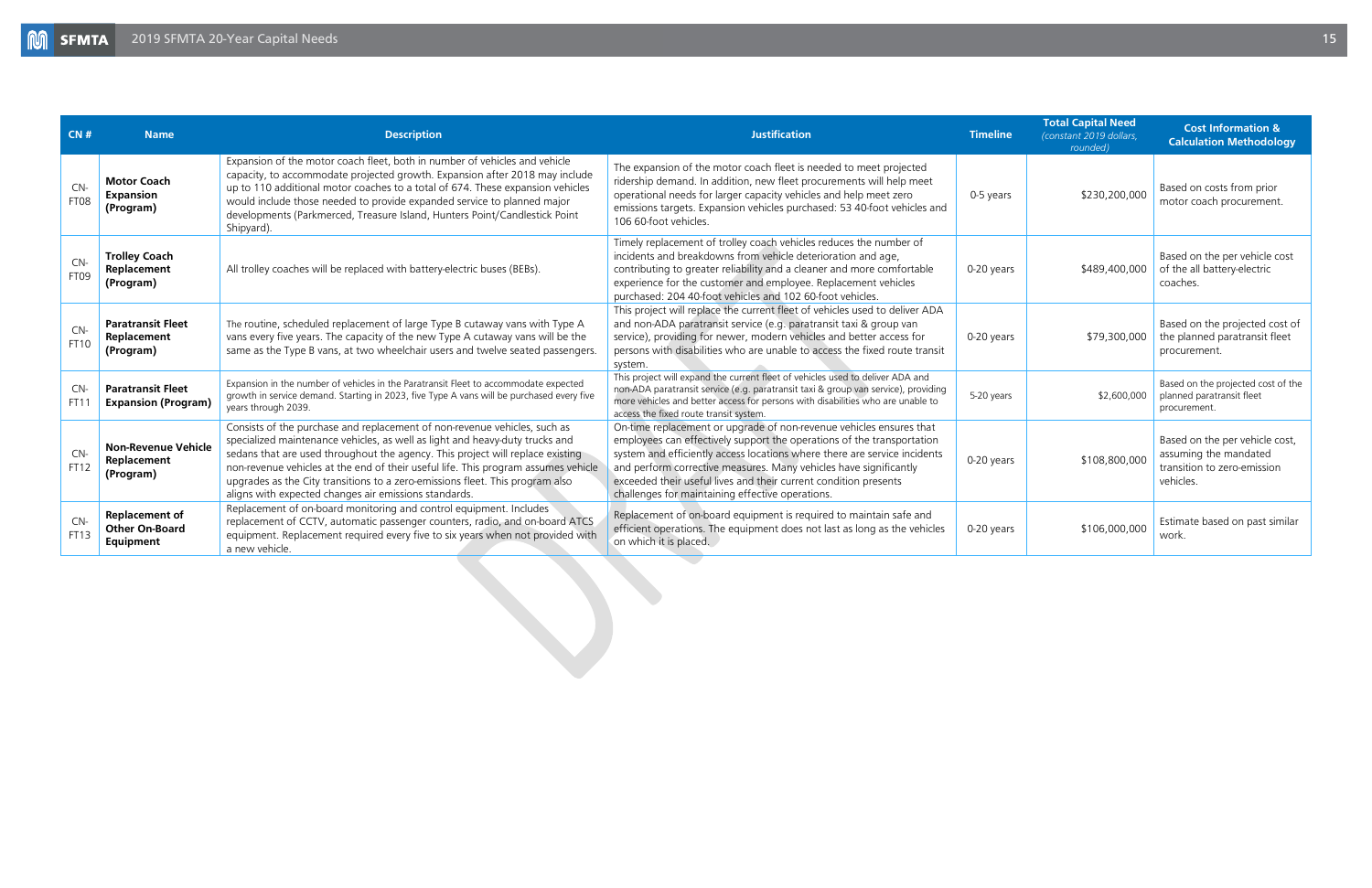### **Parking Capital Program**

| CN#         | <b>Name</b>                                                                                                                                                     | <b>Description</b>                                                                                                                                                                                                                                                                                                                                                                                                                                                                                                                                                                                                                            | <b>Justification</b>                                                                                                                                                                                                                                                                                                                              | <b>Timeline</b> | <b>Total Capital Need</b><br>(constant 2019)<br>dollars, rounded) | <b>Cost Information &amp; Calculation Methodology</b>                                                                                                                                                             |                                                                                                                                                                                      |                                                                                                                                                        |                                                                                                                                                             |
|-------------|-----------------------------------------------------------------------------------------------------------------------------------------------------------------|-----------------------------------------------------------------------------------------------------------------------------------------------------------------------------------------------------------------------------------------------------------------------------------------------------------------------------------------------------------------------------------------------------------------------------------------------------------------------------------------------------------------------------------------------------------------------------------------------------------------------------------------------|---------------------------------------------------------------------------------------------------------------------------------------------------------------------------------------------------------------------------------------------------------------------------------------------------------------------------------------------------|-----------------|-------------------------------------------------------------------|-------------------------------------------------------------------------------------------------------------------------------------------------------------------------------------------------------------------|--------------------------------------------------------------------------------------------------------------------------------------------------------------------------------------|--------------------------------------------------------------------------------------------------------------------------------------------------------|-------------------------------------------------------------------------------------------------------------------------------------------------------------|
| CN-<br>PK01 | <b>Electric Vehicle Charging</b><br><b>Stations</b>                                                                                                             | Upgrade and expand upon the portfolio of EV chargers in city-<br>owned garages. The current portfolio of about 50 chargers has<br>reached the end of its useful life and is no longer supported by<br>the vendor with replacement parts as of 12/31/2018.                                                                                                                                                                                                                                                                                                                                                                                     | Upgrading existing Level 2 EV chargers and adding<br>additional Level 2 and DC fast chargers will address the<br>growing public demand for EV charging and support the<br>SFMTA's and the city's sustainability goals. Also, the<br>hardware has a five-year life expectancy, and should<br>therefore be replaced four times over a 20-year span. | 0-20 years      | \$5,000,000                                                       | Estimate based on past similar work.                                                                                                                                                                              |                                                                                                                                                                                      |                                                                                                                                                        |                                                                                                                                                             |
| CN-<br>PK02 | <b>Implement Parking,</b><br>Loading, Bicyclist,<br><b>Pedestrian and Other</b><br><b>Mobility Mode Movement</b><br>and Stopping Detection<br><b>Technology</b> | Implement detection technology to measure parking<br>occupancy, loading zone usage, double parking, bicyclist<br>movements and counts, pedestrian movements counts, and<br>other mobility mode user movements and counts. This data<br>will support demand-responsive meter rate adjustments,<br>analysis of requested parking regulation changes, curb<br>management, bicycle and pedestrian planning, engineering,<br>Vision Zero initiatives, and transparency in decision-making.                                                                                                                                                         | Improving parking availability, curb management, and<br>bicycle/pedestrian/safety project implementation will help<br>make our streets safer and more efficient.                                                                                                                                                                                  | 0-20 years      | \$29,000,000                                                      | Procurement<br>Date<br>FY 2020<br>FY 2028<br>FY 2036                                                                                                                                                              | Sensor Unit<br>Cost<br>\$300<br>\$250<br>\$200                                                                                                                                       | Number of<br>Sensors<br>30,000<br>40,000<br>50,000<br>Total:                                                                                           | Cost<br>\$9,000,000<br>\$10,000,000<br>\$10,000,000<br>\$29,000,000                                                                                         |
| CN-<br>PK03 | <b>Parking Facilities State of</b><br><b>Good Repair (Program)</b>                                                                                              | Restoration of 38 parking facilities that provide nearly 15,000<br>parking spaces, 90,000 sq. ft. of retail space and generate over<br>\$90M in annual gross revenues. Includes major rehabilitation,<br>preservation, and improvement of existing parking facilities to<br>enhance parking infrastructure and improve parking<br>management. Implements improvements to elevators, parking<br>decks/drive aisles, energy efficient lighting, and mechanical<br>systems (e.g., HVAC, sump pumps), CCTV surveillance systems,<br>and bike parking as well as compliance with ADA regulations<br>and various Planning, Building and Fire Codes. | When completed, this project will extend the useful life of<br>major revenue-generating assets, enhance safety of public<br>facilities, as well as help provide better services for those<br>bicycling, carpooling and carsharing                                                                                                                 | 0-20 years      | \$360,000,000                                                     | Based on a City and County of San Francisco Department of<br>Public Works estimate, using SFMTA State of Good Repair<br>analysis. Adjusted to remove work completed through 2018,<br>then escalated 2019 dollars. |                                                                                                                                                                                      |                                                                                                                                                        |                                                                                                                                                             |
| CN-<br>PK04 | <b>Parking Meters State of</b><br><b>Good Repair (Program)</b>                                                                                                  | Replaces and modernizes equipment for all 27,000 metered<br>parking spaces. All on-street parking meters were replaced in<br>2014. This estimate accounts for three additional replacements<br>within the next 20 years. Assumes expansion of number of<br>meters during replacements.                                                                                                                                                                                                                                                                                                                                                        | Modernizing existing parking meters will improve reliability<br>and increase driver convenience by accepting non-cash<br>forms of payment. Modernized meters will also allow for<br>demand-responsive pricing.                                                                                                                                    | 0-20 years      | \$117,600,000                                                     | Procurement year<br>Single Space<br>Mechanisms<br>Housing<br>Lock<br>Pay stations<br>Total SS<br><b>Total MS</b><br>SS procured<br>MS procured<br>Subtotal<br>Contingency 10%<br>Sales tax<br>Total cost          | 2021<br>Unit price<br>\$515<br>$\frac{1}{2}$ -<br>\$125<br>\$6,600<br>\$640<br>\$6,600<br>15,000<br>2,418<br>\$25,558,800<br>\$2,555,880<br>\$2,389,748<br>\$30,504,428 \$39,594,601 | 2031<br>Unit Price<br>\$592<br>$\frac{1}{2}$ -<br>\$144<br>\$7,590<br>\$736<br>\$7,590<br>3,000<br>4,080<br>\$33,175,200<br>\$3,317,520<br>\$3,101,881 | 2041<br>Unit price<br>\$681<br>$\frac{1}{2}$<br>\$165<br>\$8,729<br>\$846<br>\$8,729<br>4,560<br>\$39,801,960<br>\$3,980,196<br>\$3,721,483<br>\$47,503,639 |
| CN-<br>PK05 | <b>Parking Access Revenue</b><br><b>Control System</b>                                                                                                          | Upgrade of the Parking Access and Revenue Control Systems<br>(PARCS) software, hardware, ticket dispensers, gate arms,<br>registers, ticket acceptors, ticket readers, and pay stations at<br>20 SFMTA off-street parking garages.                                                                                                                                                                                                                                                                                                                                                                                                            | The PARCS equipment is currently being replaced, to be<br>completed in 2020. The equipment has a 5-7 year<br>expected life, therefore it will need to be replaced about<br>three times over a 20-year span.                                                                                                                                       | 5-10 years      | \$45,000,000                                                      | Estimate based on past similar work.                                                                                                                                                                              |                                                                                                                                                                                      |                                                                                                                                                        |                                                                                                                                                             |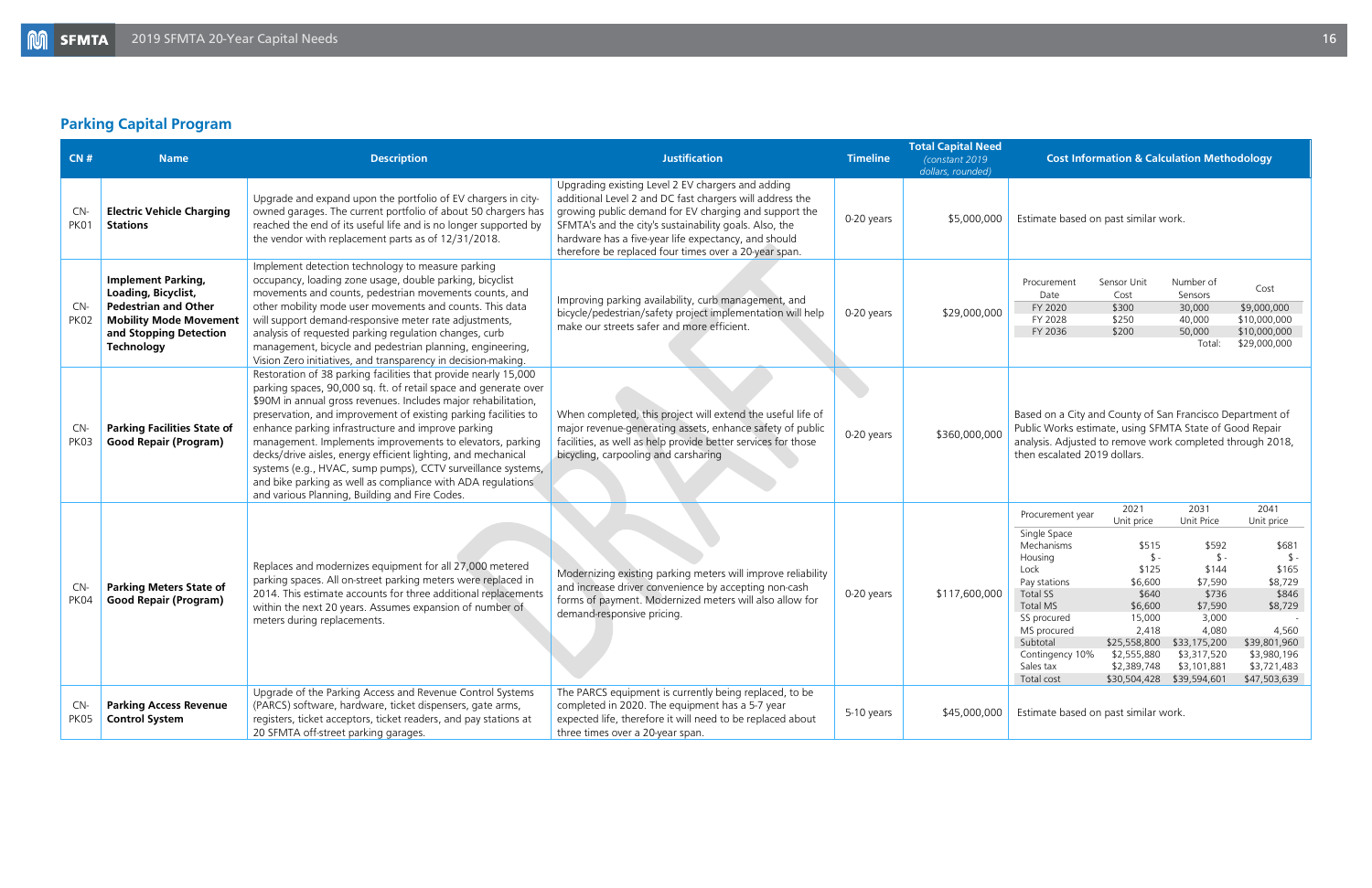#### **Cost Information & Calculation Methodology**

Estimate based on past similar work.

Estimate based on past similar work.

<span id="page-16-0"></span>

| CN#                  | <b>Name</b>                                                                            | <b>Description</b>                                                                                                                                                                                                                                                                                                                                           | <b>Justification</b>                                                                                                                                                                                                                                                                                                                                                       | <b>Timeline</b> | <b>Total Capital Need</b><br>(constant 2019)<br>dollars, rounded) |
|----------------------|----------------------------------------------------------------------------------------|--------------------------------------------------------------------------------------------------------------------------------------------------------------------------------------------------------------------------------------------------------------------------------------------------------------------------------------------------------------|----------------------------------------------------------------------------------------------------------------------------------------------------------------------------------------------------------------------------------------------------------------------------------------------------------------------------------------------------------------------------|-----------------|-------------------------------------------------------------------|
| CN-<br><b>PK06</b>   | <b>Parking Facility Structural</b><br>and Seismic Upgrades                             | Most of SFMTA's parking structures are at least 20 years old<br>(oldest garage was built in 1941). Performing a structural<br>analysis to assess the integrity of the SFMTA garages is the first<br>and necessary step to ensure the viability of SFMTA parking<br>assets. The second step is to implement structural and seismic<br>upgrades, where needed. | Improving the seismic and structural integrity of existing<br>parking structures increases the resiliency of the facilities in<br>the event of a natural disaster.                                                                                                                                                                                                         | 10 years        | \$120,000,000                                                     |
| $CN-$<br><b>PK07</b> | <b>HDTV Monitoring</b><br><b>Cameras for Off-Street</b><br><b>Metered Parking Lots</b> | SFMTA's 19 metered off-street parking lots throughout<br>commercial corridors in the city are unstaffed. Monitoring<br>cameras will allow SFMTA staff to more efficiently monitor lot<br>operations and provide HD video to assist MTA, PW and PD in<br>following up on security and maintenance issues.                                                     | Oversight of the metered lot portfolio currently requires<br>staff to periodically drive around the city to complete<br>inspections. Installation of HD cameras connected via<br>proprietary city fiber-optic cable back to the MTA Parking<br>Command Center at the TMC will significantly enhance<br>staff's efficiency and effectiveness in managing lot<br>operations. | 0-20 years      | \$4,000,000                                                       |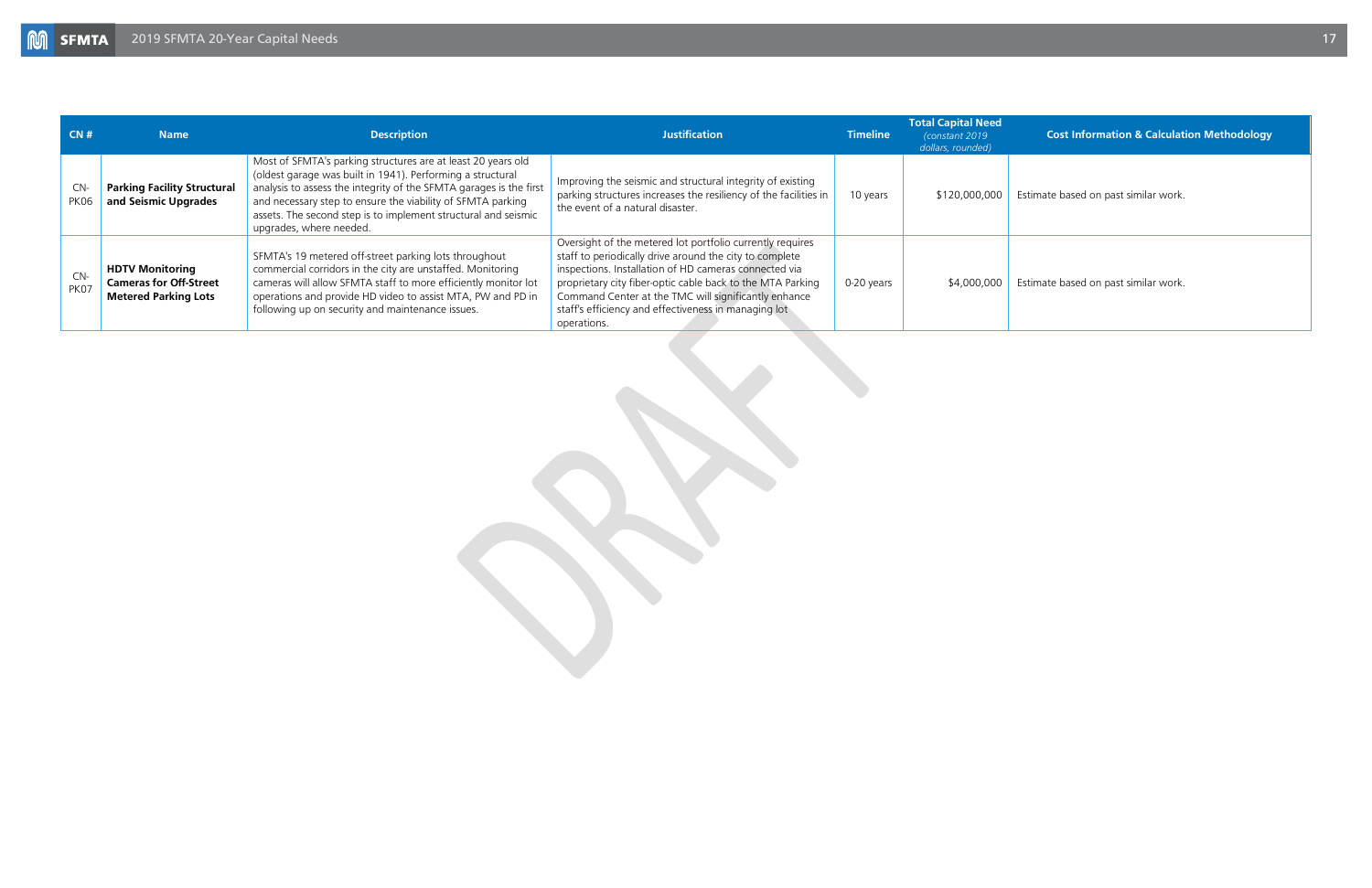### **Security Capital Program**

| CN#                     | <b>Name</b>                                                                               | <b>Description</b>                                                                                                                                                                                                                                                                                                                                                                                                                                                                                                                                                                                                                                                                                                                                                                               | <b>Justification</b>                                                                                                                                                                                                                                                                                                                                                            | <b>Timeline</b> | <b>Total Capital Need</b><br>(constant 2019 dollars,<br>rounded) | <b>Cost Information &amp;</b><br><b>Calculation Methodology</b>                                                                                                                                                                                                                                                                                                                                                          |
|-------------------------|-------------------------------------------------------------------------------------------|--------------------------------------------------------------------------------------------------------------------------------------------------------------------------------------------------------------------------------------------------------------------------------------------------------------------------------------------------------------------------------------------------------------------------------------------------------------------------------------------------------------------------------------------------------------------------------------------------------------------------------------------------------------------------------------------------------------------------------------------------------------------------------------------------|---------------------------------------------------------------------------------------------------------------------------------------------------------------------------------------------------------------------------------------------------------------------------------------------------------------------------------------------------------------------------------|-----------------|------------------------------------------------------------------|--------------------------------------------------------------------------------------------------------------------------------------------------------------------------------------------------------------------------------------------------------------------------------------------------------------------------------------------------------------------------------------------------------------------------|
| CN-<br>SC <sub>01</sub> | <b>Threat and</b><br>Vulnerability<br>Assessment (TVA) and<br>Implementation              | This capital need addresses two major elements of threat and<br>vulnerability assessment which includes review and mitigation<br>implementation. Capital need CN-SC01 funds biennial or "as-<br>needed" emergency management and security reviews of major<br>threats and vulnerabilities to SFMTA's critical infrastructure, assets,<br>and facilities. Based on these reviews or other sources (such as<br>incident and exercise after-action reports), the capital need covers<br>the implementation of high-priority mitigation and preparedness<br>projects to protect critical SFMTA facilities, assets, and<br>infrastructure. Project represented by this capital need address<br>natural, manmade, or cyber-security threats of the SFMTA with an<br>emphasis on Rail Transit Security. | Improves safety and security for employees and<br>customers by planning for and implementing<br>solutions to reduce impacts of natural, manmade, or<br>cybersecurity disasters. The annual reviews and<br>strategies developed from these reviews ensure the<br>agency meets its regulatory requirements.                                                                       | 0-20 years      | \$67,000,000                                                     | Cost estimate is based on similar consultant studies conducted<br>by the City and County of San Francisco.                                                                                                                                                                                                                                                                                                               |
| CN-<br>SC <sub>02</sub> | <b>Incident Management</b><br><b>Planning and Response</b>                                | Fund continuous upgrades of emergency communications<br>equipment (satellite phones, radios) and supplies for SFMTA<br>Divisions; interagency common operating picture operations; post-<br>disaster damage and safety assessment. The exact projects are<br>driven by after-action reports from incident response activations<br>and/or emergency management exercises.                                                                                                                                                                                                                                                                                                                                                                                                                         | Improves the agency's emergency response<br>capabilities while-complying with regulations.                                                                                                                                                                                                                                                                                      | 0-20 years      | \$4,700,000                                                      | Equipment:<br>Approximate cost:<br>Radios (all SFMTA Divisions)<br>\$250,000<br>Satellite phones<br>\$10,000<br>COP<br>\$125,000<br>\$50,000<br>Supplies (batteries; power packs, etc.)<br>Project Management<br>\$150,000                                                                                                                                                                                               |
| CN-<br>SC <sub>03</sub> | <b>Surveillance, Access</b><br><b>Control, and Security</b><br><b>System Enhancements</b> | Annual high-priority security enhancement measures such as<br>perimeter security enhancements, surveillance equipment, video<br>analytics and monitoring, employee security access control,<br>equipment, signs, training manuals, and cyber security systems.                                                                                                                                                                                                                                                                                                                                                                                                                                                                                                                                   | Maintains the security of SFMTA facilities as<br>mandated by regulations.                                                                                                                                                                                                                                                                                                       | 0-20 years      | \$15,000,000                                                     | Estimate based on past similar work.                                                                                                                                                                                                                                                                                                                                                                                     |
| CN-<br>SC <sub>04</sub> | <b>Technology in</b><br>Transportation<br>Emergency<br><b>Management</b>                  | Implementation of technology projects from industry best practices<br>to enhance rail system security and employee/customer protection<br>during normal operations as well as to augment response<br>capabilities for all-hazard disasters on the rail system. Systems<br>include emergency command vehicles; disaster, evacuation, and<br>recovery modeling systems; portable digital message boards;<br>intelligent traffic signal management system, and redundant and<br>interoperable communication systems.                                                                                                                                                                                                                                                                                | Enhances the transportation operations and<br>emergency management capabilities of SFMTA.                                                                                                                                                                                                                                                                                       | 0-20 years      | \$25,200,000                                                     | Cost assumes \$20,475,000 from 2015 estimates. It then adds<br>\$250,000 for ongoing replacement and overhaul costs.                                                                                                                                                                                                                                                                                                     |
| CN-<br>SC <sub>05</sub> | <b>Subway Tunnel</b><br><b>Intrusion Detection</b><br>and Deterrence<br><b>Measures</b>   | This capital need funds the procurement, installation, and staff<br>training of an upgraded video-based alert system in our subway<br>that actively monitors and detects intrusions into secured areas.<br>This system would monitor our subway stations, tunnels,<br>platforms, and trackside protection assets. This capital need also<br>funds security enhancements related to more traditional methods<br>of intrusion detection and deterrence such as CCTV<br>upgrades/expansion, site hardening, trackside protection<br>reinforcement, lighting, alarms, and upgraded sensors.                                                                                                                                                                                                          | This capital need reduces the potential service<br>disruption and protects SFMTA passengers and<br>employees while complying with regulatory<br>requirements. Intentional or unintentional intrusion<br>into our network has been identified as an issue<br>which poses not only a safety and security risk, but a<br>risk to the overall service delivery of the organization. | 0-20 years      | \$297,200,000                                                    | Based on preliminary estimates from the Transit Maintenance of<br>Way Team and the SFMTA Video Shop vendors. Estimates<br>assume a useful life of 5 years for hardware and annual renewal<br>of software packages to support the hardware. Cost estimates<br>from vendor proposal for a 2-station pilot study, linearly<br>extrapolated to 9 stations, plus in-house contract and project<br>management and contingency. |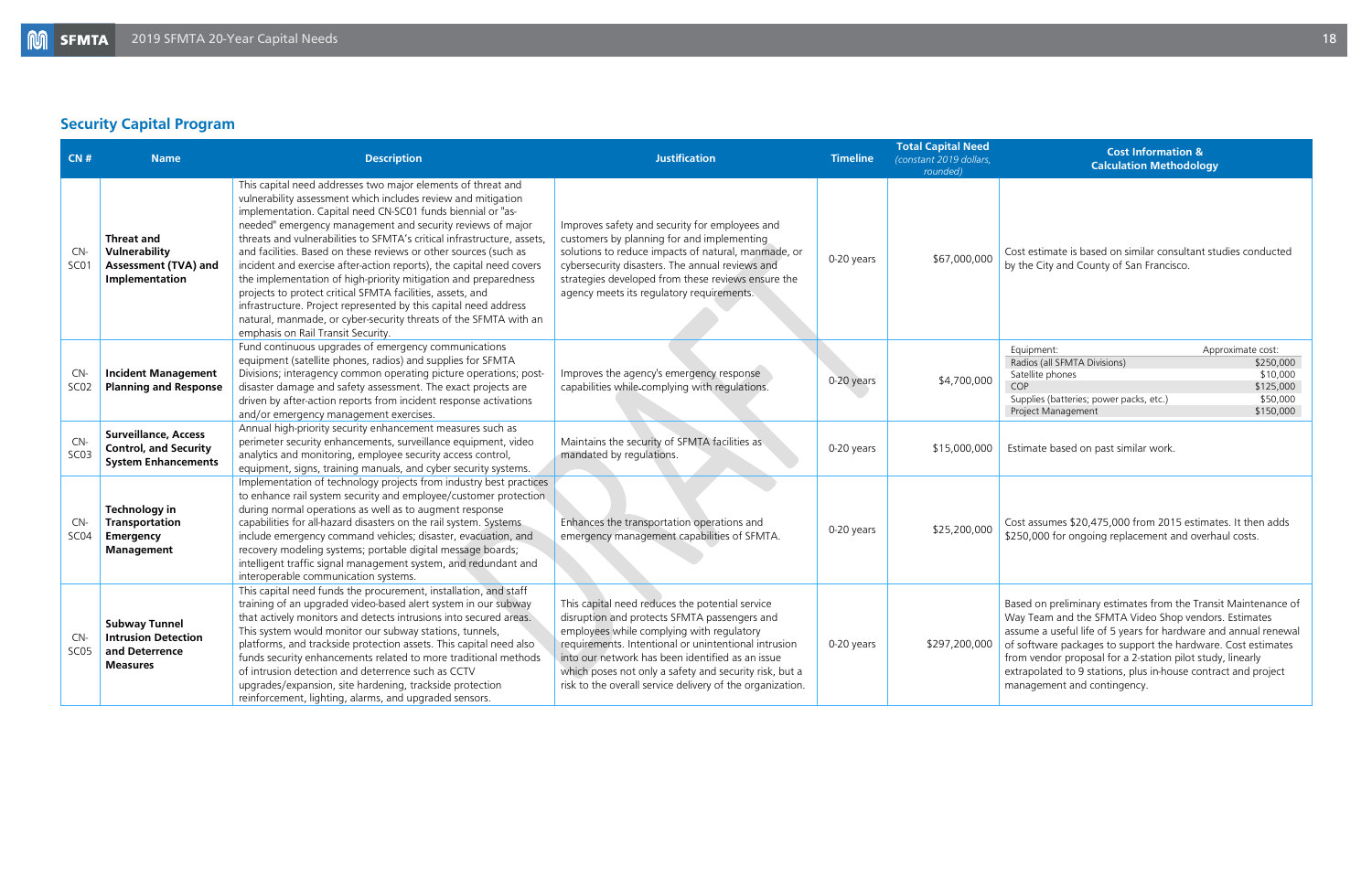#### **Cost Information & Calculation Methodology**

<span id="page-18-0"></span>

| CN#                       | <b>Name</b>                                                                     | <b>Description</b>                                                                                                                                                                                                                                                                                                                                                                                                                                                                                                                                                                                                                                                      | <b>Justification</b>                                                                                                                                                                                                                                                                                                                                                                                                                                                                                                                                                                                                                                                                                                                 | <b>Timeline</b> | <b>Total Capital Need</b><br>(constant 2019 dollars,<br>rounded) | <b>Cost Information &amp;</b><br><b>Calculation Methodology</b>                                                                                                                                                                                                                                                    |
|---------------------------|---------------------------------------------------------------------------------|-------------------------------------------------------------------------------------------------------------------------------------------------------------------------------------------------------------------------------------------------------------------------------------------------------------------------------------------------------------------------------------------------------------------------------------------------------------------------------------------------------------------------------------------------------------------------------------------------------------------------------------------------------------------------|--------------------------------------------------------------------------------------------------------------------------------------------------------------------------------------------------------------------------------------------------------------------------------------------------------------------------------------------------------------------------------------------------------------------------------------------------------------------------------------------------------------------------------------------------------------------------------------------------------------------------------------------------------------------------------------------------------------------------------------|-----------------|------------------------------------------------------------------|--------------------------------------------------------------------------------------------------------------------------------------------------------------------------------------------------------------------------------------------------------------------------------------------------------------------|
| $CN-$<br>SC <sub>06</sub> | <b>Market Street Natural</b><br><b>Hazard Mitigation</b>                        | Implementation of the San Francisco Lifelines Council's<br>recommendations outlined in the San Francisco Lifelines Council<br>Interdependency Study to mitigate risks from natural hazards to<br>SFMTA infrastructure assets above and below Market Street.<br>Mitigation recommendations primarily are concerned with<br>earthquake, but also recognize the significant impact of<br>earthquake related flooding and fire as well as long-term needs for<br>mitigation due to sea level rise and climate changes. These<br>mitigation strategies include but are not limited to subway, surface<br>rail, electric sub-station, and trolley bus related infrastructure. | The SF Lifelines Council is a private/public partnership<br>sponsored by the San Francisco Office of Resilience<br>and Recovery. The purpose of the Council is to focus<br>on post-disaster reconstruction and recovery efforts.<br>The "Interdependency Study" identified Market Street<br>Corridor where many major components of many<br>lifeline systems are collocated and interdependent.<br>The corridor also represents an area of Very High to<br>Moderate risks of liquefaction. The study<br>recommends coordinating post-disaster action plans<br>in coordination with partner Lifeline Council<br>members. SFMTA would work closely with other City<br>agencies as well as BART and other regional transit<br>partners. | 0-20 years      | \$100,000,000                                                    | Based on estimate of similar work; assumes cost sharing among<br>pertinent departments such as SFMTA, Public Works, Public<br>Utilities Commission, et. al.                                                                                                                                                        |
| $CN-$<br>SC <sub>07</sub> | <b>Subway Flooding</b><br>Prevention,<br>Preparedness, and<br><b>Mitigation</b> | Conduct an all-hazard review of the SFMTA subways to prevent,<br>prepare, and mitigate risks, primarily of flooding. A systemwide<br>review is needed every 5 to 10 years.                                                                                                                                                                                                                                                                                                                                                                                                                                                                                              | Maintains the integrity of SFMTA assets and prevents<br>service disruption in the event of major natural<br>disasters.                                                                                                                                                                                                                                                                                                                                                                                                                                                                                                                                                                                                               | 0-20 years      | \$25,800,000                                                     | Estimate of \$950,000 to complete a study, with anticipated<br>project costs of: \$750,000 for pre-engineering, \$1,000,000 for<br>design, \$3,000,000 for construction, and \$750,000 for project<br>management. Cost estimate to be updated as more information<br>on the extent of vulnerability is determined. |
| CN-<br>SC <sub>08</sub>   | <b>Continuity of</b><br><b>Operations</b>                                       | Implement measures to ensure that the SFMTA would continue its<br>essential functions after a major disaster. One example would be<br>to set up and/or maintain alternate site(s) for the Department<br>Operation Center for coordinating rail and bus operations in a<br>post-disaster situation. Similar needs also exist for other essential<br>SFMTA functions should the SFMTA headquarters become<br>inaccessible for safe operations.                                                                                                                                                                                                                            | Maintains essential SFMTA operations in the event of<br>a major disaster.                                                                                                                                                                                                                                                                                                                                                                                                                                                                                                                                                                                                                                                            | 0-20 years      | \$6,800,000                                                      | Based on estimate of similar facility setup costs. Cost estimate to<br>be updated as more information on the location is determined.                                                                                                                                                                               |
| CN-<br>SC <sub>09</sub>   | <b>Traffic Signal Battery</b><br><b>Backup System</b>                           | Replacement or expansion of traffic signal battery backup system<br>installed in FY17 or earlier. The useful life of the current backup<br>system is about five years at this time.                                                                                                                                                                                                                                                                                                                                                                                                                                                                                     | Maintains traffic safety after a major power outage or<br>natural/manmade disaster. Costs are offset by the<br>otherwise need for PCOs staffing intersections and<br>controlling traffic.                                                                                                                                                                                                                                                                                                                                                                                                                                                                                                                                            | 0-20 years      | \$15,200,000                                                     | Estimate based on past similar work.                                                                                                                                                                                                                                                                               |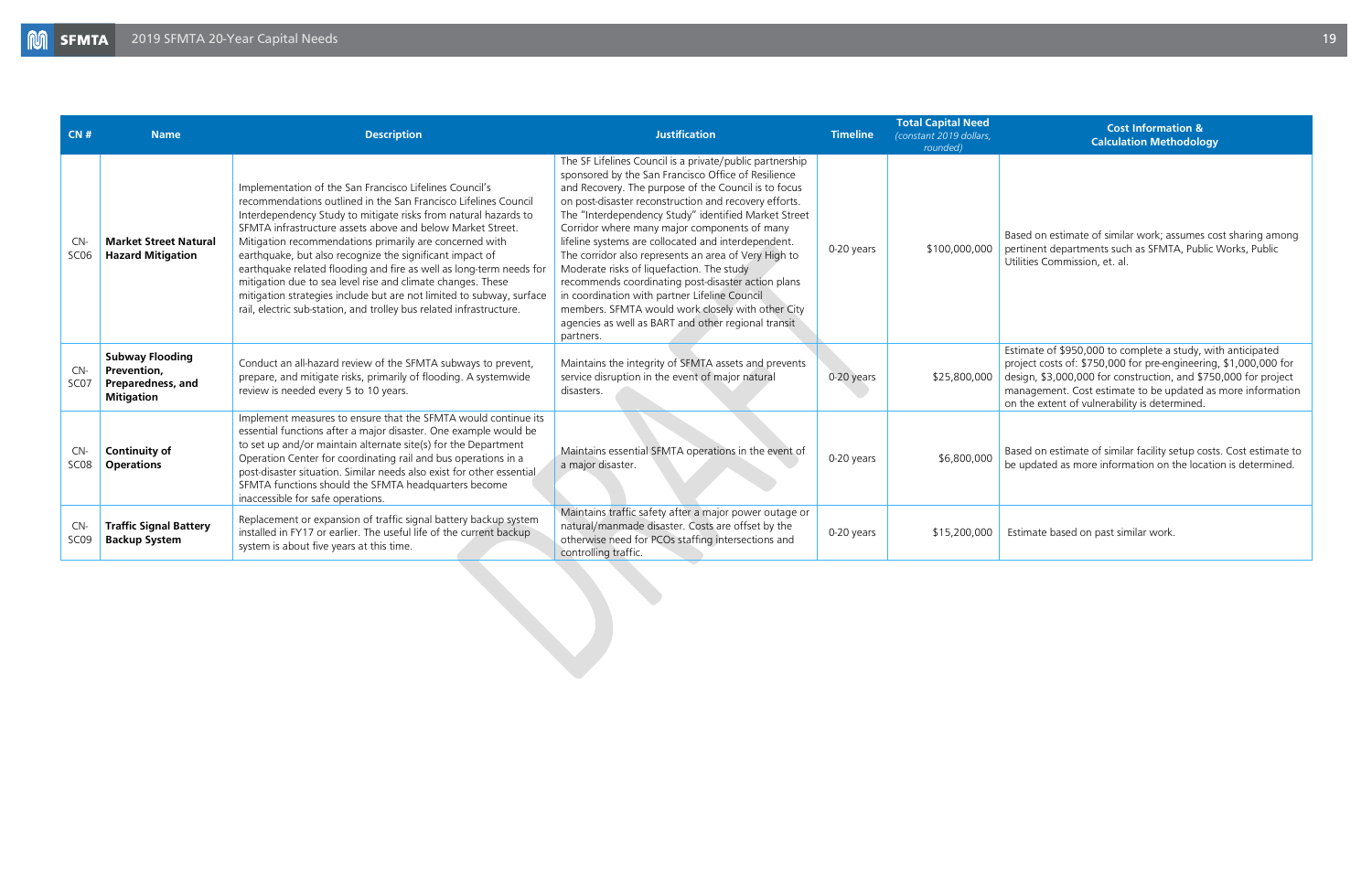### **Streets Capital Program**

| CN#                       | <b>Name</b>                                                        | <b>Description</b>                                                                                                                                                                                                                                                                                                                                                                                                                                                                                                                                                                                                                                      | <b>Justification</b>                                                                                                                                                                                                                                                                                                                                                            | <b>Timeline</b> | <b>Total Capital Need</b><br>(constant 2019)<br>dollars, rounded) | <b>Cost Information &amp; Calculation Methodology</b>                                                                                                                                                                                                                                                                                                                                                                                                                                                                                                                     |
|---------------------------|--------------------------------------------------------------------|---------------------------------------------------------------------------------------------------------------------------------------------------------------------------------------------------------------------------------------------------------------------------------------------------------------------------------------------------------------------------------------------------------------------------------------------------------------------------------------------------------------------------------------------------------------------------------------------------------------------------------------------------------|---------------------------------------------------------------------------------------------------------------------------------------------------------------------------------------------------------------------------------------------------------------------------------------------------------------------------------------------------------------------------------|-----------------|-------------------------------------------------------------------|---------------------------------------------------------------------------------------------------------------------------------------------------------------------------------------------------------------------------------------------------------------------------------------------------------------------------------------------------------------------------------------------------------------------------------------------------------------------------------------------------------------------------------------------------------------------------|
| CN-<br>ST <sub>01</sub>   | <b>Bicycle and Shared</b><br><b>Mobility Parking</b><br>(Program)  | Includes the installation of 1,000 bicycle racks per year (e.g., sidewalk racks,<br>on-street racks); wheel stops; bollards; corrals and other measures to facilitate<br>parking for personal bicycles and other shared mobility options at various<br>locations throughout San Francisco. Also includes the installation of 7 bicycle<br>parking stations, one every three years, which are self-service or attended<br>facilities that have controlled access for secure storage of a bicycle; and the<br>installation of 160 bicycle lockers, 8 per year. Secure bicycle lockers provide<br>flexible, shared use, on-demand bicycle parking options. | These facility improvements serve the entire system<br>through the provision of safe, convenient bicycle<br>parking so that cyclists can access desired land uses<br>at the end of their trips. These facilities serve the<br>entire system by providing for bicycle storage needs,<br>making bicycle transportation a safer, more viable,<br>attractive mode in San Francisco. | 0-20 years      | \$31,800,000                                                      | Bike stations have a unit cost of \$1,000,000/station, bike<br>lockers \$12,063/locker, bike racks \$1,000/rack. 10%<br>contingency added.                                                                                                                                                                                                                                                                                                                                                                                                                                |
| $CN-$<br>ST <sub>02</sub> | <b>Protected Bike Lane</b><br><b>Network</b>                       | Add new protected bike lanes and upgrade existing Class II bike lanes to<br>physically protected facilities to create a safer citywide bicycle network of<br>protected bike lanes suitable for a wide range of users. Specific protected bike<br>lane infrastructure includes transit boarding islands to provide protection from<br>bus passenger loading and buffer paint and traffic delineators. Additionally,<br>implementation of concrete barriers to separate traffic from people bicycling,<br>and signal and sign upgrades improves safety and increases ease of bicycling.                                                                   | Protected bike lanes improve safety and add to the<br>comfort of bicyclists, making San Francisco's bicycle<br>infrastructure more accessible to a wider range of<br>users. This will help the SFMTA achieve the strategic<br>goal of creating a safer transportation experience<br>for everyone and assist in meeting the Vision Zero<br>goal.                                 | 0-20 years      | \$720,000,000                                                     | \$4,000,000 per mile based on recent 7th St and 8th St<br>protected lanes. Includes:<br>• 4 transit boarding islands per mile at \$100,000 each<br>• 2 signal modifications per mile at \$250,000 each<br>• 2 new traffic signals per mile at \$1,000,000 each<br>• Signing and striping \$600,000 per mile<br>• 20 concrete barriers, islands, and pedestrian refuges<br>per mile at \$30,000 each<br>Estimated 180 miles of protected bike lanes                                                                                                                        |
| $CN-$<br>ST <sub>03</sub> | Neighborway<br><b>Network</b>                                      | Provide a network of safe and comfortable local streets to connect people<br>walking and biking to schools, parks and other local destinations. Specific<br>improvements include new traffic signals and signs to facilitate bicycle travel,<br>and concrete infrastructure like islands, speed humps, and traffic circles to<br>slow down vehicle speed.                                                                                                                                                                                                                                                                                               | Neighborways reduce the speed and amount of<br>automobile traffic on local streets thereby improving<br>user safety and promoting the residential character<br>of streets and making them more accessible to<br>bicyclists. These facilities will help the City achieve<br>the Vision Zero goal.                                                                                | $0-20$ years    | \$226,000,000                                                     | \$1,675,000 per mile based on Wiggle Green Corridor cost<br>estimates. Includes:<br>• 1 new traffic signals per mile as \$1,000,000 each<br>• 1 new RRFB per mile at \$200,000 each<br>• 4 concrete islands, diverters, and/or traffic circles per<br>mile at \$30,000 each<br>• 8 speed humps per mile at \$10,000 each<br>• 4 curb extensions per mile at \$50,000 each<br>Signing and striping at \$75,000 per mile<br>Estimated 135 miles of neighborways                                                                                                             |
| CN-<br>ST04               | <b>Bicycle Network</b><br><b>State of Good Repair</b><br>(Program) | Replace signs, striping, green pavement, bike signals, and other bicycle<br>facilities. Includes Spot Improvement upgrades to ensure that bicycle facilities<br>are upgraded to meet evolving best practices.                                                                                                                                                                                                                                                                                                                                                                                                                                           | Rehabilitating the bicycle network encourages<br>bicycling and maintains the network in a State-of-<br>Good-Repair. These investments contribute to<br>meeting the Bicycle Program goals.                                                                                                                                                                                       | 0-20 years      | \$147,000,000                                                     | \$6,850,000 per year:<br>$\bullet$ 300,000 sq. ft of epoxy green paint per year at \$6<br>per square foot (assumes useful life of 5 years)<br>• 50,000 sq. ft of thermoplastic green paint per year at<br>\$16 per square foot (assumes useful life of 5 years)<br>• 400k linear feet of thermoplastic striping per year at<br>\$3 per linear foot (assumes useful life of 5 years)<br>• \$3M per year for routine upgrades and spot<br>improvements to maintain facilities consistent with<br>evolving industry best practices.<br>Counter maintenance \$60,000 per year |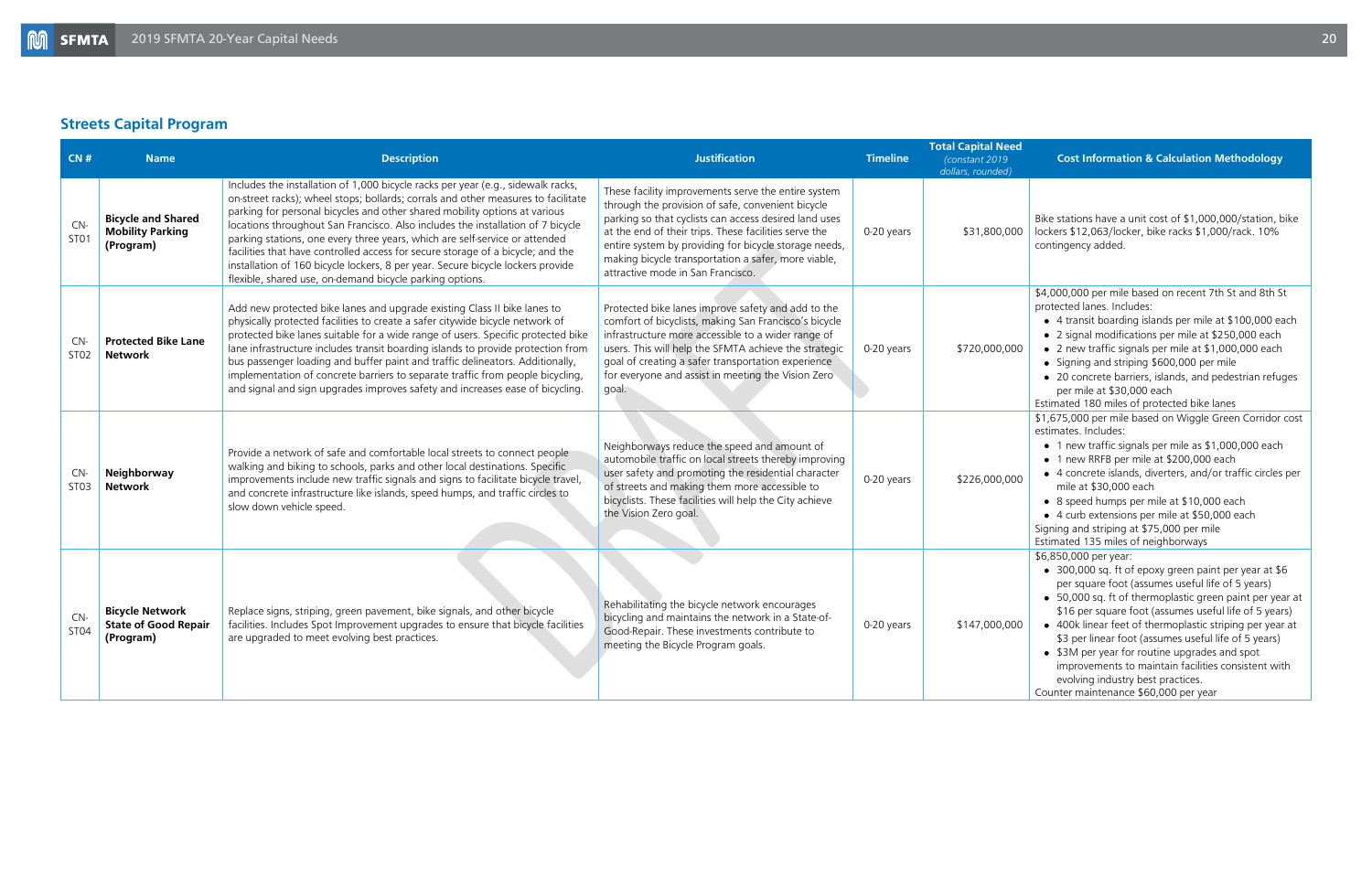<span id="page-20-0"></span>

| CN#                     | <b>Name</b>                                                                  | <b>Description</b>                                                                                                                                                                                                                                                                                                                                                                                                                                                                                                                                                                                                                                                                                                                                                                                                                                              | <b>Justification</b>                                                                                                                                                                                                                                                                                                                                                                                                                                                                                                                                                                                                                                                        | <b>Timeline</b> | <b>Total Capital Need</b><br>(constant 2019)<br>dollars, rounded) | <b>Cost Information &amp; Calculation Methodology</b>                                                                                                                         |
|-------------------------|------------------------------------------------------------------------------|-----------------------------------------------------------------------------------------------------------------------------------------------------------------------------------------------------------------------------------------------------------------------------------------------------------------------------------------------------------------------------------------------------------------------------------------------------------------------------------------------------------------------------------------------------------------------------------------------------------------------------------------------------------------------------------------------------------------------------------------------------------------------------------------------------------------------------------------------------------------|-----------------------------------------------------------------------------------------------------------------------------------------------------------------------------------------------------------------------------------------------------------------------------------------------------------------------------------------------------------------------------------------------------------------------------------------------------------------------------------------------------------------------------------------------------------------------------------------------------------------------------------------------------------------------------|-----------------|-------------------------------------------------------------------|-------------------------------------------------------------------------------------------------------------------------------------------------------------------------------|
| CN-<br><b>ST05</b>      | <b>Pedestrian Safety</b>                                                     | Pedestrian Core Projects will implement the key infrastructure needed to meet<br>the City's Vision Zero goals, using proven pedestrian countermeasures at the<br>highest need locations. The work will be guided on the City's high injury<br>network and range from intersection improvements such as bulb-outs to major<br>corridor transformations, it additionally includes the costs to maintain existing<br>safety infrastructure such as paint and signage in good condition. This reflects<br>the need to improve 130 miles of San Francisco streets for Vision Zero.                                                                                                                                                                                                                                                                                   | Implementing these projects are the cornerstone of<br>the City's Vision Zero program. The focus in this<br>category on the highest need streets will makes<br>streets safer and more accessible for all users,<br>specifically vulnerable citizens - seniors, people with<br>disabilities, and children, who are more likely to be<br>severely injured if involved in collisions. The goal of<br>this programming is to fund the needed engineering<br>improvements to get to zero traffic fatalities<br>annually. The projects will reduce injuries and<br>collisions City-wide, but especially in high-risk<br>communities such as the Tenderloin and South of<br>Market. | 0-20 years      | \$1,517,000,000                                                   | Estimated at \$480,000,000 in 2013 WalkFirst scenario for<br>a 20-year investment, escalated at 4% annually and<br>apportioned costs over 20 years                            |
| CN-<br>ST <sub>06</sub> | Pedestrian<br><b>Walkability and</b><br>Neighborhood<br><b>Enhancements</b>  | This category enhances the existing pedestrian environment and builds on the<br>pedestrian safety projects by focusing on improving streets to make them<br>more walkable. Projects include walkability improvements on neighborhood<br>connections, such as wider sidewalks and green infrastructure, especially<br>where people already walk. It further builds on local neighborhood corridors to<br>promote walking and economic development, tapping into economic<br>potential. Lastly, this category targets infrastructure deficiencies-locations<br>where there are not high injuries but there are major impediments or barriers<br>to walking, such as highway underpasses, rail crossings or lack of sidewalks in<br>areas experiencing (and targeted for) new growth. This assumes that these<br>improvements are needed on all streets, citywide. | In addition to safety, the SFMTA is committed to<br>making walking a preferred mode choice. The focus<br>on this category is to make key streets more<br>walkable to increase the number of trips made by<br>walking in the City. This is through improving<br>existing streets where people walk, improving local<br>neighborhood shopping corridors and reducing the<br>number of infrastructure real or perceived barriers<br>to walking.                                                                                                                                                                                                                                | 0-20 years      | \$2,195,000,000                                                   | Estimated at \$800,000,000 in 2013 WalkFirst scenario for<br>a 20-year investment, escalated at 4% annually and<br>apportioned costs over 20 years                            |
| CN-<br><b>ST07</b>      | <b>Traffic Calming</b>                                                       | The Traffic Calming Program responds to neighborhood concerns about traffic<br>safety on local streets across San Francisco. Special traffic calming programs<br>additionally address schools, seniors and people with disabilities, populations<br>that have disparately poor outcomes when involved in a traffic collision. Traffic<br>calming devices such as speed humps, pedestrian bulb-outs, traffic circles,<br>median islands are considered and installed at various locations in the city.<br>Some of the more intensive traffic calming projects may include features such<br>as chicanes, traffic diverters, signalized pedestrian crosswalks and street<br>closures. Program is comprised of Application-Based Residential Traffic<br>Calming, and Proactive Residential Area Improvement sub-programs.                                           | These projects will improve pedestrian and bicycle<br>safety and promote walking and cycling for all<br>school aged children in San Francisco.                                                                                                                                                                                                                                                                                                                                                                                                                                                                                                                              | 0-20 years      | \$89,300,000                                                      | This assumes current level of approximately \$3,000,000<br>annually spent on TC including application-based, schools,<br>pro-active and NTIP programming. It escalates at 4%. |
| CN-<br>ST08             | <b>Commuter Shuttle</b><br><b>Stop and</b><br>Infrastructure<br>Improvements | Provide funding for the creation and improvement of existing commuter<br>shuttle and private transit vehicle stops, along with associated pedestrian<br>amenities.                                                                                                                                                                                                                                                                                                                                                                                                                                                                                                                                                                                                                                                                                              | Create dedicated CIP program to better track<br>restricted permit fees moved to capital programs.                                                                                                                                                                                                                                                                                                                                                                                                                                                                                                                                                                           | 0-20 years      | \$8,000,000                                                       | Estimate based on past similar work.                                                                                                                                          |
| CN-<br>ST <sub>09</sub> | <b>Scooter and Shared</b><br><b>Mobility</b><br>Infrastructure               | Provide funding for the creation and improvement of existing scooter and<br>shared mobility designated parking areas and racks. This would also provide<br>for proportional shared costs of the installation of bike lanes and<br>infrastructure.                                                                                                                                                                                                                                                                                                                                                                                                                                                                                                                                                                                                               | Create dedicated CIP program to better track<br>restricted permit fees moved to capital programs.                                                                                                                                                                                                                                                                                                                                                                                                                                                                                                                                                                           | 0-20 years      | \$2,000,000                                                       | Estimate based on past similar work.                                                                                                                                          |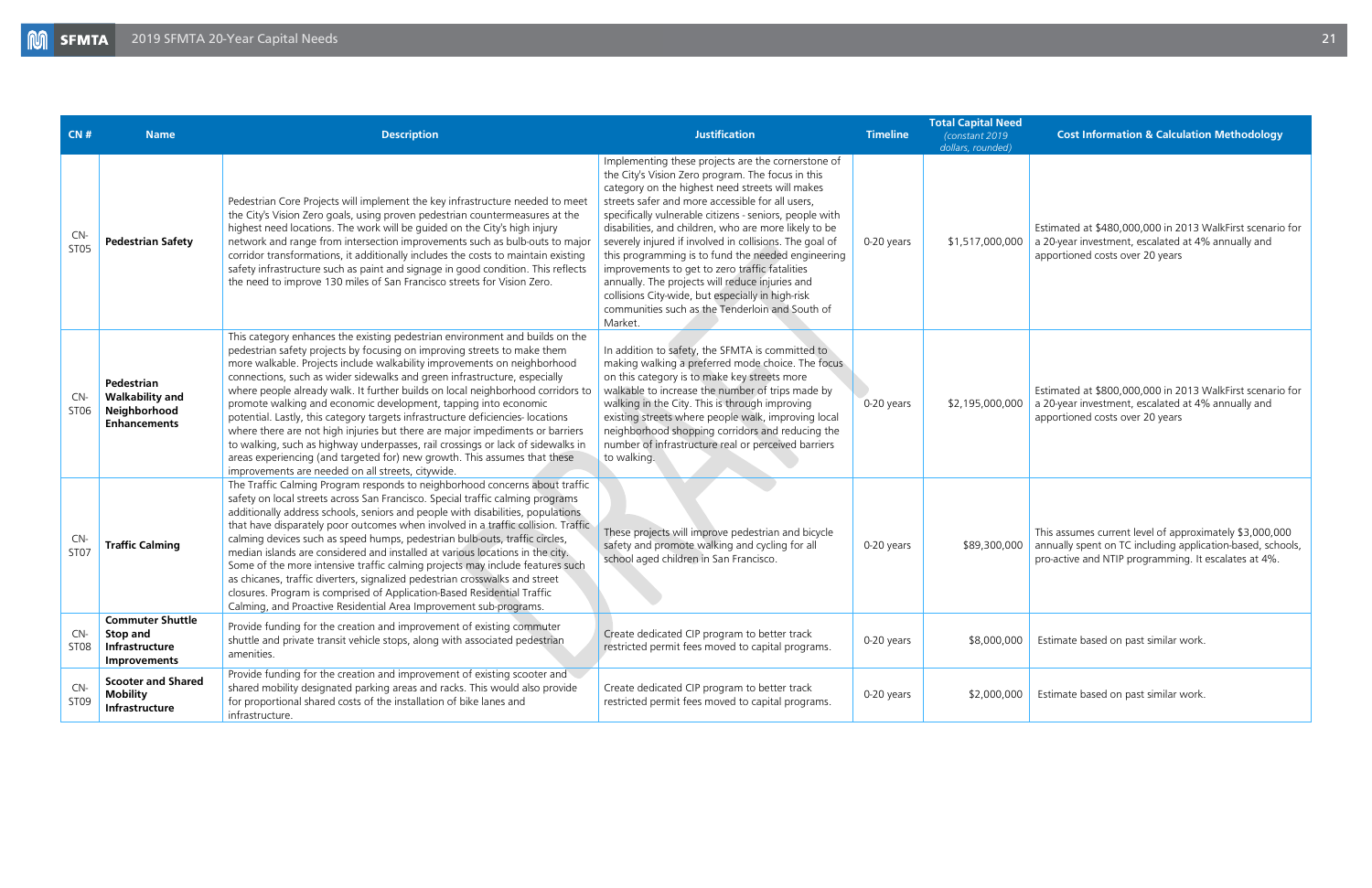### **Taxi Capital Program**

<span id="page-21-0"></span>

| CN#                  | <b>Name</b>                                                         | <b>Description</b>                                                                                                                                                                                                                                                                                                                                                                                                                                                                                                                                                                                                                                                          | <b>Justification</b>                                                                                                                                                                                                                                                                                                                                                                                                                                                                                                                                                       | <b>Timeline</b> | <b>Total Capital Need</b><br>(constant 2019)<br>dollars, rounded) | <b>Cost Information &amp;</b><br><b>Calculation Methodology</b>                                                                                       |
|----------------------|---------------------------------------------------------------------|-----------------------------------------------------------------------------------------------------------------------------------------------------------------------------------------------------------------------------------------------------------------------------------------------------------------------------------------------------------------------------------------------------------------------------------------------------------------------------------------------------------------------------------------------------------------------------------------------------------------------------------------------------------------------------|----------------------------------------------------------------------------------------------------------------------------------------------------------------------------------------------------------------------------------------------------------------------------------------------------------------------------------------------------------------------------------------------------------------------------------------------------------------------------------------------------------------------------------------------------------------------------|-----------------|-------------------------------------------------------------------|-------------------------------------------------------------------------------------------------------------------------------------------------------|
| $CN-$<br><b>TA01</b> | <b>Accessible Taxi Rebate</b><br>Program                            | Establish a rebate program for new purpose-built accessible vehicles<br>purchased by companies or medallion holders to incentivize the purchase of<br>wheelchair accessible vehicles. This program will subsidize costs for one of<br>the more expensive vehicle types in the taxicab fleet which provides<br>arguably one of the most important services. Greater incentives may be<br>provided to operators willing to purchase alternative fuel accessible vehicles.                                                                                                                                                                                                     | Improve mobility options for those unable to use other<br>transportation options for some or all trips. The MTA views<br>transportation vehicles as capital investments, the need to offer<br>accessible vehicles therefore is a capital expense as is needed for<br>capital expense to assist the purchase and availability of<br>accessible vehicles.                                                                                                                                                                                                                    | 0-20 years      | \$10,500,000                                                      | Based on the per unit cost of accessible<br>conversion packages for 100 ramp medallions<br>with a 3-year life cycle.                                  |
| $CN-$<br><b>TA02</b> | <b>Refurbish and Increase</b><br><b>Taxi Stands</b>                 | In an effort to increase service to the outer city, approximately 100 taxi<br>stands will be established across the city at major hail hubs to better<br>manage and direct taxi flow and utilization. This will also fund major<br>refurbishments of existing taxi stands, ongoing maintenance of all taxi<br>stands, and improve wayfinding to such stands.                                                                                                                                                                                                                                                                                                                | Taxi stands establish locations so that taxis can be easier found<br>throughout the city and aids in movement throughout the city<br>for individuals or groups who chose, or require, taxis as their<br>travel mode.                                                                                                                                                                                                                                                                                                                                                       | 0-20 years      | \$5,300,000                                                       | Estimate of \$5,000 for the planning and<br>installation of a new stand, and \$2,500<br>annually to maintain each stand thereafter.                   |
| CN-<br><b>TA03</b>   | <b>Taxi Clean Fuel and All</b><br><b>Electric Rebate</b><br>Program | Rebate program to incentivize the purchase of clean fuel and eventually all<br>electric and equivalent (such as hydrogen) vehicles. Greater incentives are<br>provided to operators willing to purchase the cleanest vehicles available.<br>This may also include electrification infrastructure improvements.                                                                                                                                                                                                                                                                                                                                                              | In an effort to make a 100% green taxi fleet; the SFMTA offers<br>drivers a rebate incentive for the purchase of a clean fuel vehicle.<br>This incentive is given to offset the increased costs of purchasing<br>a non-clean fuel vehicle.                                                                                                                                                                                                                                                                                                                                 | 0-20 years      |                                                                   | \$37,200,000   Based on past utilization of the program.                                                                                              |
| CN-<br><b>TA04</b>   | <b>Taxi and Regulated</b><br><b>Mobility Management</b><br>System   | Provide funding for the creation and implementation of a permit and fleet<br>management system for taxicabs and regulated mobility vehicles. This<br>system would include the ability to monitor vehicle location, affiliation,<br>insurance and inspection status. There will also be an interface that allows<br>the system to integrate driver information from other databases which will<br>allow staff to track driver history, complaints, and compliments as well as<br>allow staff to issue real-time citations to drivers in the field. There will also<br>be a function that allows drivers and companies to pay fees through various<br>user interface portals. | This project will help streamline taxicab and regulated mobility<br>regulation management by allowing multiple functions to be<br>managed in one database through one system. Currently there<br>are numerous databases and paper files to track activity in the<br>industry including vehicle management, and as the industry<br>expands it is becoming increasingly difficult to manage the<br>growth through paper files and various systems.                                                                                                                           | 0-20 years      | \$4,500,000                                                       | Based on costs of devices and fleet software<br>for tracking and management, as well as back-<br>end internal and public facing web-based<br>systems. |
| CN-<br><b>TA05</b>   | <b>Taxi Safety Camera</b><br><b>Management System</b>               | Upgrade the existing individually-maintained on-board camera system to<br>one standardized system that can be centrally managed by SFMTA to<br>ensure video footage can be used for safety purposes, are properly<br>preserved, and readily available. This program will also include updates to<br>the system at least every ten years as technology changes.                                                                                                                                                                                                                                                                                                              | Currently, each vehicle may have a different on-board camera<br>hardware, which is maintained by the vehicle owner or company.<br>Video footage is manually pulled from the SD card upon request,<br>which presents difficulties if the camera is not maintained, the<br>card is not present, a request to provide video is refused, or<br>there is significant delay in providing such footage. A<br>management system selected and managed by SFMTA will allow<br>better and faster access in response to complaints for<br>enforcement for passenger and public safety. | 5-20 years      | \$3,600,000                                                       | Based on estimate of similar work to integrate<br>devices into agency fleet software for tracking<br>and management.                                  |
| CN-<br><b>TA06</b>   | <b>Paratransit Dispatch</b><br>App                                  | Create one standardized app platform for paratransit users to hail<br>paratransit and accessible taxicab vehicles. This program will also include<br>updates to the app at least every ten years as technology changes.                                                                                                                                                                                                                                                                                                                                                                                                                                                     | Improve mobility options for those unable to use other<br>transportation options for some or all trips. This is to serve an<br>unmet need for an underserved population.                                                                                                                                                                                                                                                                                                                                                                                                   | 5-20 years      | \$4,000,000                                                       | Based on approximate cost of development,<br>launch, and promotion for the app.                                                                       |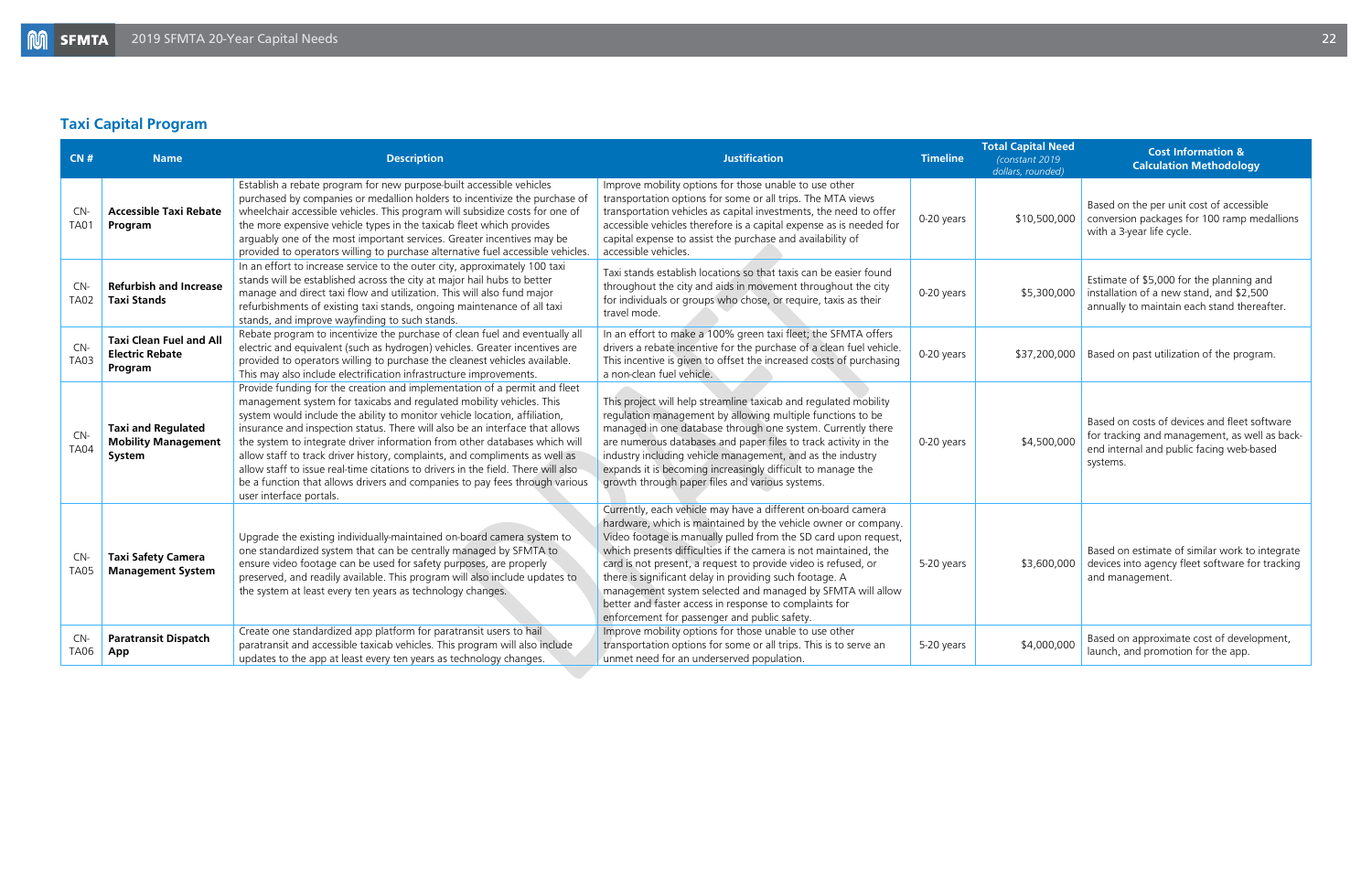### **Traffic Signals & Signs Capital Program**

| CN#         | <b>Name</b>                                                              | <b>Description</b>                                                                                                                                                                                                                                                                                                                                                                                                                                                                                                                                                                                                                                                   | <b>Justification</b>                                                                                                                                                                                                                                                                                                      | <b>Timeline</b> | <b>Total Capital Need</b><br>(constant 2019)<br>dollars, rounded) | <b>Cost Information &amp; Calculation Methodology</b>                                                                                                                                                                                                                                                                                                                                                                                                                                                                                                    |
|-------------|--------------------------------------------------------------------------|----------------------------------------------------------------------------------------------------------------------------------------------------------------------------------------------------------------------------------------------------------------------------------------------------------------------------------------------------------------------------------------------------------------------------------------------------------------------------------------------------------------------------------------------------------------------------------------------------------------------------------------------------------------------|---------------------------------------------------------------------------------------------------------------------------------------------------------------------------------------------------------------------------------------------------------------------------------------------------------------------------|-----------------|-------------------------------------------------------------------|----------------------------------------------------------------------------------------------------------------------------------------------------------------------------------------------------------------------------------------------------------------------------------------------------------------------------------------------------------------------------------------------------------------------------------------------------------------------------------------------------------------------------------------------------------|
| CN-<br>SG01 | <b>Automated Photo</b><br><b>Traffic Enforcement</b>                     | Provides for the replacement of photo enforcement for 23 existing<br>approaches and adding an additional 10 approaches.                                                                                                                                                                                                                                                                                                                                                                                                                                                                                                                                              | Automated Photo Enforcement systems improve intersection<br>safety by improving compliance, reducing the number of<br>vehicle crashes. Established systems include red light photo<br>and illegal turn enforcement. Others, like speed, require state<br>legislature approval.                                            | 0-20 years      | \$9,000,000                                                       | Replacement of photo enforcement for 23 existing<br>approaches (\$300,000 per intersection), including an<br>option for an additional 10 approaches.                                                                                                                                                                                                                                                                                                                                                                                                     |
| CN-<br>SG02 | <b>Signal Infrastructure</b><br><b>State of Good Repair</b><br>(Program) | Encompass upgrades of existing traffic control devices, including<br>modifications to existing signals that lack a pedestrian countdown<br>feature, mast arms, 12" signals, battery backup systems, accessible<br>pedestrian signals, wireless detectors, or related amenities. The<br>project also includes the upgrade or replacement of signal equipment<br>that is at the end of its useful life (50 years).                                                                                                                                                                                                                                                     | Support the Vision Zero program by improving safety,<br>reducing the number of injuries through improved traffic<br>control (e.g., where pedestrian countdown signals and signal<br>visibility improvements are provided as part of a signal<br>modification effort).                                                     | 0-20 years      | \$1,064,000,000                                                   | Type of Signal Work<br>Cost<br>PCS Contract<br>\$80,000,000<br>\$30,000,000<br><b>PCS Contract</b><br>Signal Mod Contract<br>\$140,000,000<br>Corridor Contract<br>\$150,000,000<br>Corridor Contract<br>\$75,000,000<br>\$300,000,000<br>State of Good Repair Contract<br>\$150,000,000<br>State of Good Repair Contract<br>Install Conduits & poles<br>\$80,000,000<br>12" Signal Visibility Upgrades<br>\$12,000,000<br>\$6,000,000<br>Sensys<br><b>BBS</b><br>\$30,000,000<br><b>APS</b><br>\$6,000,000<br><b>Controller Cabinets</b><br>\$5,000,000 |
| CN-<br>SG03 | <b>Sign Infrastructure</b><br><b>State of Good Repair</b><br>(Program)   | Sign work in this category includes pavement marking installations<br>and the graffiti program, where existing signs are replaced with signs<br>that have higher reflectivity, and a coating that eases graffiti removal.                                                                                                                                                                                                                                                                                                                                                                                                                                            | Support the Vision Zero program by improving safety though<br>improved visibility of pavement markings and traffic signs.                                                                                                                                                                                                 | 0-20 years      | \$16,000,000                                                      | <b>Total Cost</b><br>Cost Details<br>Work<br>Graffiti<br>2000 signs/year at<br>\$8,000,000<br>Program<br>\$200/sign over 20 years<br>2000 signs/year at<br>New Signs<br>\$8,000,000<br>\$200/sign over 20 years                                                                                                                                                                                                                                                                                                                                          |
| CN-<br>SG04 | <b>Traffic Management</b><br><b>State of Good Repair</b><br>(Program)    | This includes street paint marking/striping, parking control curb<br>painting.                                                                                                                                                                                                                                                                                                                                                                                                                                                                                                                                                                                       | Maintaining existing infrastructure in a state of good repair will<br>help ensure a safe and reliable street network.                                                                                                                                                                                                     | 0-20 years      | \$7,200,000                                                       | Estimate of 12 corridors per year for 20 years, at \$30,000<br>per corridor.                                                                                                                                                                                                                                                                                                                                                                                                                                                                             |
| CN-<br>SG05 | <b>New Signals &amp; Signs</b><br>(Program)                              | Provides for installation of new traffic signals, signs, pavement<br>markings and related traffic control hardware, with an emphasis on<br>new locations. Over a 20-year period, this program anticipates<br>installing a mix of 10 new signals and/or flashing beacons every other<br>year and 1,500 new signs per year.                                                                                                                                                                                                                                                                                                                                            | Support the Vision Zero project to improve safety at crash or<br>other problem locations. This project reduces vehicle delays,<br>travel time and injuries by improved traffic control, often<br>where STOP signs are inappropriate, i.e., due to traffic<br>volumes, intersection configuration, and other such factors. | 0-20 years      | \$110,000,000                                                     | Estimate of installing a mix of 10 new signals and/or<br>flashing beacons every other year and 1,500 new signs<br>per year.                                                                                                                                                                                                                                                                                                                                                                                                                              |
| CN-<br>SG06 | SFgo (Program)                                                           | This citywide intelligent transportation management system gathers<br>and analyzes real-time information on current transit and auto traffic<br>flow and congestion; responds to changes in roadway conditions;<br>provides transit priority and emergency vehicle preemption;<br>disseminates real-time traveler and parking information to the public;<br>facilitates the management of special events; and enhances day-to-day<br>parking and traffic operations. It will significantly improve obsolete<br>and deteriorating traffic signal communications facilities and will<br>implement a number of Intelligent Transportation System (ITS)<br>technologies. | The SFgo Program will expand and replace obsolete and<br>deteriorating traffic signal communications facilities and<br>provide real-time information on current transit and auto<br>traffic to improve transit flow and reliability.                                                                                      | 0-20 years      | \$231,800,000                                                     | SFgo Infrastructure<br>Cost<br>Fiber Category Total<br>\$57,900,000<br>Network Category Total<br>\$74,000,000<br><b>TSP Category Total</b><br>\$74,000,000<br>VMS Category Total<br>\$13,000,000<br>\$4,000,000<br><b>CCTV Category Total</b><br>Other Category Total<br>\$8,900,000                                                                                                                                                                                                                                                                     |
| CN-<br>SG07 | <b>Transit Only Red</b><br><b>Lane Replacement</b>                       | This need covers the ongoing replacement and renewal costs of the<br>SFMTA Transit Only Red Lanes. This assumes that 12 new miles of red<br>lanes will be built every five years as well as a 20% contingency of cost<br>escalation every five years.                                                                                                                                                                                                                                                                                                                                                                                                                | Transit Only Red Lanes improve transit travel time and<br>reliability for Muni riders. Timely replacement of these transit<br>only red lanes ensures that they may serve their intended<br>purpose.                                                                                                                       | 0-20 years      | \$49,800,000                                                      | Based on needs identified by the agency's State of Good<br>Repair database and staff assessment.                                                                                                                                                                                                                                                                                                                                                                                                                                                         |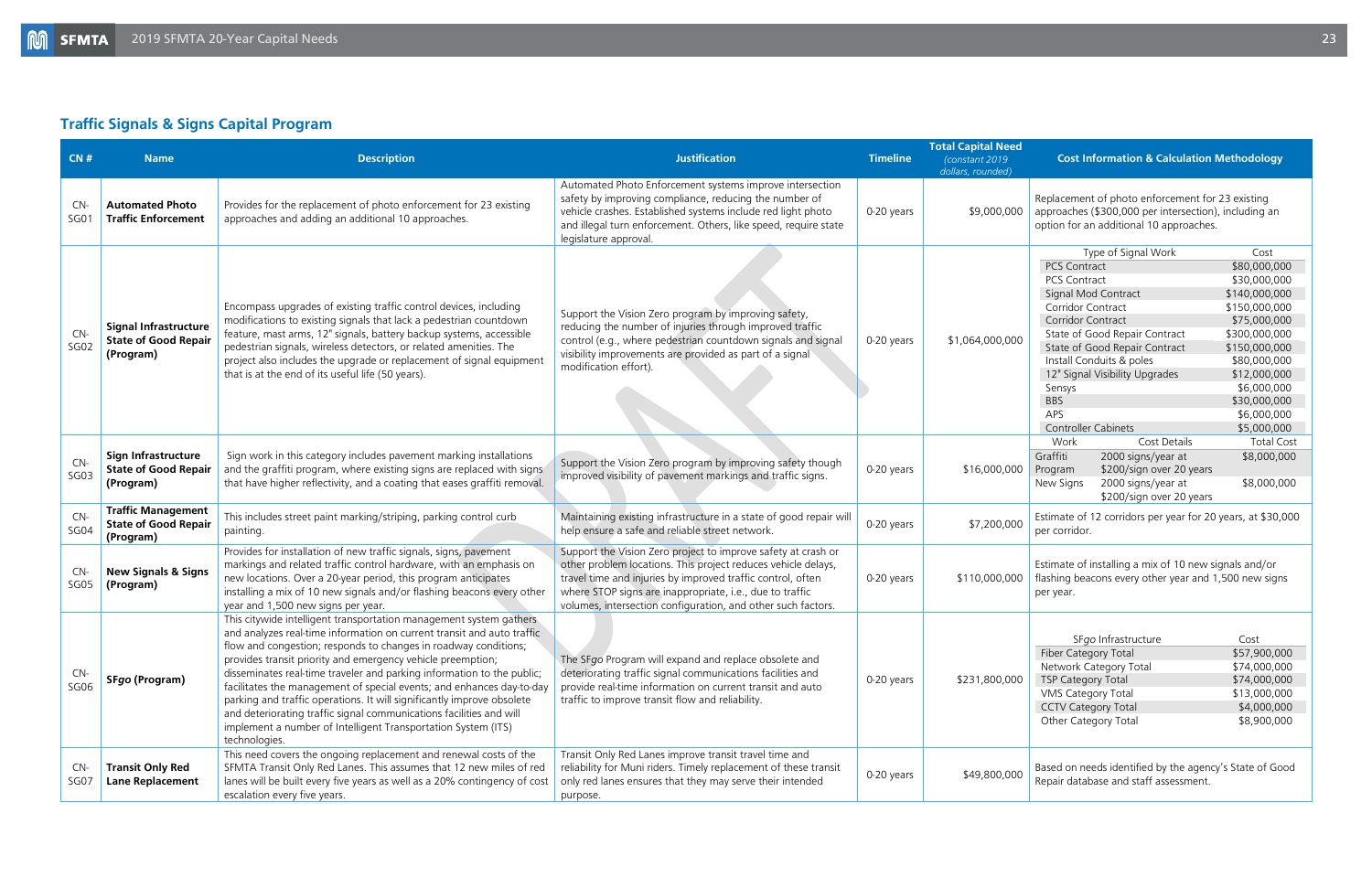### <span id="page-23-0"></span>**Transit Fixed Guideway Capital Program**

| CN#                     | <b>Name</b>                                                                 | <b>Description</b>                                                                                                                                                                                                                                                                                                                                                                                                                                                                                                                                                                                                                                                                                                                                                                                                                                                                                                                                                                                                                                                                                         | <b>Justification</b>                                                                                                                                                                                                                          | <b>Timeline</b>    | <b>Total Capital Need</b><br>(constant 2019)<br>dollars, rounded) | <b>Cost Information &amp;</b><br><b>Calculation</b><br><b>Methodology</b> |
|-------------------------|-----------------------------------------------------------------------------|------------------------------------------------------------------------------------------------------------------------------------------------------------------------------------------------------------------------------------------------------------------------------------------------------------------------------------------------------------------------------------------------------------------------------------------------------------------------------------------------------------------------------------------------------------------------------------------------------------------------------------------------------------------------------------------------------------------------------------------------------------------------------------------------------------------------------------------------------------------------------------------------------------------------------------------------------------------------------------------------------------------------------------------------------------------------------------------------------------|-----------------------------------------------------------------------------------------------------------------------------------------------------------------------------------------------------------------------------------------------|--------------------|-------------------------------------------------------------------|---------------------------------------------------------------------------|
| CN-<br>TF <sub>01</sub> | <b>Cable Car Infrastructure</b><br><b>State of Good Repair</b><br>(Program) | Covers a wide variety of cable car infrastructure needs. Projects include:<br>upgrades to the cable car barn; turntable rehabilitation at Powell and Market,<br>Victoria Park, and Bay and Taylor; track switch replacement; safety upgrades;<br>tangent track/slot replacement; depression beam replacement; crossover<br>installation at Powell and Market; cable rewinder and holdback replacement;<br>cable propulsion upgrade; and other projects as needed.                                                                                                                                                                                                                                                                                                                                                                                                                                                                                                                                                                                                                                          | To replace track work, machinery, and communications equipment improve<br>overall safety and increase the likelihood of attaining operational performance<br>standards by providing updated and modern equipment which cable cars utilize.    | $0 - 20$<br>Years  | \$261,400,000                                                     | Estimate based on past<br>similar work.                                   |
| CN-<br>TF <sub>02</sub> | J-Line                                                                      | Market & Church to 20Th St, 22nd to 30Th, and 30TH/Randall to Ocean/San<br>Jose including boarding islands and special trackwork.                                                                                                                                                                                                                                                                                                                                                                                                                                                                                                                                                                                                                                                                                                                                                                                                                                                                                                                                                                          | The J-Line is an important part of the Muni transit network. The state of good<br>repair of this railway ensures that trains may continue to run in a timely and<br>efficient manner and provide maximum comfort for Muni customers.          | $0 - 10$<br>years  | \$190,000,000                                                     | Estimate based on past<br>similar work.                                   |
| CN-<br>TF <sub>03</sub> | K & M-Lines                                                                 | One project is to replace approximately 1 mile of worn tangent track, trolley<br>wire and trolley poles for the M-Line from Broad/Plymouth to San Jose/Ocean<br>including curved tracks located at San Jose/Broad, San Jose/Farallones, San<br>Jose/Mt. Vernon & Niagara; single crossovers at San Jose/Niagara and at<br>Broad/Plymouth; turnouts at San Jose/Ocean(1), San Jose/Seneca(1), San Jose<br>at Cameron Beach Yard (2); updating 4 low level boarding islands and 1 key<br>stop; construct 1 new key stop; and new street lighting, traffic signals, ADA<br>improvements, water and sewer upgrades. The other project is to replace about<br>a half mile of worn tangent track, trolley wire and trolley poles on West Portal<br>Ave from Ulloa to 15th Ave. Updating 2 boarding islands and street lighting,<br>traffic signals, ADA improvements, water and sewer upgrades will also be<br>encompassed by this project. This scope may change if other locations become<br>a higher priority to be addressed instead of those listed here as informed by<br>ongoing inspection and analysis. | The K- and M-Lines are an important part of the Muni transit network. The state<br>of good repair of this railway ensures that trains may continue to run in a timely<br>and efficient manner and provide maximum comfort for Muni customers. | $10 - 15$<br>Years | \$160,000,000                                                     | Based on the 2017 2-<br>Year Plan with a 5% per<br>year increase to 2019. |
| CN-<br>TF <sub>04</sub> | <b>N-Line Rail Replacement</b><br>between Arguello/Carl and<br>La Playa     | This project is to replace 3.5 miles of worn tangent track, trolley wire and trolley<br>poles for the N-Judah LRV line west of Arguello and Carl. Replace special<br>trackwork including: Curved track located at Arguello/Carl, 9th/Irving,<br>9th/Judah, and La Playa/Judah; Single crossovers at 20th/Judah, 37th/Judah,<br>48th/Judah; Turn out track at 30th/Judah; Spur track at La Playa/Judah;<br>Updating 26 boarding islands, street lighting, traffic signals, ADA<br>improvements, water and sewer upgrades will also be encompassed by this<br>project. This scope may change if other locations become a higher priority to be<br>addressed instead of those listed here as informed by ongoing inspection and<br>analysis.                                                                                                                                                                                                                                                                                                                                                                  | The N-Line is an important part of the Muni transit network. The state of good<br>repair of this railway ensures that trains may continue to run in a timely and<br>efficient manner and provide maximum comfort for Muni customers.          | $5 - 10$<br>years  | \$260,000,000                                                     | Based on the 2017 2-<br>Year Plan with a 5% per<br>year increase to 2019. |
| CN-<br>TF05             | <b>Rail State of Good Repair</b><br>(Program)                               | Provides for the phased design and replacement of the trackway and related<br>systems serving the light rail lines. Projects under this program include rail<br>replacement, rail grinding, switch machine replacement, special trackwork<br>replacement, track fastener replacement, tunnel infrastructure repairs and<br>replacement, train signal upgrades, other electrical and mechanical<br>improvements, and other work required to maintain non-traction power rail<br>infrastructure. This program includes construction projects and a proactive<br>replace in kind program for smaller projects.                                                                                                                                                                                                                                                                                                                                                                                                                                                                                                | The primary focus of this program is to maintain the light rail and cable car<br>trackways in a state of good repair by replacing components that have reached<br>the end of their useful life.                                               | $0 - 20$<br>years  | \$210,000,000                                                     | Estimate based on past<br>similar work.                                   |
| CN-<br>TF <sub>06</sub> | <b>Muni Metro Station</b><br><b>Enhancements</b>                            | Provides for the replacement of existing signage (wayfinding, station<br>identification, passenger information), new painting, lighting and seating,<br>construction of 15 new station agent booths, and other state of good repair<br>needs.                                                                                                                                                                                                                                                                                                                                                                                                                                                                                                                                                                                                                                                                                                                                                                                                                                                              | This project will enhance the customer experience and address critical capital<br>maintenance needs for stations.                                                                                                                             | $0 - 20$<br>years  | \$40,000,000                                                      | Based on estimate from<br>the SFMTA Maintenance<br>of Way Team.           |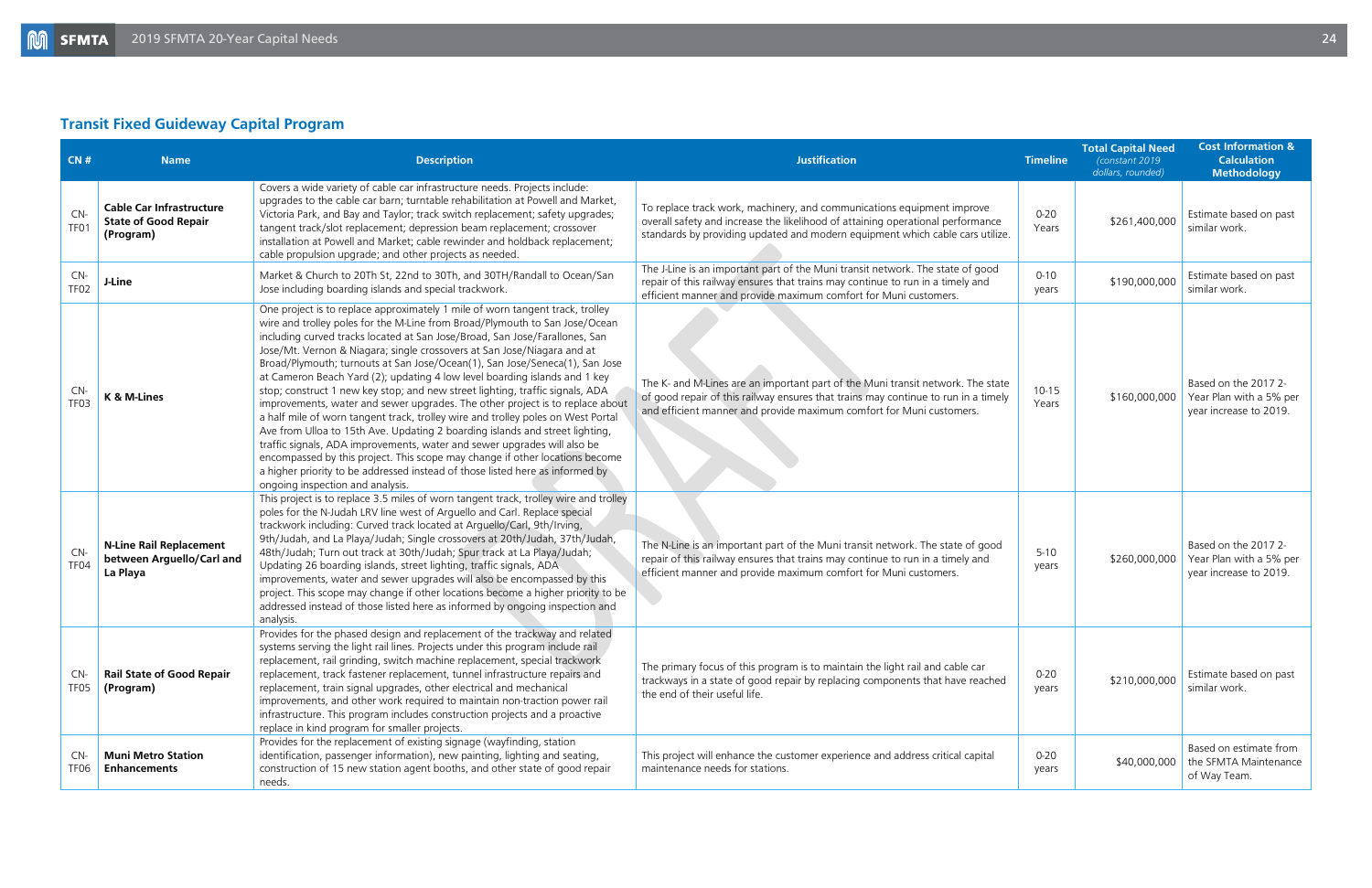<span id="page-24-0"></span>

| CN#                     | <b>Name</b>                                                                                                        | <b>Description</b>                                                                                                                                                                                                                                                                                                                                                                                                                                             | <b>Justification</b>                                                                                                                                                                                                                                                                                                                                                                                                                                                                                                                                                                                                                                                                                            | <b>Timeline</b>    | <b>Total Capital Need</b><br>(constant 2019)<br>dollars, rounded) | <b>Cost Information &amp;</b><br><b>Calculation</b><br><b>Methodology</b>            |
|-------------------------|--------------------------------------------------------------------------------------------------------------------|----------------------------------------------------------------------------------------------------------------------------------------------------------------------------------------------------------------------------------------------------------------------------------------------------------------------------------------------------------------------------------------------------------------------------------------------------------------|-----------------------------------------------------------------------------------------------------------------------------------------------------------------------------------------------------------------------------------------------------------------------------------------------------------------------------------------------------------------------------------------------------------------------------------------------------------------------------------------------------------------------------------------------------------------------------------------------------------------------------------------------------------------------------------------------------------------|--------------------|-------------------------------------------------------------------|--------------------------------------------------------------------------------------|
| CN-<br>TF <sub>07</sub> | <b>Subway System State of</b><br><b>Good Repair (SOGR)</b>                                                         | Subway systems such as lighting, equipment room upgrades, ventilations,<br>architectural and structural upgrades, Fire Life safety equipment and emergency<br>ventilation system                                                                                                                                                                                                                                                                               | The primary focus of this program is to maintain the subway in a state of good<br>repair by replacing components that have reached the end of their useful life.                                                                                                                                                                                                                                                                                                                                                                                                                                                                                                                                                | $0 - 20$<br>years  | \$88,500,000                                                      | Estimate based on past<br>similar work, using<br>Central Subway contract<br>pricing. |
| $CN-$<br>TF08           | <b>Automatic Train Control</b><br><b>System Wiring Replacement</b>                                                 | Replacement of critical ATCS wiring components. This work includes<br>replacement of ATCS VCC to SCS, axle counter wiring, and intrusion wiring.<br>Wiring upgrades at Van Ness and MMT are occurring but Duboce, Castro,<br>Embarcadero, Montgomery, Powell and Civic Center are still needed.                                                                                                                                                                | A proper functioning ATCS is vital to the day-to-day operations of the San<br>Francisco transit system. Without the ATCS trains in the Muni Metro Tunnel<br>would be required to operate manually which increases travel time and reduces<br>overall capacity of the Muni Metro Tunnel and the overall Muni System. Muni<br>Metro travel time reliability is directly reliant on a functional ATCS.                                                                                                                                                                                                                                                                                                             | $5 - 10$<br>Years  | \$24,000,000                                                      | Estimate based on past<br>similar work.                                              |
| CN-<br>TF <sub>09</sub> | <b>Train Control System</b><br>Upgrade                                                                             | Design and procure a next generation communications-based train control<br>system for the surface and/or the subway rail network.                                                                                                                                                                                                                                                                                                                              | With new CBTC systems, the exact position of a train is known more accurately<br>than with current signaling systems, resulting in a more efficient and safe way<br>to manage LRV traffic. A new CBTC system will permit an increase in headways<br>while maintaining or even improving safety. CBTCs can include high-resolution<br>train location determination, independent from track circuits; continuous, high-<br>capacity, bidirectional train-to-wayside data communications; and train borne<br>and wayside processors capable of implementing Automatic Train Protection<br>(ATP) functions, as well as optional Automatic Train Operation (ATO) and<br>Automatic Train Supervision (ATS) functions. | $0 - 20$<br>Years  | \$160,900,000                                                     | Estimate based on past<br>similar work.                                              |
| CN-<br><b>TF10</b>      | <b>Overhead and Traction</b><br><b>Power System</b><br><b>Rehabilitation (Program)</b>                             | Provides for the rehabilitation, replacement, and improvement of all<br>components of the existing Muni overhead catenary system (OCS) and traction<br>power infrastructure to support electrically-powered trolley coaches, light rail<br>vehicles, and historic streetcars. This includes overhead wires, support poles,<br>switches, substations, feeders, related hardware, underground infrastructures,<br>communications, power cables, and SCADA.       | The primary focus of this program is to maintain the overhead system in a state<br>of good repair by replacing components that have reached the end of their<br>useful life.                                                                                                                                                                                                                                                                                                                                                                                                                                                                                                                                    | $0 - 20$<br>Years  | \$60,000,000                                                      | Based on the 2017 2-<br>Year Plan with a 5% per<br>year increase to 2019.            |
| $CN-$<br><b>TF11</b>    | <b>Substation State of Good</b><br>Repair                                                                          | The substations of West Portal, Laguna Honda, Church, Civic Center, Carl,<br>Bryant, Station J, Judah, Outer Mission, Taraval, and Downtown are close to or<br>beyond their design lives.                                                                                                                                                                                                                                                                      | This program will update the aging traction power substation to improve the<br>reliability of the system which is important in maintaining Muni rail service in a<br>state of good repair in order to continue to serve our customers. The<br>substations are a critical component of our system as they provide the power to<br>operate the zero-emissions trolley and Light Rail systems.                                                                                                                                                                                                                                                                                                                     | $0 - 10$<br>Years  | \$224,000,000                                                     | Based on the 2017 2-<br>Year Plan with a 5% per<br>year increase to 2019.            |
| $CN-$<br><b>TF12</b>    | <b>Cameron Beach</b><br><b>Reconstruction of trackwork</b><br>including pull in and pull<br>outs, and yard grading | This project is intended to raise the elevations of the Cameron Beach Yard,<br>involving major structural, foundation and earthwork; replacing the north and<br>south ladder tracks, tangents tracks, track switches, frogs and closure rails.<br>Traction power and worn OCS trolley wires, poles, foundations, special work,<br>various other OCS components at the Cameron Beach Rail Yard will also be<br>replaced to accommodate the new yard elevations. | This work at the Cameron Beach yard is necessary to provide a more efficient<br>path of travel for train accessing the facility supporting Muni rail service in a<br>state of good repair.                                                                                                                                                                                                                                                                                                                                                                                                                                                                                                                      | $10 - 20$<br>Years | \$76,000,000                                                      | Based on the 2017 2-<br>Year Plan with a 5% per<br>year increase to 2019.            |
|                         |                                                                                                                    |                                                                                                                                                                                                                                                                                                                                                                                                                                                                |                                                                                                                                                                                                                                                                                                                                                                                                                                                                                                                                                                                                                                                                                                                 |                    |                                                                   |                                                                                      |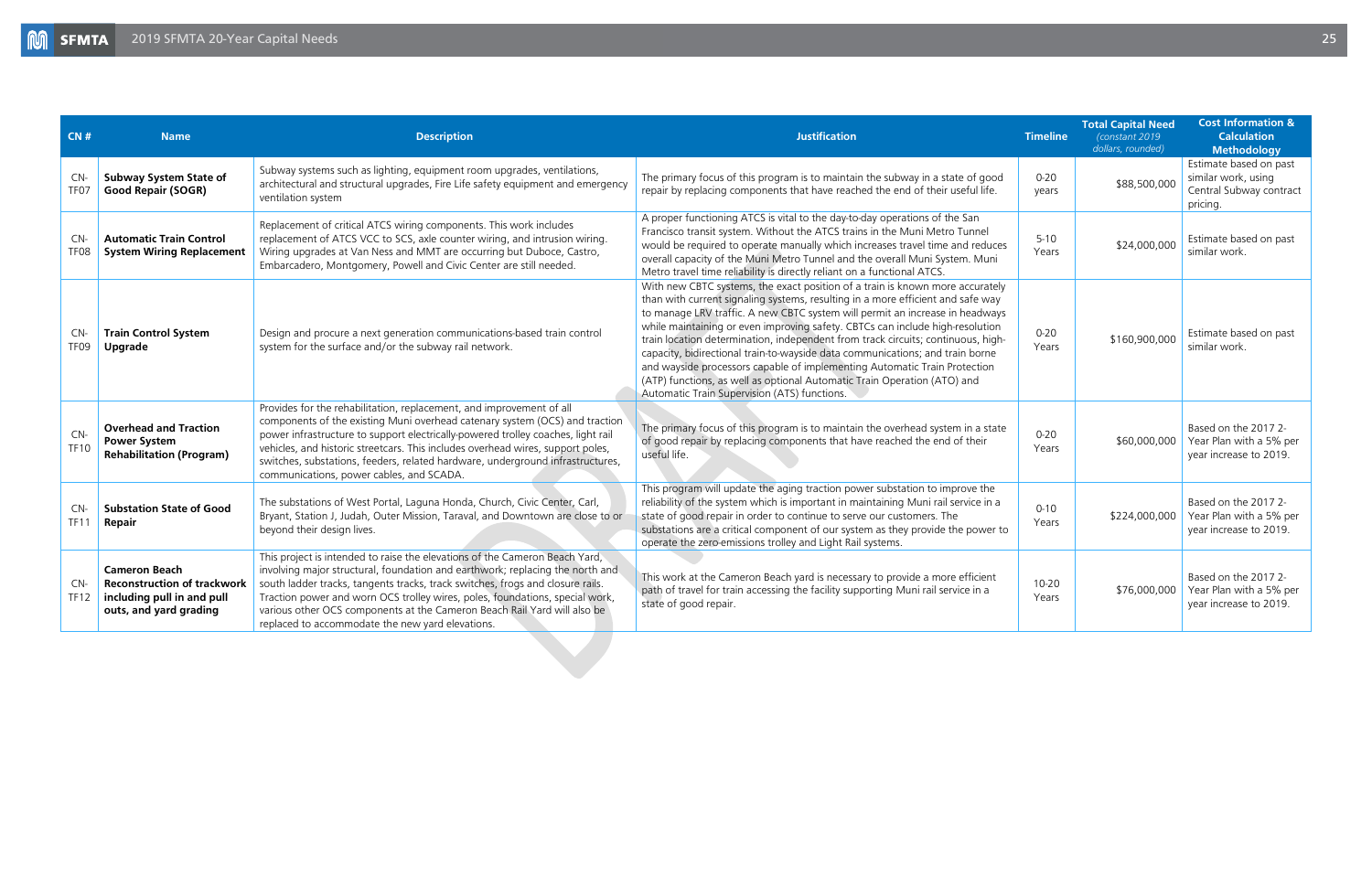### **Transit Optimization & Expansion Capital Program**

| CN#                       | <b>Name</b>                                                 | <b>Description</b>                                                                                                                                                                                                                                                                                                                                                                                                                                                                                                                                                                                                                                                                                                                                                                                     | <b>Justification</b>                                                                                                                                                                                                                                                                                                                                                  | <b>Timeline</b> | <b>Total Capital Need</b><br>(constant 2019 dollars,<br>rounded) | <b>Cost Information &amp; Calculation</b><br><b>Methodology</b>                                                                                                                                                 |
|---------------------------|-------------------------------------------------------------|--------------------------------------------------------------------------------------------------------------------------------------------------------------------------------------------------------------------------------------------------------------------------------------------------------------------------------------------------------------------------------------------------------------------------------------------------------------------------------------------------------------------------------------------------------------------------------------------------------------------------------------------------------------------------------------------------------------------------------------------------------------------------------------------------------|-----------------------------------------------------------------------------------------------------------------------------------------------------------------------------------------------------------------------------------------------------------------------------------------------------------------------------------------------------------------------|-----------------|------------------------------------------------------------------|-----------------------------------------------------------------------------------------------------------------------------------------------------------------------------------------------------------------|
| $CN-$<br>TO <sub>01</sub> | <b>Muni Subway</b><br><b>Expansion Project</b>              | The proposed project would: 1) Construct new light-rail tunnel between<br>West Portal and Parkmerced to improve the Muni Metro M-line's speed,<br>reliability, and capacity; 2) Re-design 19th Avenue between Eucalyptus and<br>Brotherhood with wider sidewalks, a bike path separated from traffic, and<br>new trees and landscaping.                                                                                                                                                                                                                                                                                                                                                                                                                                                                | These improvements are anticipated to make Muni Metro a<br>more reliable and attractive option for existing riders and<br>attract new riders. These improvements are also are<br>anticipated to make 19th Avenue feel safer and more<br>comfortable for everyone who travels along this street,<br>including people walking, cycling, driving, and riding transit.    | 10-20 years     | \$3,000,000,000                                                  | Estimate based on past similar work,<br>including contingency.                                                                                                                                                  |
| CN-<br><b>TO02</b>        | <b>Better Market Street</b>                                 | Includes planning, conceptual engineering, environmental review, public<br>outreach and construction of the Better Market Street Project. Scope will<br>include enhancements to urban design of sidewalks and boarding islands,<br>transit facilities and operations, pedestrian facilities (e.g., crosswalks), new<br>traffic signals, and bicycle facilities. The project area is roughly bounded by<br>blocks just north of Market St., Mission St., Octavia Blvd. and Steuart St.                                                                                                                                                                                                                                                                                                                  | This project will improve the quality of the public realm and<br>optimize sustainable mobility modes (transit, walking and<br>cycling), so that they are pleasant, reliable, efficient and<br>comfortable for all users.                                                                                                                                              | 0-5 years       | \$730,000,000                                                    | Cost of the SFMTA elements of the scope of<br>work: \$730,000,000 (Cost of whole project<br>including elements from the Public Utilities<br>Commission and the Department of Public<br>Works: \$1,300,000,000). |
| CN-<br><b>TO03</b>        | <b>Historic Street Car</b><br><b>Expansion</b>              | Consists of two separate projects. One project creates a northern terminal<br>that consists of an independent E-Line track loop & terminal that allows for<br>operational independence of the F-Line, including layovers, from E-Line<br>service. The second project extends the current terminal west from<br>Fisherman's Wharf to the Fort Mason Center through an abandoned railroad<br>tunnel underneath Fort Mason. The E-Line would likely operate along this<br>extension. The F-Line extension would cost approximately \$80M, and the E-<br>Line track loop would cost approximately \$10M.                                                                                                                                                                                                   | A northern terminal is needed to provide the operational<br>flexibility required for overlapping E-Line and F-Line services. A<br>Fort Mason terminal provides access to Fort Mason and areas<br>to the west, which have limited transit access options.                                                                                                              | 5-10 years      | \$95,400,000                                                     | The F-Line extension would cost<br>approximately \$80,000,000, and the E-Line<br>track loop would cost approximately<br>\$10,000,000, plus 6% escalation to 2019.                                               |
| CN-<br><b>TO04</b>        | <b>Geary Boulevard</b><br><b>Improvement Project</b>        | The Geary Boulevard Improvement Project would implement transit and<br>safety improvements along Geary Boulevard between Stanyan Street and<br>34th Avenue, including new transit-only lanes, upgraded bus stops, traffic<br>signal upgrades, and pedestrian safety improvements. Transit only lanes<br>would be installed in a new center-median between Arguello and 28th<br>Avenue, and on the side of the street next to the parking lane between 28th<br>Avenue and 34th Avenue.                                                                                                                                                                                                                                                                                                                  | This project would increase pedestrian safety, service reliability,<br>passenger comfort and attractiveness and reduce travel time<br>along the corridor.                                                                                                                                                                                                             | 0-10 years      | \$240,000,000                                                    | Estimate based on past similar work,<br>including contingency.                                                                                                                                                  |
| CN-<br><b>TO05</b>        | <b>Geary Rail Transit</b>                                   | Constructs a high capacity rail line along Geary Boulevard/Geary Street to<br>provide increased speed, reliability, and capacity for this major transit<br>corridor. This corridor will be considered for prioritization in the SF Transit<br>Corridors Study and was previously identified in the Four Corridors Plan, the<br>Rail Capacity Strategy, and the Subway Master Plan.                                                                                                                                                                                                                                                                                                                                                                                                                     | This project will provide a higher capacity service along the<br>corridor, providing passengers with improved speed, reliability<br>and comfort.                                                                                                                                                                                                                      | 10-20 years     | \$3,030,000,000                                                  | Estimate of \$1,400,000,000 -<br>\$3,030,000,000<br>from the SFMTA Rail Capacity Strategy,<br>published in 2016                                                                                                 |
| $CN-$<br>TO06             | <b>Geneva Avenue Light</b><br><b>Rail Transit Extension</b> | Entails extending light rail track 2.7 miles along Geneva Avenue from the<br>Green Railyard to Bayshore Boulevard and then to the existing T-Third<br>terminus at Sunnydale Station. Operations would occur at grade with<br>station locations to be determined                                                                                                                                                                                                                                                                                                                                                                                                                                                                                                                                        | This project would provide for the operational flexibility<br>needed to meet long-term rail service needs.                                                                                                                                                                                                                                                            | 10-20 years     | \$610,000,000                                                    | Estimate based on past similar work,<br>including contingency.                                                                                                                                                  |
| $CN-$<br><b>TO07</b>      | Geneva/Harney<br><b>Avenue Bus Rapid</b><br>Transit         | This project consists of two phases: an initial phase east of Bayshore/Arleta<br>and a future phase west of Bayshore/Arleta. The initial Phase provides<br>exclusive bus lanes, transit signal priority, and high-quality stations along<br>Tunnel Avenue, Beatty Avenue, Alana Way, Harney Way, and Crisp Avenue,<br>and terminating at the Hunters Point Shipyard Center. The future Phase<br>provides the continuation of exclusive bus lanes, transit signal priority, and<br>high-quality stations west to Santos St., connecting with Muni Forward<br>transit priority improvements. This near-term alternative does not rely on the<br>full extension of Geneva Avenue across US 101 to Harney Way. The project<br>also includes pedestrian and bicycle improvements in support of Vision Zero. | This project will provide new and expanded transit capacity to<br>accommodate new development growth areas, reduce transit<br>travel time and improve transit reliability. The project will<br>provide service on a corridor that connects regional transit<br>services, Priority Development Areas, and the Candlestick<br>Point/Hunters Point Shipyard Development. | 5-10 years      | \$68,100,000                                                     | Estimate based on past similar work,<br>including contingency for the section east of<br>Bayshore/Arleta.                                                                                                       |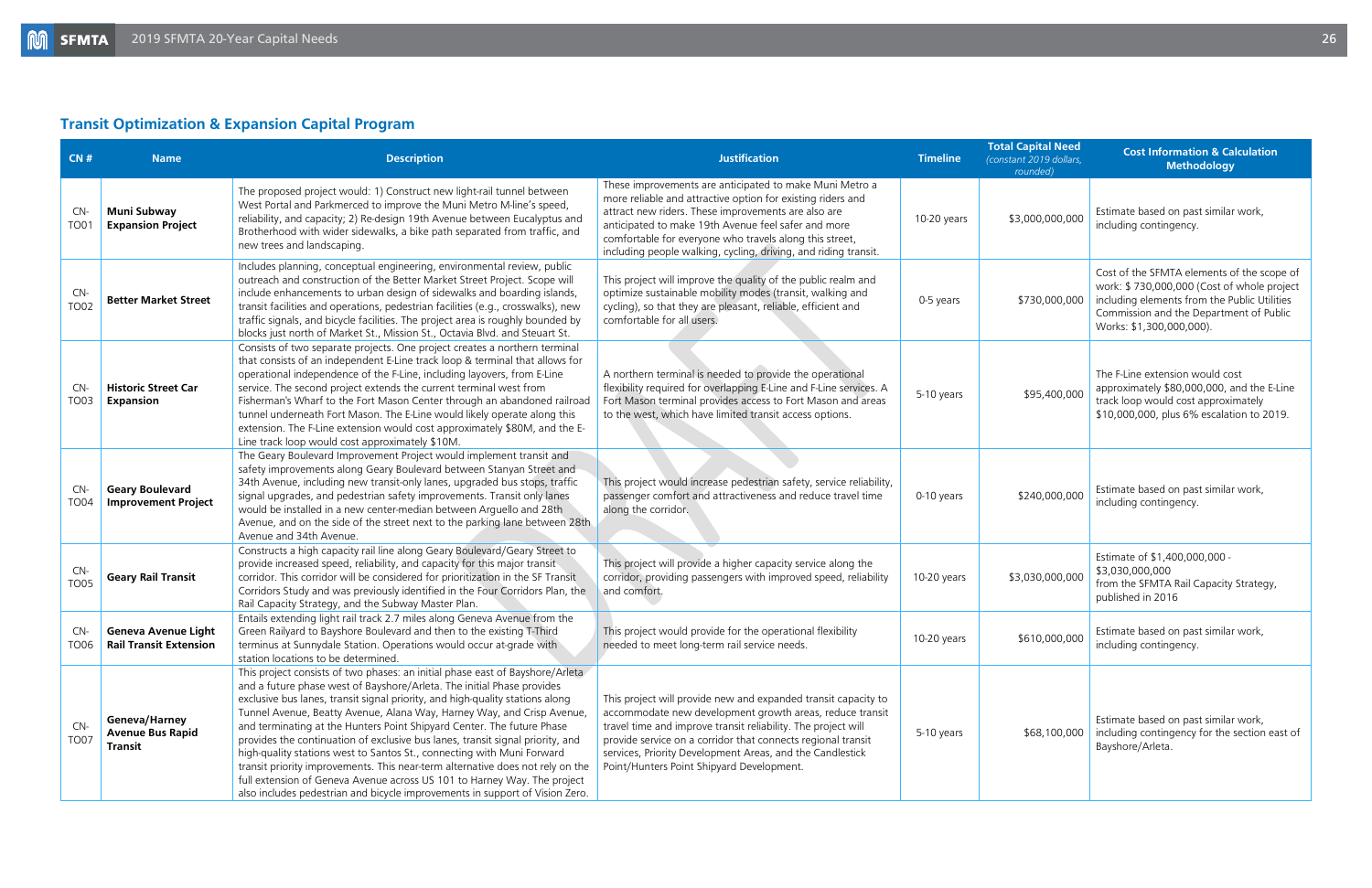| CN#                | <b>Name</b>                                            | <b>Description</b>                                                                                                                                                                                                                                                                                                                                                                                                                                                                                                                                                                                                                                                                                                                                                                                                                                                                                                                                                                                                                                                                                                                                                                                                                                                                                                                                                      | <b>Justification</b>                                                                                                                                                                                                                                                                                                                                                                                                                                                                                                                                                              | <b>Timeline</b> | <b>Total Capital Need</b><br>(constant 2019 dollars,<br>rounded) | <b>Cost Information &amp; Calculation</b><br><b>Methodology</b>                                                                   |
|--------------------|--------------------------------------------------------|-------------------------------------------------------------------------------------------------------------------------------------------------------------------------------------------------------------------------------------------------------------------------------------------------------------------------------------------------------------------------------------------------------------------------------------------------------------------------------------------------------------------------------------------------------------------------------------------------------------------------------------------------------------------------------------------------------------------------------------------------------------------------------------------------------------------------------------------------------------------------------------------------------------------------------------------------------------------------------------------------------------------------------------------------------------------------------------------------------------------------------------------------------------------------------------------------------------------------------------------------------------------------------------------------------------------------------------------------------------------------|-----------------------------------------------------------------------------------------------------------------------------------------------------------------------------------------------------------------------------------------------------------------------------------------------------------------------------------------------------------------------------------------------------------------------------------------------------------------------------------------------------------------------------------------------------------------------------------|-----------------|------------------------------------------------------------------|-----------------------------------------------------------------------------------------------------------------------------------|
| CN-<br><b>TO08</b> | <b>Muni Forward Capital</b><br>Projects                | Muni Forward aims to make getting around San Francisco safer and more<br>reliable by creating a Rapid Network, improving reliability, using state-of-the-<br>art technology to make the system run better, and enhancing safety and<br>access to stops and stations. Muni Forward transit priority projects on the<br>Rapid Network may include adding bus or pedestrian bulbs, transit-only<br>lanes, transit signal priority, and other street design changes to reduce delay<br>for transit and enhance pedestrian safety. The first phase of Muni Forward is<br>already underway, with a 10% service increase in place and over 40 miles of<br>transit priority improvements on the way. During the next phase of Muni<br>Forward transit priority projects, priority will be given to lines 1, 5, 7, 8, 22,<br>J, K, M and N, then to lines that have high existing or projected ridership<br>and Equity Strategy lines, such as the 24, 29, 43, and 44.                                                                                                                                                                                                                                                                                                                                                                                                           | The improvements result in greater transit travel time reliability<br>and on-time performance. Improved reliability and on-time<br>performance should also result in decreased operational<br>resource needs.                                                                                                                                                                                                                                                                                                                                                                     | 0-10 years      | \$300,000,000                                                    | Estimate based on past similar work,<br>including contingency, for over 40 miles of<br>improvements.                              |
| CN-<br><b>TO09</b> | <b>Bayshore Multimodal</b><br><b>Facility</b>          | The project would construct support facilities to improve transfers near the<br>Caltrain Bayshore Station among Caltrain, the T-Third line, the future<br>Geneva Harney BRT, Muni 8 Bayshore and 9 San Bruno lines, SamTrans bus<br>service, and employee/community shuttle buses and vans. This project<br>would also improve pedestrian/bicycle access to and passenger loading near<br>the Caltrain Bayshore Station. Facilities would include: shuttle/auto<br>passenger loading space and shelters, bicycle parking, bicycle sharing<br>facility, street furniture, landscaping, a plaza, wayfinding signs, information<br>displays and possibly a bicycle/pedestrian path. In the initial stage, the<br>facility would be sited near the Sunnydale Avenue extension east of<br>Bayshore Boulevard being constructed by the Schlage Lock development<br>project. In a potential second phase, this facility could be expanded or even<br>partially relocated to a nearby location to improve Caltrain connections with<br>BRT and T-Third service. In this later phase, vertical and horizontal circulation<br>improvements, ticket/information facilities, and an enclosed waiting area<br>could be added. The project would be closely coordinated with the Schlage<br>Lock and Brisbane Baylands development projects as well as other projects<br>in the area. | This project improves connectivity and enhances transit travel<br>options for residents and employees of southeast San<br>Francisco, supporting major planned transit-oriented<br>development and affordable housing. It would address current<br>limited connections between Caltrain, the T-Third light rail line,<br>Muni bus lines and surrounding neighborhoods. It would also<br>support efforts to increase Caltrain service at this station,<br>which will increasingly serve as a major regional transit<br>connection with planned growth and Caltrain electrification. | 5-10 years      | \$22,000,000                                                     | Estimate based on past similar work,<br>including contingency.                                                                    |
| CN-<br>TO10.       | T Third Phase 3 to<br><b>Fisherman's Wharf</b>         | Provides for the study and extension of the T Third rail line approximately 1<br>mile north, from the planned Central Subway terminal at Stockton/Clay<br>through North Beach and into Fisherman's Wharf. Alternatives under<br>consideration also include a possible continuation one mile westward<br>toward the Marina and Cow Hollow. This project will provide a higher<br>capacity service along the corridor, introducing improved speed, reliability<br>and comfort.                                                                                                                                                                                                                                                                                                                                                                                                                                                                                                                                                                                                                                                                                                                                                                                                                                                                                            | Extension would connect Fisherman's Wharf and North Beach,<br>a regional trip generator and one of the densest<br>neighborhoods in San Francisco, with efficient and reliable<br>rapid transit service. Continuation to the Marina and Cow<br>Hollow would further the reach of the subway into areas<br>where surface congestion presents challenges for bus service.                                                                                                                                                                                                            | 10-20 years     | \$2,000,000,000                                                  | Estimate based on past similar work,<br>including contingency, ranging from<br>\$643,000,000 - \$2,600,000,000.                   |
| CN-<br>TO11        | <b>Accessible Light Rail</b><br><b>Stops (Program)</b> | Design and construct 20 new accessible light rail stops at 10 locations that<br>have been identified in the Accessible Key Stop Feasibility Study (M679.0),<br>then continue with other feasible, high-priority locations as they are<br>identified. Accessible platform locations on the J Line have been identified as<br>high priority locations (OB platform on San Jose & Nantucket; IB platform on<br>San Jose Ave & San Juan). The program will also replace the wayside lift at<br>San Jose & Geneva with a ramp and platform.                                                                                                                                                                                                                                                                                                                                                                                                                                                                                                                                                                                                                                                                                                                                                                                                                                  | This project will improve passenger access to light rail transit,<br>particularly for people with mobility impairments.                                                                                                                                                                                                                                                                                                                                                                                                                                                           | 10-20 years     | \$30,400,000                                                     | Estimate based on past similar work; 20<br>accessible light rail stops at approximately<br>\$1,500,000 per stop, plus escalation. |